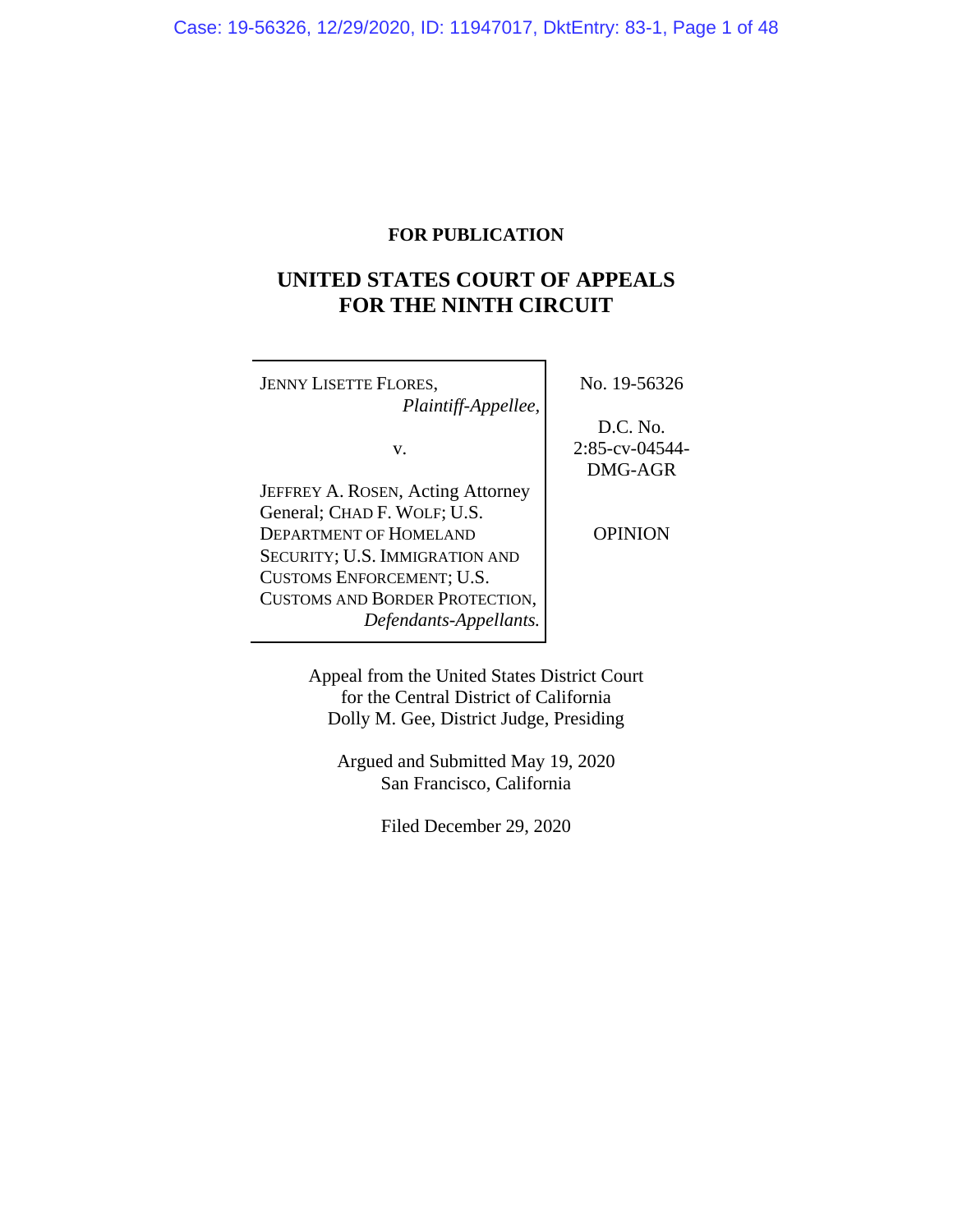Before: William A. Fletcher, Marsha S. Berzon, and Milan D. Smith, Jr.,**[\\*](#page-1-0)** Circuit Judges.

Opinion by Judge Berzon

# **SUMMARY[\\*\\*](#page-1-1)**

# **Immigration**

In an action involving the *Flores* Agreement, a 1997 settlement agreement between the United States and a class of all minors subject to immigration detention ("the Agreement"), the panel affirmed in part and reversed in part a district court order enjoining regulations represented as implementing the Agreement, and affirmed the district court's denial of the government's motion to terminate the Agreement.

By the Agreement's terms, it terminates after the "publication of final regulations implementing this Agreement." In 2019, the Department of Homeland Security ("DHS") and the Department of Health and Human Services ("HHS") issued a final rule entitled "Apprehension, Processing, Care, and Custody of Alien Minors and Unaccompanied Alien Children ("Final Rule"), which

**<sup>\*</sup>** Pursuant to Ninth Circuit General Order 3.2.h, Judge M. Smith, Jr. was drawn by lot to replace Judge Tashima, who has recused himself. Judge M. Smith, Jr. has reviewed the record and briefs in this case and listened to the oral argument before the prior panel.

<span id="page-1-1"></span><span id="page-1-0"></span>**<sup>\*\*</sup>** This summary constitutes no part of the opinion of the court. It has been prepared by court staff for the convenience of the reader.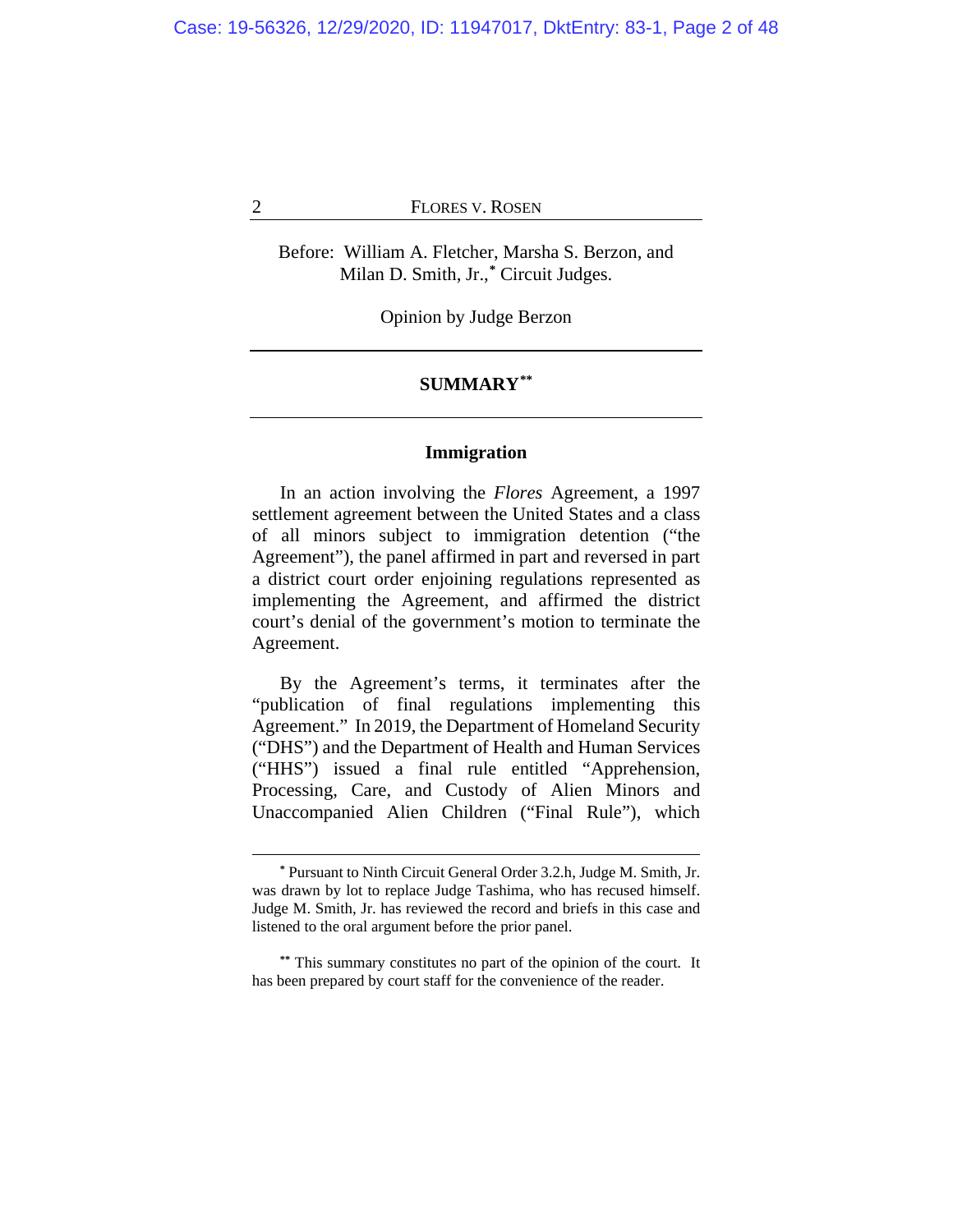comprises two sets of regulations: one issued by DHS and one by HHS. The district court entered a permanent injunction enjoining enforcement of the Final Rule in its entirety.

As to the HHS regulations relating to unaccompanied minors, the panel held that the provisions are generally consistent with the Agreement, and may take effect, with two exceptions. First, the panel concluded that the provision allowing the Office of Refugee Resettlement ("ORR") to place an unaccompanied minor in a secure facility (*e.g*., a state or county juvenile detention facility) if the minor is "otherwise a danger to self or others" is inconsistent with the Agreement. The panel explained that the relevant statutory provision states that a minor shall not be placed in a secure facility "*absent* a determination that the child poses a danger to self or others," not that ORR may place a minor in a secure facility whenever it makes that determination. Second, the panel concluded that the portion of the bond hearing regulations providing a hearing to unaccompanied minors held in secure or staff-secure placements *only if* they request one is inconsistent with the Agreement, which provides unambiguously for a bond hearing "unless the minor indicates . . . that he or she refuses such a hearing."

Although the panel held that the majority of the HHS regulations may take effect, it also held that the district court did not abuse its discretion in declining to terminate the portions of the Agreement covered by those regulations, noting that the government moved to terminate the Agreement in full, not to modify or terminate it in part.

As to the DHS regulations regarding initial apprehension, processing, and custody of both unaccompanied and accompanied minors, the panel held that some of the provisions are consistent with the Agreement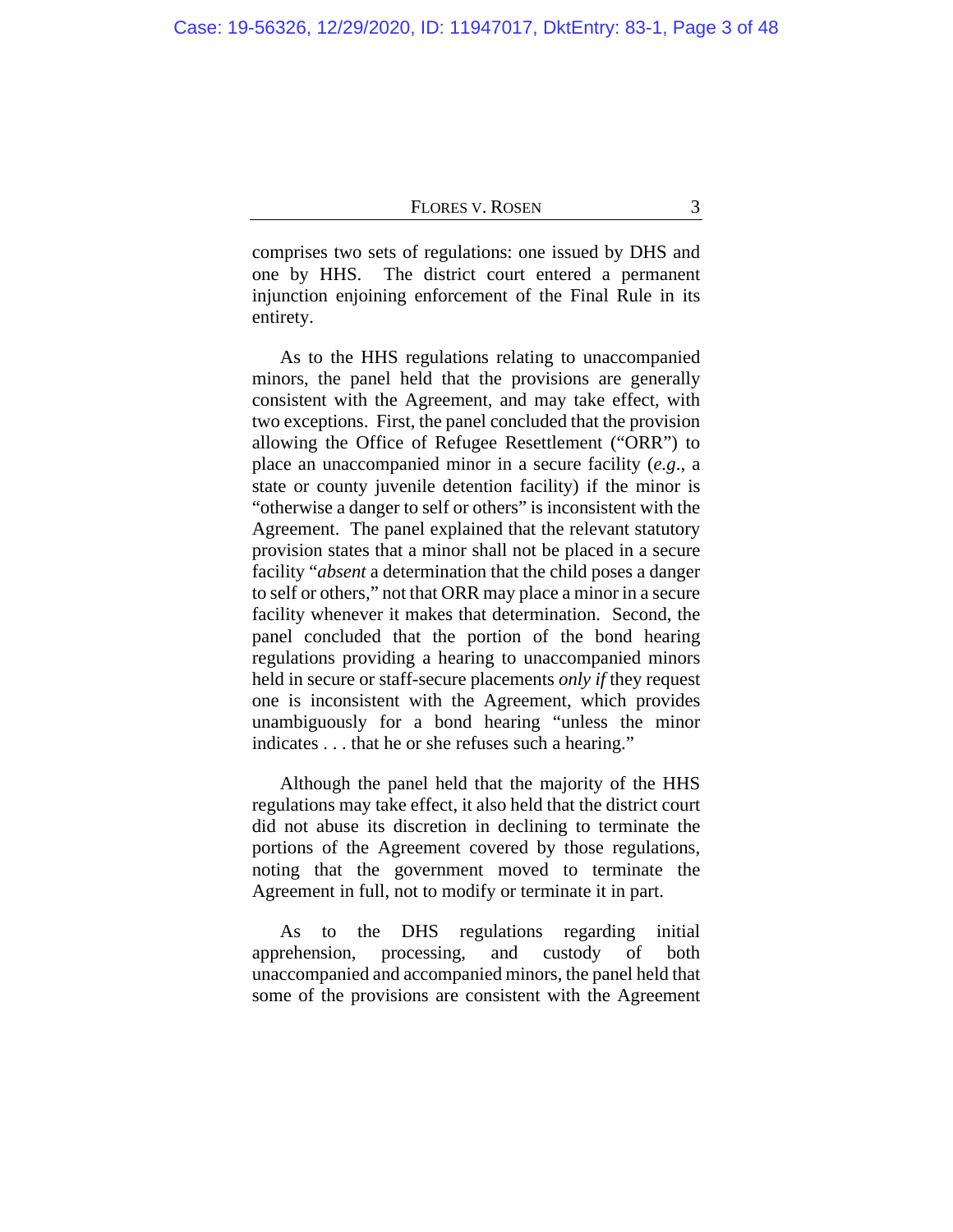and may take effect: namely, the provisions regarding transfer of unaccompanied minors from DHS to HHS and those regarding DHS custodial care immediately following apprehension.

However, the panel held that the remaining regulations relating to accompanied minors depart from the Agreement in two principal, related ways: (1) they limit the circumstances in which accompanied minors may be released, and (2) they provide for the detention of families together in facilities licensed not by states but by Immigration and Customs Enforcement itself. The panel explained that these departures undermine the Agreement's core "presumption in favor of releasing minors" and its requirement that those not released be placed in "licensed, non-secure facilities that meet certain standards." Explaining that these regulations dramatically increase the likelihood that accompanied minors will remain in government detention indefinitely, the panel observed that effecting this change was one of the principal features of the Final Rule, and that the government strongly disagrees with the court's holding in *Flores v. Lynch*, 828 F.3d 898 (9th Cir. 2016) ("*Flores I*"), that the Agreement encompasses accompanied minors.

Because the panel concluded that the differences between the regulations and the Agreement are substantial and affect the central protections afforded by the Agreement, the panel rejected the government's argument that the Agreement terminated by its own terms.

Finally, the panel held that the district court did not abuse its discretion in denying the government's motion to terminate the Agreement as to accompanied minors, as the government had not demonstrated that changed circumstances justified termination. First, the panel rejected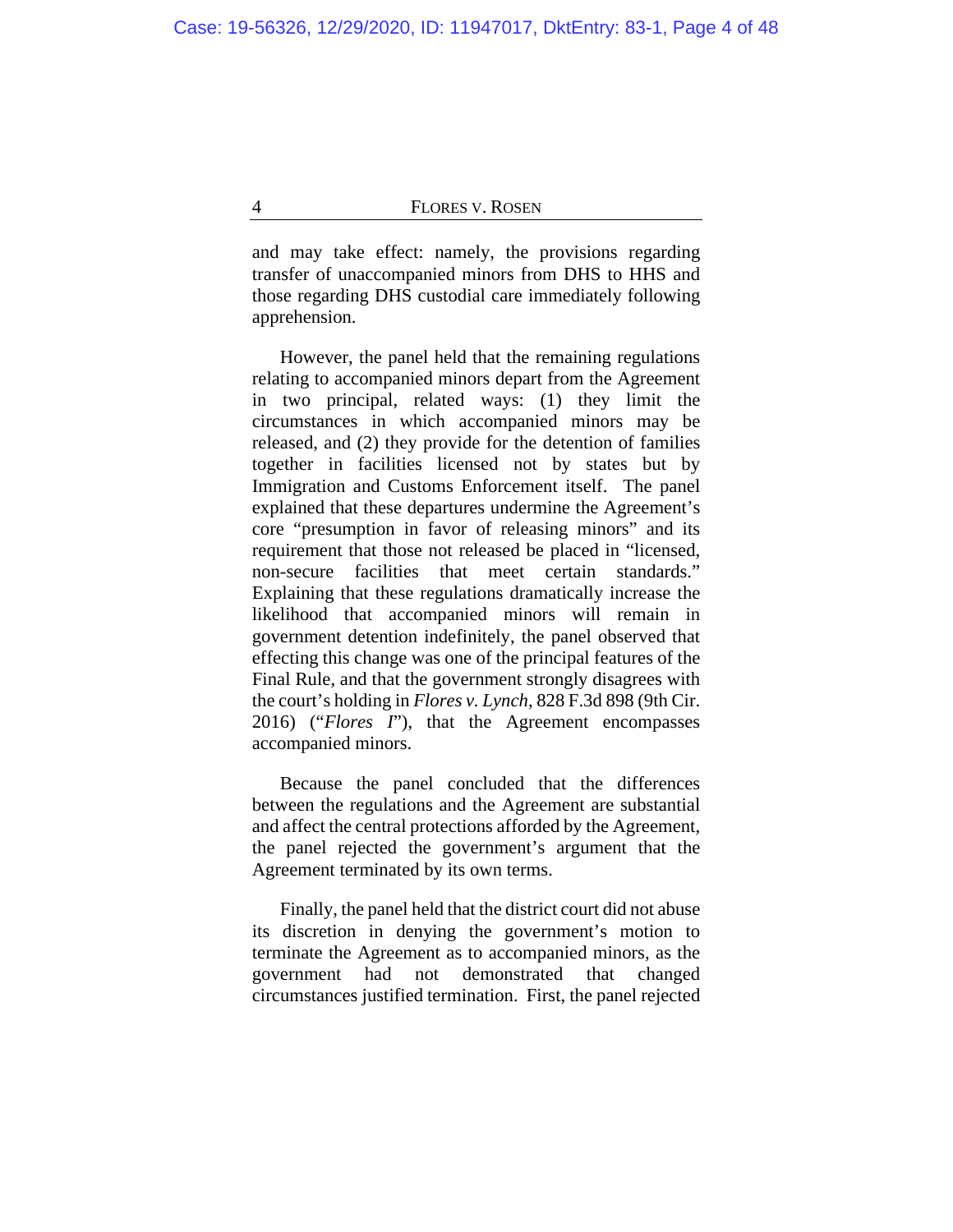the government's contention that, by codifying the Agreement's protections for unaccompanied minors, Congress had signaled it was leaving the treatment of accompanied minors to DHS's discretion. The panel explained that it had already held to the contrary in *Flores I*, where the court determined that the creation of statutory rights for *unaccompanied* minors does not make application of the Agreement to *accompanied* minors impermissible.

Second, addressing the government's contention that the Final Rule is a fundamental change in law justifying termination of the Agreement, the panel rejected the notion that the executive branch can unilaterally create the change that it then offers as the reason it should be excused from compliance. Although the Agreement contemplates termination upon the promulgation of *consistent* regulations, the panel explained it does not follow that the executive branch could bring about termination through the promulgation of *inconsistent* regulations.

Third, the panel rejected the government's argument that an unprecedented increase in family migration warrants termination of the Agreement. The government has three primary options when DHS encounters an accompanied minor: (1) release all family members, (2) detain the parent(s) or legal guardian(s) and release the minor to a parent or legal guardian, or transfer the minor to HHS as an unaccompanied minor, or (3) detain the family together at an appropriate family detention center. The panel observed that the government prefers the third option, but that the Agreement flatly precludes that approach. The panel explained that, if the only problem were a lack of licensed facilities to hold accompanied minors, then modification of the Agreement might be warranted, but the government sought a much more comprehensive change by jettisoning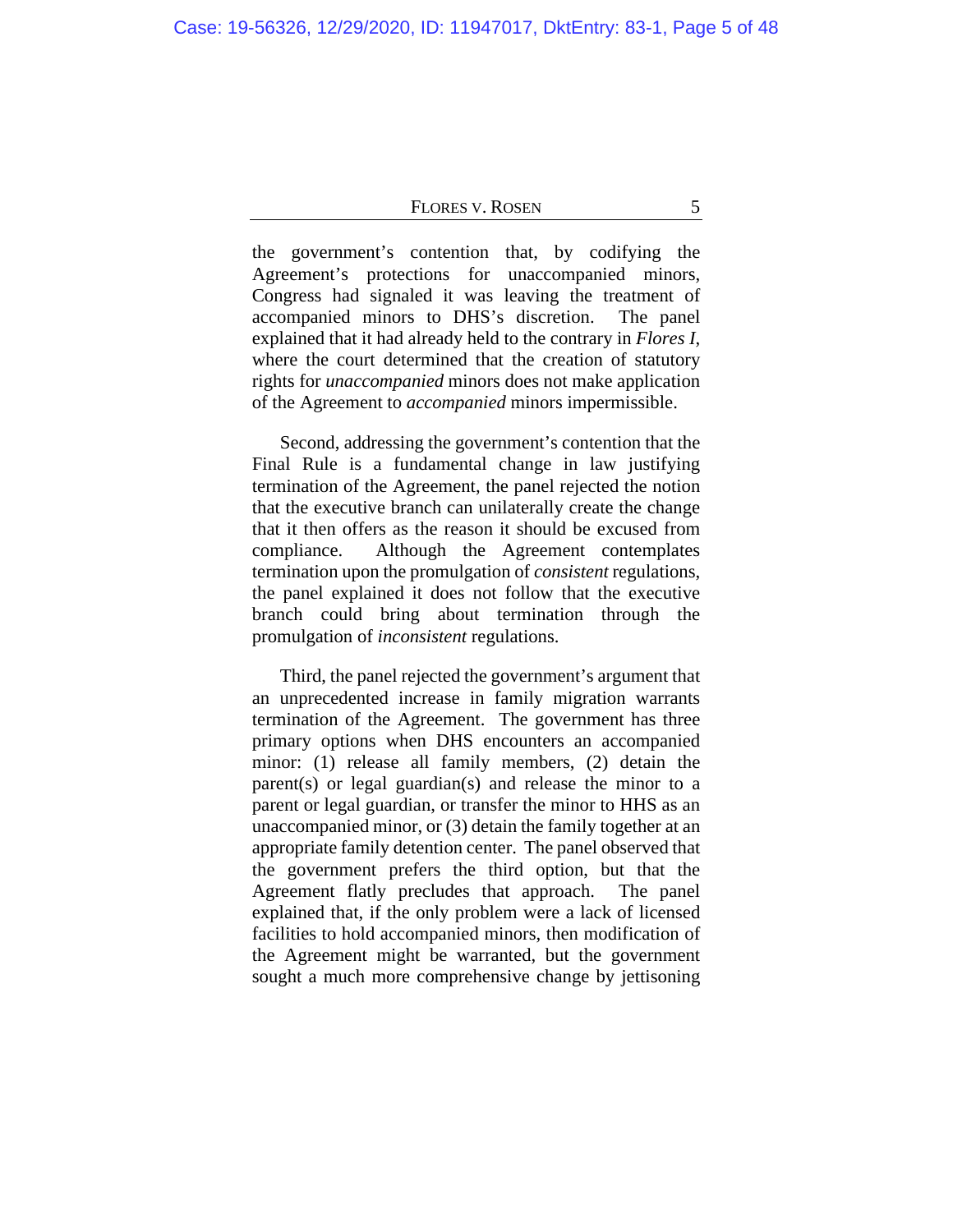the Agreement's release mandate for accompanied minors except in narrow circumstances.

Even if the government has legitimate justifications for detaining adults, the panel concluded that it had not shown why it must also detain accompanying minors. The panel noted that the Final Rule suggests disingenuously that family separation is not preferable because it has generated significant litigation. The panel explained that the litigation cited relates to *forcibly* separating parents and children, but that nothing in the Agreement requires the government to take children against their parents' will. Instead, the Agreement provides for the release of a minor to certain adult relatives and, if none of those relatives are available, provides a mechanism for parents to designate another individual or entity.

Fourth, the panel rejected the government's contention that flaws in the certified class of Plaintiffs constitute changed circumstances warranting termination of the Agreement. Observing that *Flores I* held that the government waived its ability to challenge the class certification when it settled the case and did not timely appeal the final judgment, the panel explained that the government cited no authority supporting its suggestion that the evolution of class certification standards warrants termination, particularly when the government has never moved to decertify or modify the class.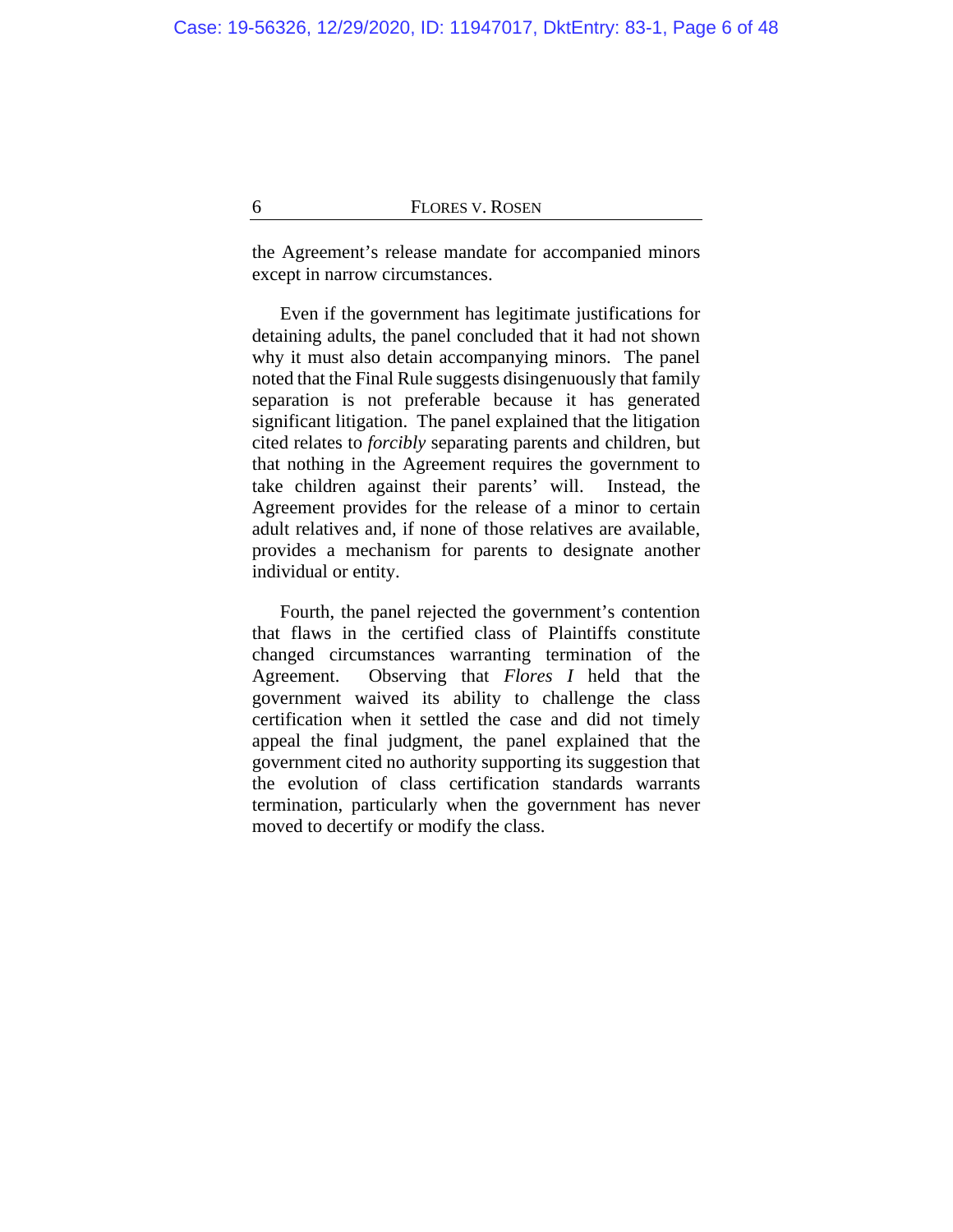# **COUNSEL**

August E. Flentje (argued), Special Counsel to the Assistant Attorney General; Sarah B. Fabian, Senior Litigation Counsel; William C. Silvis, Assistant Director; Jeffrey Robins, Deputy Director; William C. Peachey, Director; Joseph Hunt, Assistant Attorney General; Office of Immigration Litigation, Civil Division, United States Department of Justice, Washington, D.C.; for Defendants-Appellants.

Carlos R. Holguin (argued) and Peter A. Schey, Center for Human Rights & Constitutional Law, Los Angeles, California; Holly S. Cooper, Co-Director, Immigration Law Clinic, University of California Davis School of Law, Davis, California; Leecia Welch, Neha Desai, Poonam Juneja, and Freya Pitts, National Center for Youth Law, Oakland, California; Kevin Askew, Orrick Herrington & Sutcliffe LLP, Los Angeles, California; for Plaintiff-Appellee.

Elizabeth B. Wydra, Brianne J. Gorod, and Dayna J. Zolle, Constitutional Accountability Center, Washington, D.C., for Amici Curiae Members of Congress.

James H. Hulme, Arent Fox LLP, Washington, D.C.; David L. Dubrow and Melissa Trenk, Arent Fox LLP, New York, New York; Justin A. Goldberg, Arent Fox LLP, Los Angeles, California; for Amici Curiae American Pediatric Association, American Pediatric Society, American Academy of Child and Adolescent Psychiatry, American Academy of Pediatrics, American Academy of Pediatrics California Chapter, American Academy of Pediatrics Pennsylvania Chapter, American Academy of Pediatrics Texas Chapter, American Association for Psychoanalysis in Clinical Social Work, American Medical Association,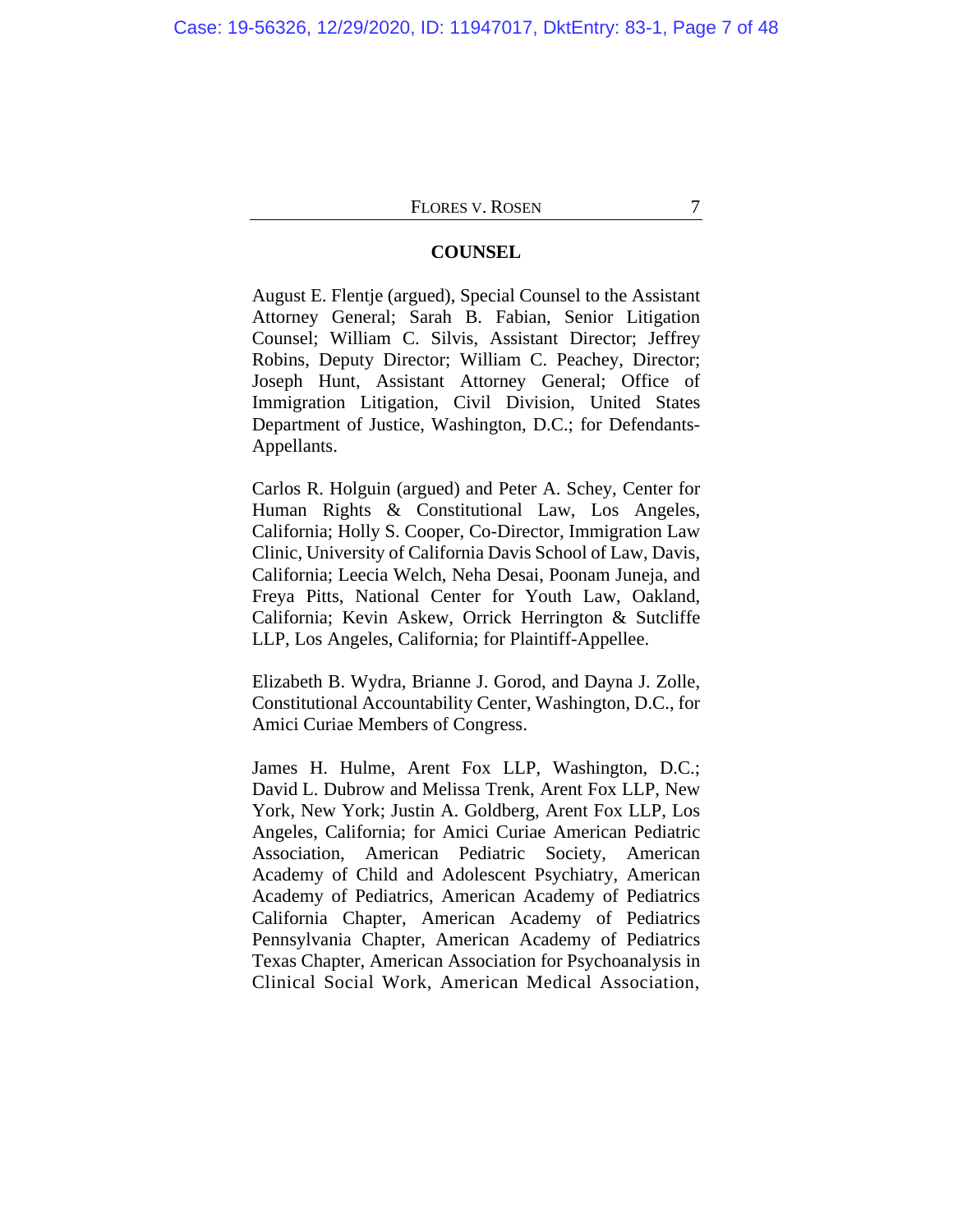American Professional Society on the Abuse of Children, American Psychiatric Association, American Psychoanalytic Association, Association of Medical School Pediatric Department Chairs, California Medical Association, California Psychiatric Association, Center for Law and Social Policy, Center for Youth Wellness, Children's Defense Fund, Doctors for America, Lutheran Immigration and Refugee Service, March of Dimes, National Association of Pediatric Nurse Practitioners, National Association of Social Workers, National Education Association, Society for Pediatric Research, Women's Refugee Commission, First Focus On Children, Save The Children Action Network Inc., Save The Children US, United States Fund for UNICEF, and Zero To Three.

Amanda Aikman, Jennifer K. Brown, and Natasha Greer Menell, Morrison & Foerster LLP, New York, New York, for Amici Curiae Interfaith Group of 40 Religious and Interreligious Organizations.

Alexis Coll-Very, Redwood City, California; Molly L. Leiwant, New York, New York; Wendy Wylegala, Kids in Need of Defense, New York, New York; for Amici Curiae Kids in Need of Defense, Capital Area Immigrants' Rights Coalition, Catholic Legal Immigration Network Inc., Florence Immigrant and Refugee Rights Project, Immigrant Children Advocates' Relief Efforts, International Rescue Committee, Legal Services for Children, National Immigrant Justice Center, Northwest Immigrant Rights Project, Public Counsel, and Young Center for Immigrant Children's Rights.

Sarah P. Alexander, Constantine Cannon LLP, San Francisco, California, for Amici Curiae Human Rights Watch and Amnesty International USA.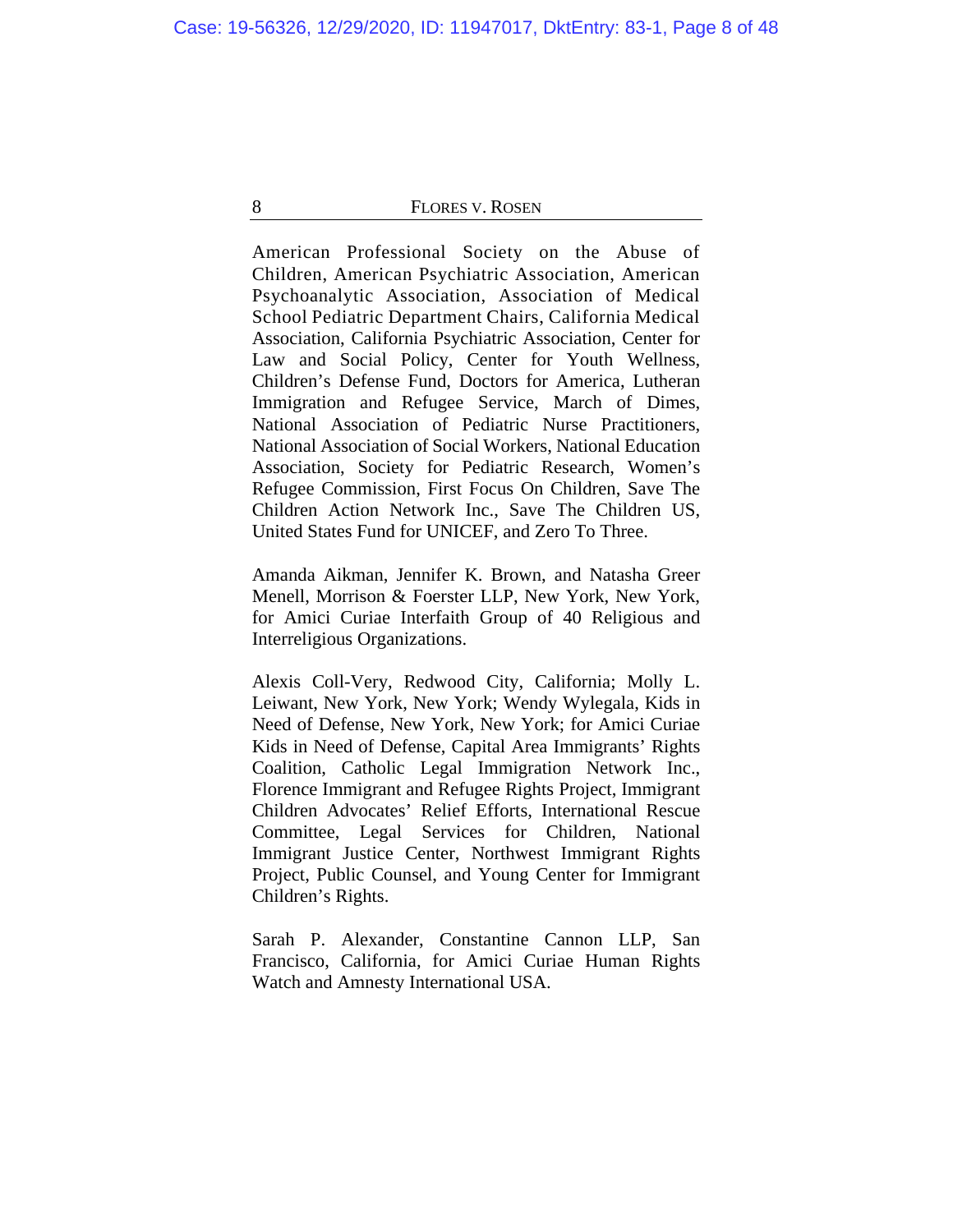Aaron X. Fellmeth, Arizona State University, Sandra Day O'Connor College of Law, Phoenix, Arizona; W. Warren H. Binford, Willamette University College of Law, Salem, Oregon; Blaine I. Green and Erica Turcios Yader, Pillsbury Winthrop Shaw Pittman LLP, San Francisco, California; Michael Garcia Bochenek, New York, New York; Stella Burch Elias, University of Iowa College of Law, Iowa City, Iowa; Ian M. Kysel, Cornell Law School, Ithaca, New York; for Amici Curiae Legal Scholars and Nongovernmental Organizations.

Joseph P. Lombardo, Sara T. Ghadiri, and Eric S. Silvestri, Chapman and Cutler LLP, Chicago, Illinois, for Amici Curiae Children's Advocacy Organizations.

Xavier Becerra, Attorney General; Michael L. Newman, Senior Assistant Attorney General; Sarah E. Belton, Supervising Deputy Attorney General; Virginia Corrigan, Rebekah A. Fretz, Vilma Palma Solana, and Julia Harumi Mass, Deputy Attorneys General; California Department of Justice, Oakland, California; William Tong, Attorney General, Hartford, Connecticut; Kathleen Jennings, Attorney General, Wilmington, Delaware; Kwame Raoul, Attorney General, Chicago, Illinois; Aaron M. Frey, Attorney General, Augusta, Maine; Brian E. Frosh, Attorney General, Baltimore, Maryland; Maura Healey, Attorney General, Boston, Massachusetts; Dana Nessel, Attorney General, Lansing, Michigan; Keith Ellison, Attorney General, St. Paul, Minnesota; Aaron D. Ford, Attorney General, Carson City, Nevada; Gurbir S. Grewal, Attorney General, Trenton, New Jersey, Hector Balderas, Attorney General, Santa Fe, New Mexico; Letitia James, Attorney General, New York, New York; Ellen F. Rosenblum, Attorney General, Salem, Oregon; Josh Shapiro, Attorney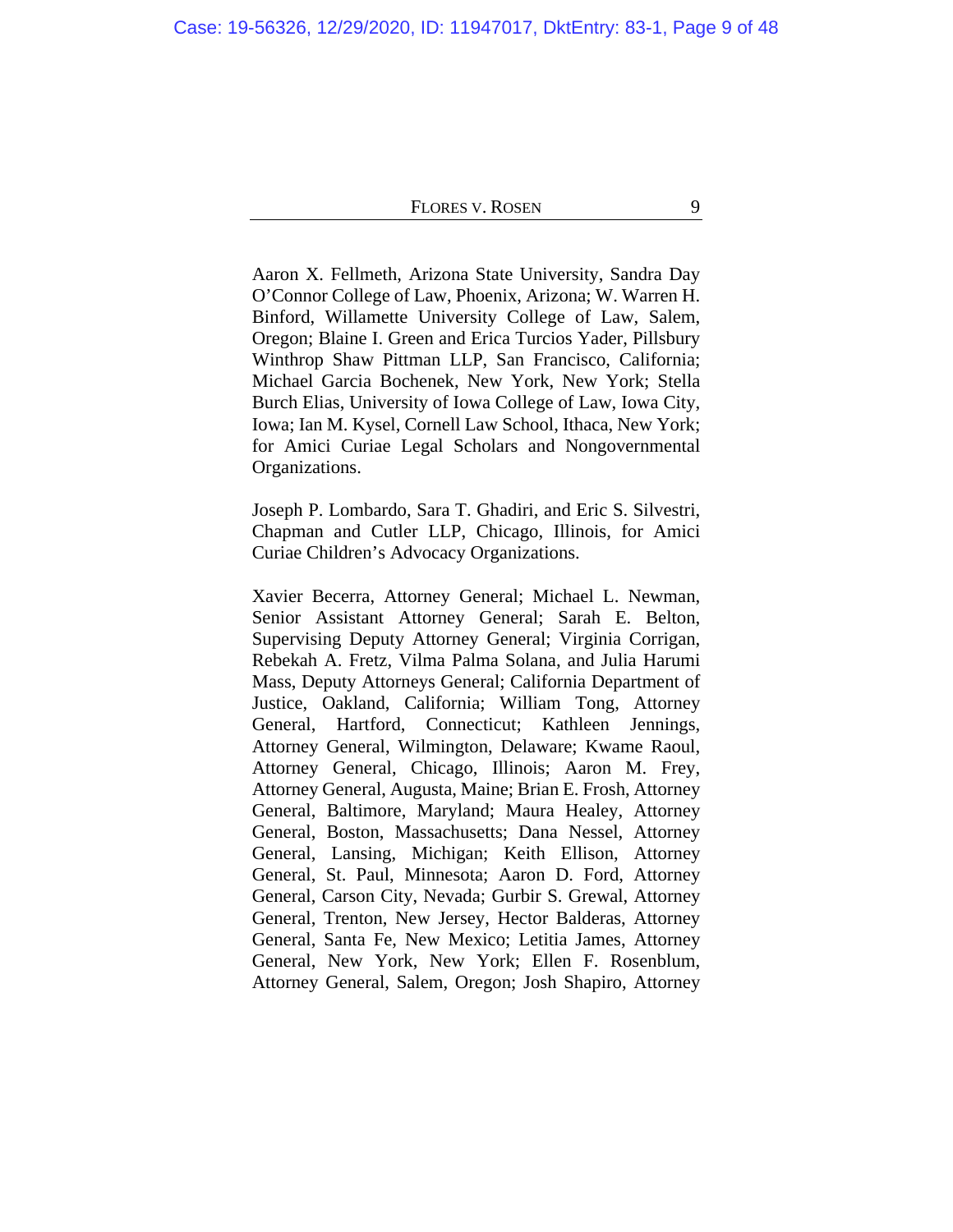General, Harrisburg, Pennsylvania; Peter F. Neronha, Attorney General, Providence, Rhode Island; Thomas J. Donovan Jr., Attorney General, Montpelier, Vermont; Mark R. Herring, Attorney General, Richmond, Virginia; Robert W. Ferguson, Attorney General, Olympia, Washington; Karl A. Racine, Attorney General, Washington, D.C.; for Amici Curiae States of California, Connecticut, Delaware, Illinois, Maine, Maryland, Massachusetts, Michigan, Minnesota, Nevada, New Jersey, New Mexico, New York, Oregon, Pennsylvania, Rhode Island, Vermont, Virginia, Washington, and the District of Columbia.

Michael N. Feuer, City Attorney; Kathleen Kenealy, Valerie L. Flores, Michael Dundas, and Danielle L. Goldstein, Attorneys; Office of the City Attorney, Los Angeles, California; Donna R. Ziegler, County Counsel, Oakland, California; Craig Labadie, City Attorney, Albany, California; Esteban A. Aguilar Jr., City Attorney, Albuquerque, New Mexico; Joanna C. Anderson, City Attorney, Alexandria, Virginia; Nina R. Hickson, City Attorney, Atlanta, Georgia; Anne L. Morgan, City Attorney, Austin, Texas; Andre M. Davis, City Solicitor, Baltimore, Maryland; Farimah F. Brown, City Attorney, Berkeley, California; Eugene O'Flaherty, Corporation Counsel, Boston, Massachusetts; Nancy E. Glowa, City Solicitor, Cambridge, Massachusetts; Mark A. Flessner, Corporation Counsel, and Benna Ruth Solomon, Deputy Corporation Counsel, Chicago, Illinois; William R. Hanna, Director of Law, Cleveland Heights, Ohio; Zach Klein, City Attorney, Columbus, Ohio; Sharon L. Anderson, County Counsel, Martinez, California; Jessica M. Scheller, Assistant State's Attorney, Chicago, Illinois; Heather M. Minner, City Attorney, Cupertino, California; Ronald C. Lewis, City Attorney, Houston, Texas; Charles Parkin, City Attorney,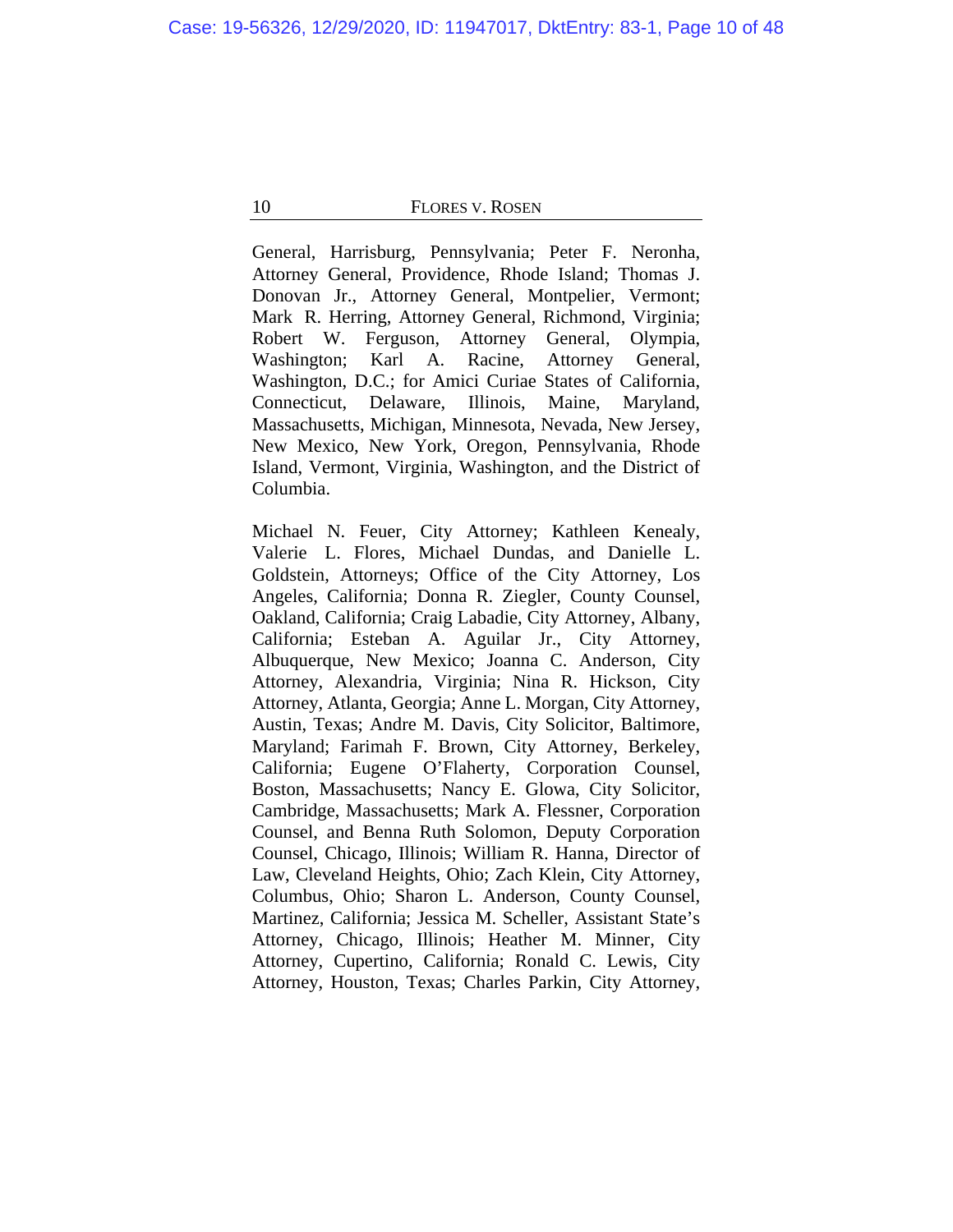Long Beach California; Margaret L. Carter, O'Melveny & Myers LLP, Los Angeles, California; Michael P. May, City Attorney, Madison, Wisconsin; Leslie J. Girard, County Counsel, Salinas, California; James E. Johnson, Corporation Counsel, New York, New York; Barbara J. Parker, City Attorney, Oakland, California; Marcel S. Pratt, City Solicitor, Philadelphia, Pennsylvania; Cris Meyer, City Attorney, Phoenix, Arizona; Yvonne S. Hilton, City Solicitor, Pittsburgh, Pennsylvania; Tracy P. Reeve, City Attorney, Portland, Oregon; Jeffrey Dana, City Solicitor, Providence, Rhode Island; Susan Alcala Wood, City Attorney, Sacramento, California; Dennis J. Herrera, City Attorney, San Francisco, California; Richard Doyle, City Attorney, San Jose, California; James R. Williams, County Counsel, San Jose, California; Dana McRae, County Counsel, Santa Cruz, California; Peter S. Holmes, City Attorney, Seattle, Washington; Francis X. Wright Jr., City Solicitor, Somerville, Massachusetts; Michael Jenkins, City Attorney, Best Best & Krieger LLP, Manhattan Beach, California; for Amici Curiae 37 Cities and Counties.

### **OPINION**

BERZON, Circuit Judge:

We consider again the consent decree incorporating the *Flores* Agreement, a 1997 settlement agreement between the United States and a class of all minors subject to immigration detention ("the Agreement"). The Agreement established nationwide standards for the "detention, release, and treatment of minors" by U.S. immigration authorities. Agreement ¶ 9. By the Agreement's own terms, it terminates after the government's "publication of final regulations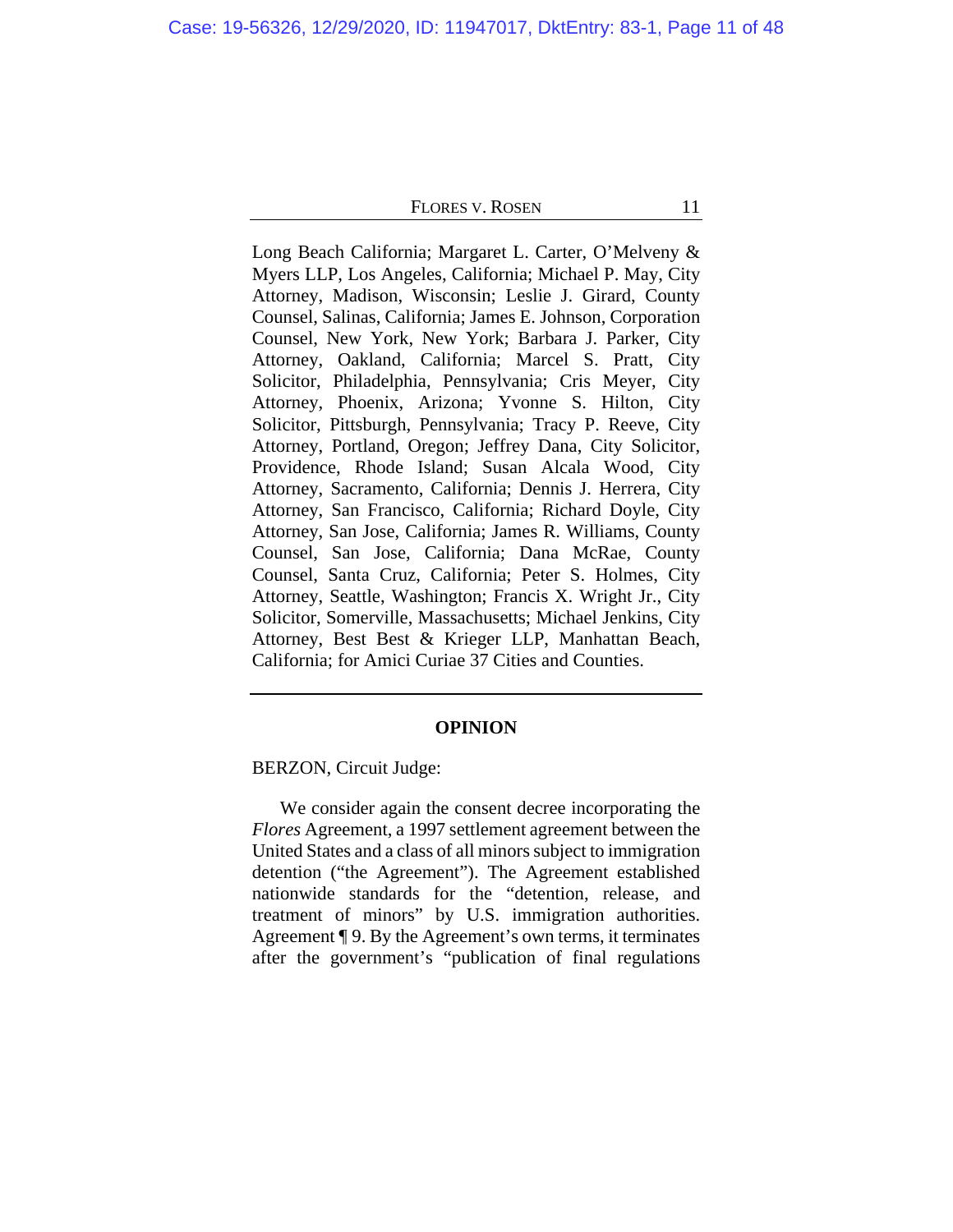implementing this Agreement." *Id*. ¶ 40 (as modified by Stipulation, Dec. 7, 2001).

In 2019, the government issued final regulations represented as implementing, and thus terminating, the Agreement. The new regulations largely mirror the Agreement's protections for unaccompanied minors, but they significantly reduce the limits on detention for minors taken into custody with a family member or guardian ("accompanied minors"). The district court concluded that the new regulations, on the whole, were inconsistent with the Agreement. It enjoined the regulations from taking effect and denied the government's motion to terminate the Agreement.

We hold that the provisions of the new regulations relating to unaccompanied minors are generally consistent with the Agreement and may take effect, with two exceptions. Additionally, some of the regulations regarding initial detention and custody of both unaccompanied and accompanied minors are consistent with the Agreement and may take effect.

The remaining new regulations relating to accompanied minors depart from the Agreement in several important ways. We therefore affirm the district court's order enjoining those regulations. Additionally, the district court correctly concluded that the Agreement was not terminated by the adoption of the regulations. Finally, the district court did not abuse its discretion in denying the government's motion to terminate the Agreement, as the government has not demonstrated that changed circumstances, such as an increase in family migration, justify terminating the Agreement's protections.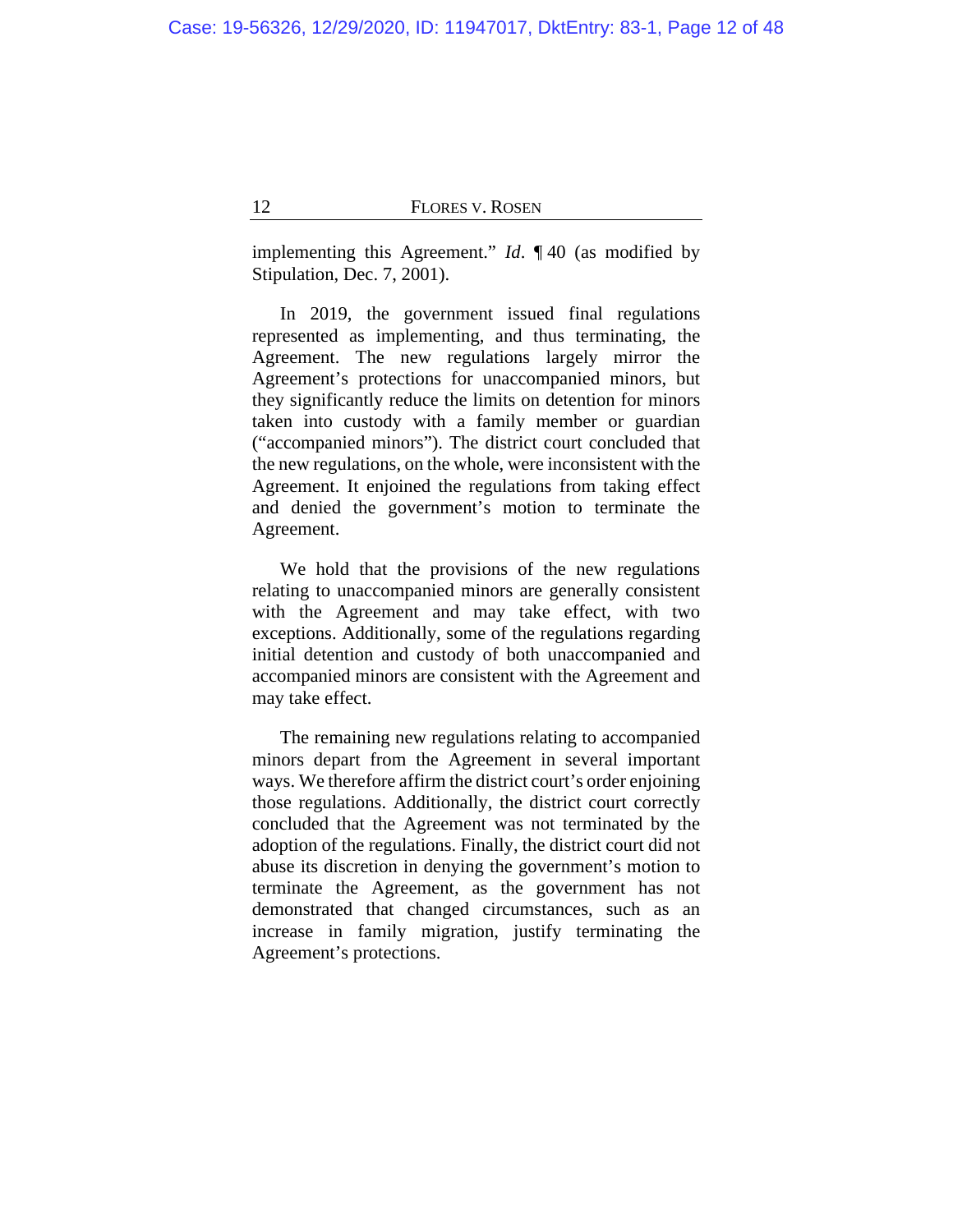# **I.**

#### **A. The** *Flores* **Agreement**

This case stems from a 1985 lawsuit filed on behalf of a class of minors detained by U.S. immigration authorities. After considerable litigation, the parties negotiated the Agreement, entered by the district court as a consent decree in January 1997. The Agreement applies to "[a]ll minors who are detained in the legal custody of the INS," Agreement ¶ 10, and so covers both unaccompanied and accompanied minors, *Flores v. Lynch*, 828 F.3d 898, 905– 08 (9th Cir. 2016) ("*Flores I*").**[1](#page-12-0)** It "creates a presumption in favor of releasing minors and requires placement of those not released in licensed, non-secure facilities that meet certain standards." *Flores I*, 828 F.3d at 901.

The Agreement anticipated that its terms would be adopted into regulations. Paragraph 9 specifies that "[w]ithin 120 days of the final district court approval of this Agreement, the INS shall initiate action to publish the relevant and substantive terms of this Agreement as a Service regulation" and that "[t]he final regulations shall not be inconsistent with the terms of this Agreement." Agreement ¶ 9. Paragraph 40 of the Agreement originally included a termination date, but in 2001 the parties stipulated to extend the Agreement. As modified, paragraph 40 provides that "[a]ll terms of this agreement shall terminate *45 days following defendants' publication of final regulations implementing this Agreement*." The government

<span id="page-12-0"></span>**<sup>1</sup>** Although the Agreement refers to "INS," the Immigration and Naturalization Service's obligations under the Agreement now apply to the Department of Homeland Security ("DHS") and the Department of Health and Human Services ("HHS"). *See Flores v. Sessions*, 862 F.3d 863, 870 (9th Cir. 2017) ("*Flores II*").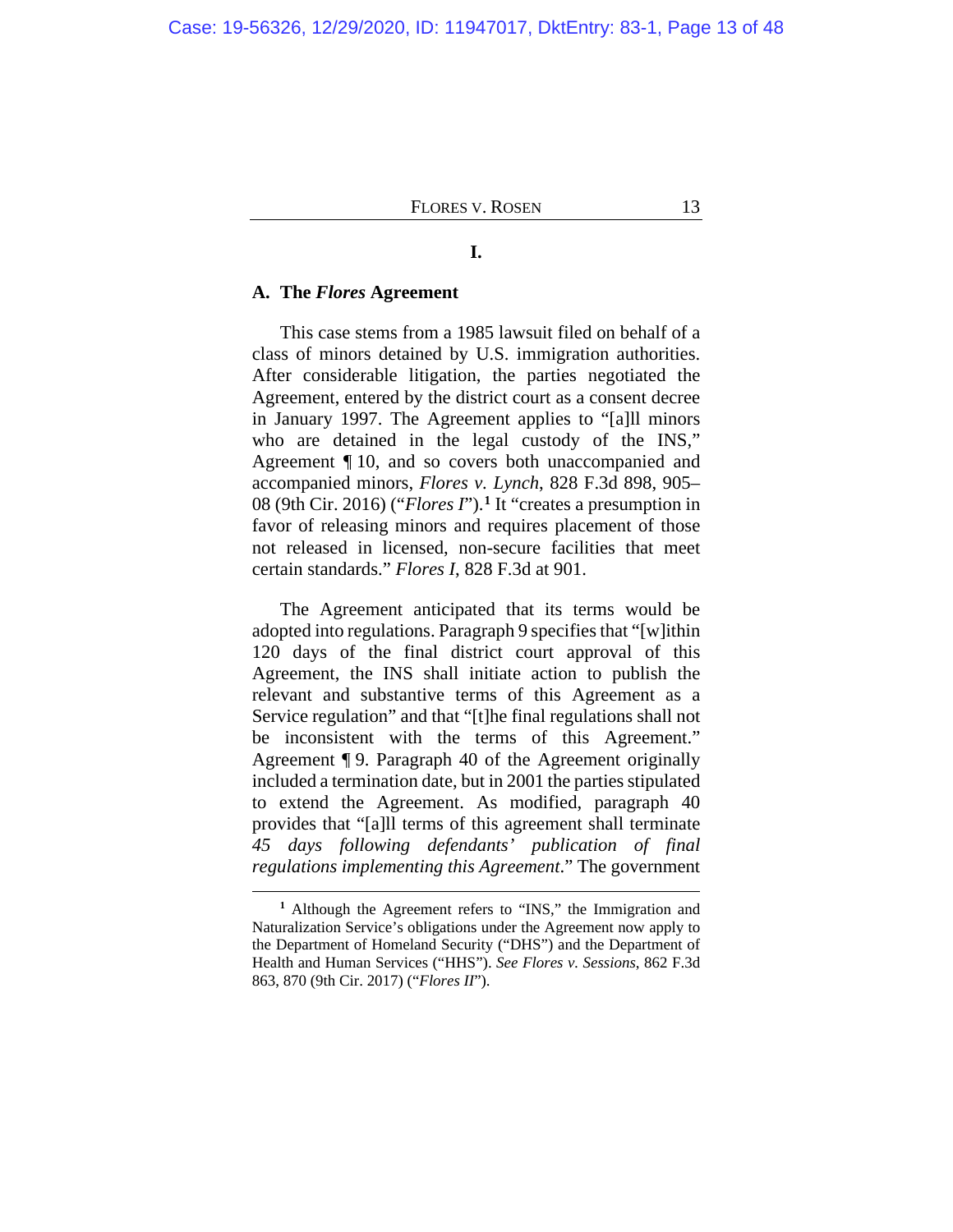did not publish final regulations intended to implement the Agreement until August 2019.

The Agreement imposes several substantive requirements on the government's detention of minors. It requires the government to "hold minors in facilities that are safe and sanitary and that are consistent with the INS's concern for the particular vulnerability of minors" and to "place each detained minor in the least restrictive setting appropriate to the minor's age and special needs." Agreement ¶¶ 11, 12A. Ordinarily, within three days after apprehending and detaining a minor, the government must choose between two options for placing the minor. *Id.* ¶ 12A. The first option, discussed in paragraph 14, is releasing the minor to a parent, legal guardian, adult relative, or another "capable and willing" designated adult or entity. Release is mandatory if the minor presents neither a flight nor a safety risk and a qualified custodian is available. Alternatively, under paragraph 19, the minor may be placed in a facility "licensed by an appropriate State agency to provide residential, group, or foster care services for dependent children." *Id.* ¶ 6. Licensed facilities must be "non-secure as required under state law." *Id.*

<span id="page-13-0"></span>There are some exceptions to the Agreement's placement and time requirements. For instance, a minor may be placed in a secure juvenile detention facility under paragraph 21 in limited circumstances, such as when the minor has been charged with a crime. *Id.* ¶¶ 12A(1), 21. And "in the event of an emergency or influx of minors into the United States," the requirement that minors be placed within three days is relaxed, provided that "the INS shall place all minors pursuant to Paragraph 19 as expeditiously as possible." *Id.* ¶ 12A(3). An "influx of minors" occurs if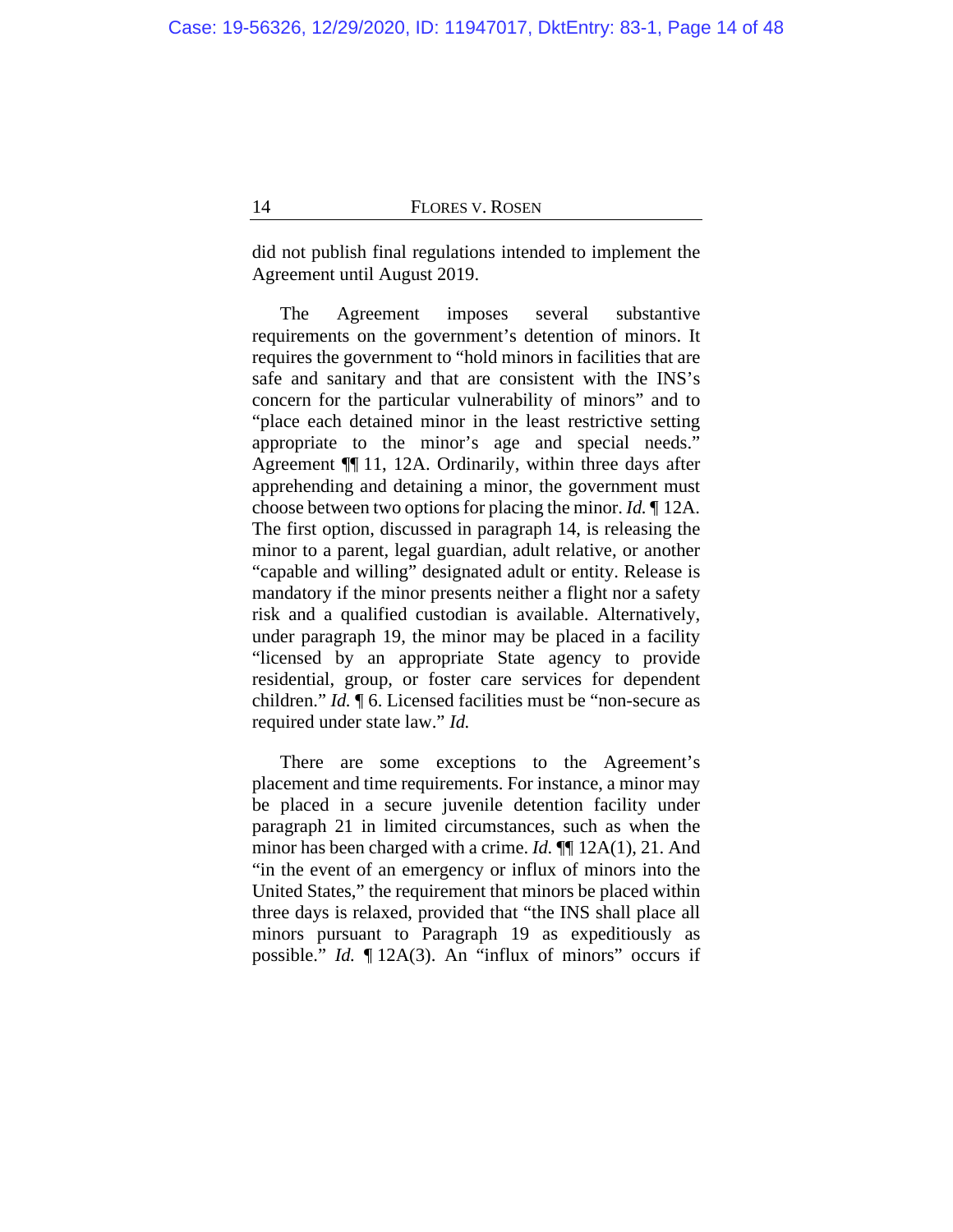"more than 130 minors" are awaiting placement in a nonsecure licensed facility under paragraph 19. *Id.* ¶ 12B.

Finally, the Agreement mandates that a minor in deportation proceedings who is not released is entitled to a bond hearing before an immigration judge, "unless the minor indicates on the Notice of Custody Determination form that he or she refuses such a hearing." *Id.* ¶ 24A.

### <span id="page-14-0"></span>**B. Subsequent developments**

The INS published a proposed rule in 1998, stating that the "substantive terms of the settlement form the basis for the proposed rule." 63 Fed. Reg. 39,759, 39,759 (1998). In January 2002, shortly after the Agreement was extended, the INS announced it was "reopening the comment period" and particularly sought "comments that relate to issues that have come to the public's attention since the close of the original comment period in 1998." 67 Fed. Reg. 1670, 1670 (2002). That rulemaking process did not result in a final rule.

In 2002, Congress passed the Homeland Security Act, Pub. L. No. 107-296, 116 Stat. 2135, which abolished INS and transferred most immigration functions to the newly formed DHS, which houses Immigration and Customs Enforcement ("ICE"). 6 U.S.C. §§ 111, 251, 291. But the Act assigned responsibility for the care of "unaccompanied alien children who are in Federal custody by reason of their immigration status" to the Office of Refugee Resettlement ("ORR"), housed within HHS. *Id.* § 279(a), (b)(1)(A).

In 2008, Congress elaborated on ORR's duties relating to the care and custody of unaccompanied children in the Trafficking Victims Protection Reauthorization Act ("TVPRA"). Pub. L. No. 110-457, 122 Stat. 5044 (principally codified in relevant part at 8 U.S.C. § 1232). The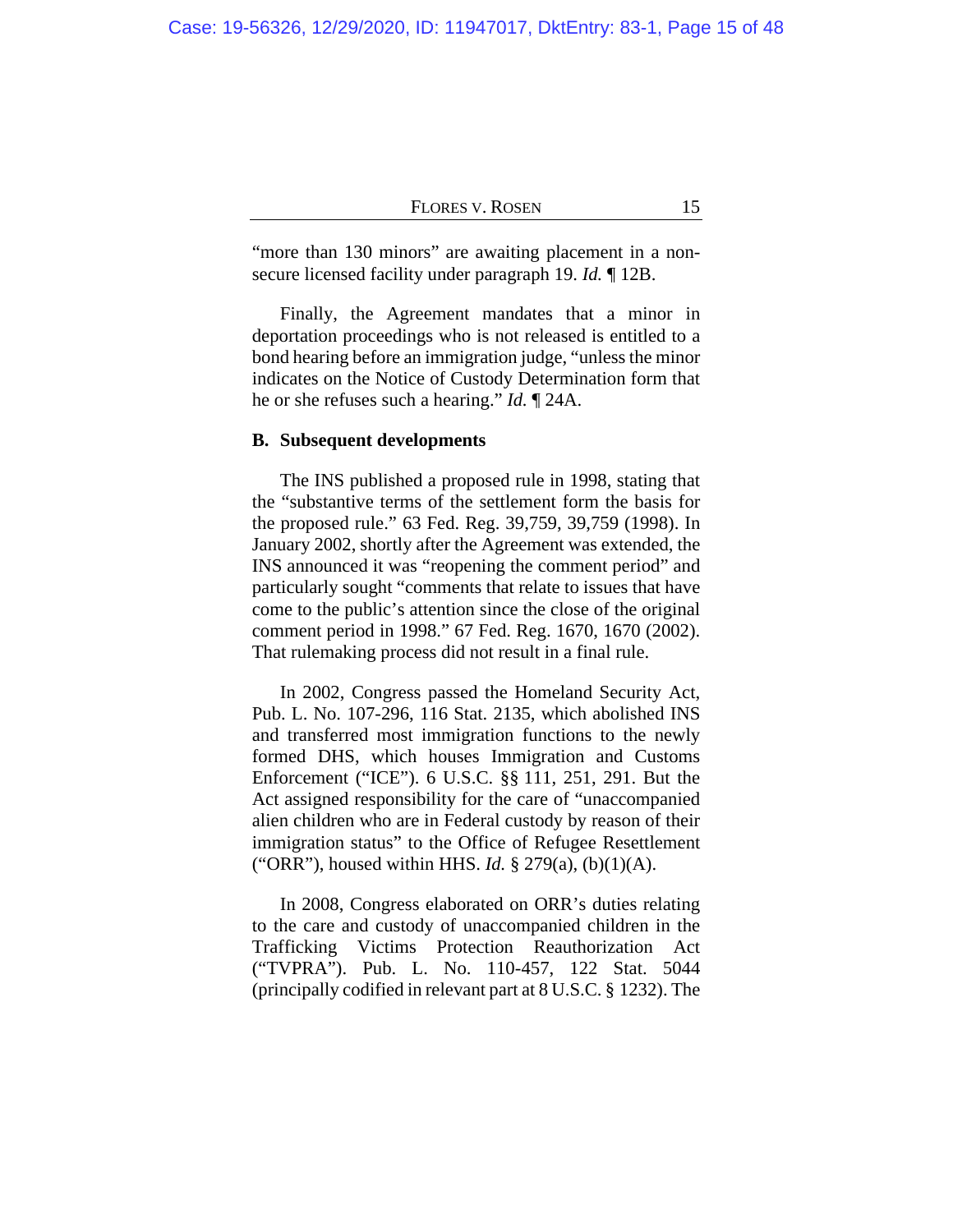TVPRA "partially codified the [*Flores* Agreement] by creating statutory standards for the treatment of unaccompanied minors." *Flores I*, 828 F.3d at 904.

# **C.** *Flores I & II*

Before September 11, 2001, "families apprehended for entering the United States illegally were most often released rather than detained because of a limited amount of family bed space; families who were detained had to be housed separately, splitting up parents and children." *Id.* at 903 (internal quotation marks omitted). After 2001, immigration policy changed, "with more restrictive immigration controls, tougher enforcement, and broader expedited removal of [inadmissible] aliens, which made the automatic release of families problematic." *Id.* (internal quotation marks omitted). Nonetheless, until 2014, ICE "generally releas[ed] parents who were not flight or safety risks." *Id.* at 908.

In 2014, ICE responded to a surge of migrating families from Central America by opening new family detention centers in Texas, which it operated under internal standards that did not comply with the Agreement. *Id.* at 904. (ICE also operated a state-licensed family detention center in Pennsylvania. *Id.* at 903.) Plaintiffs moved to enforce the Agreement, arguing both that ICE was violating its terms by holding minors in secure, unlicensed facilities, and that the Agreement required ICE to release a minor's accompanying parent, absent a flight or safety risk. *Id.* at 905. The government responded that the Agreement did not apply to accompanied minors, *id.*, and that even if it did, the Agreement should be modified to exclude them from coverage, given "the surge in family units" crossing the southwest border and the passage of the Homeland Security Act and the TVPRA, *id.* at 909–10.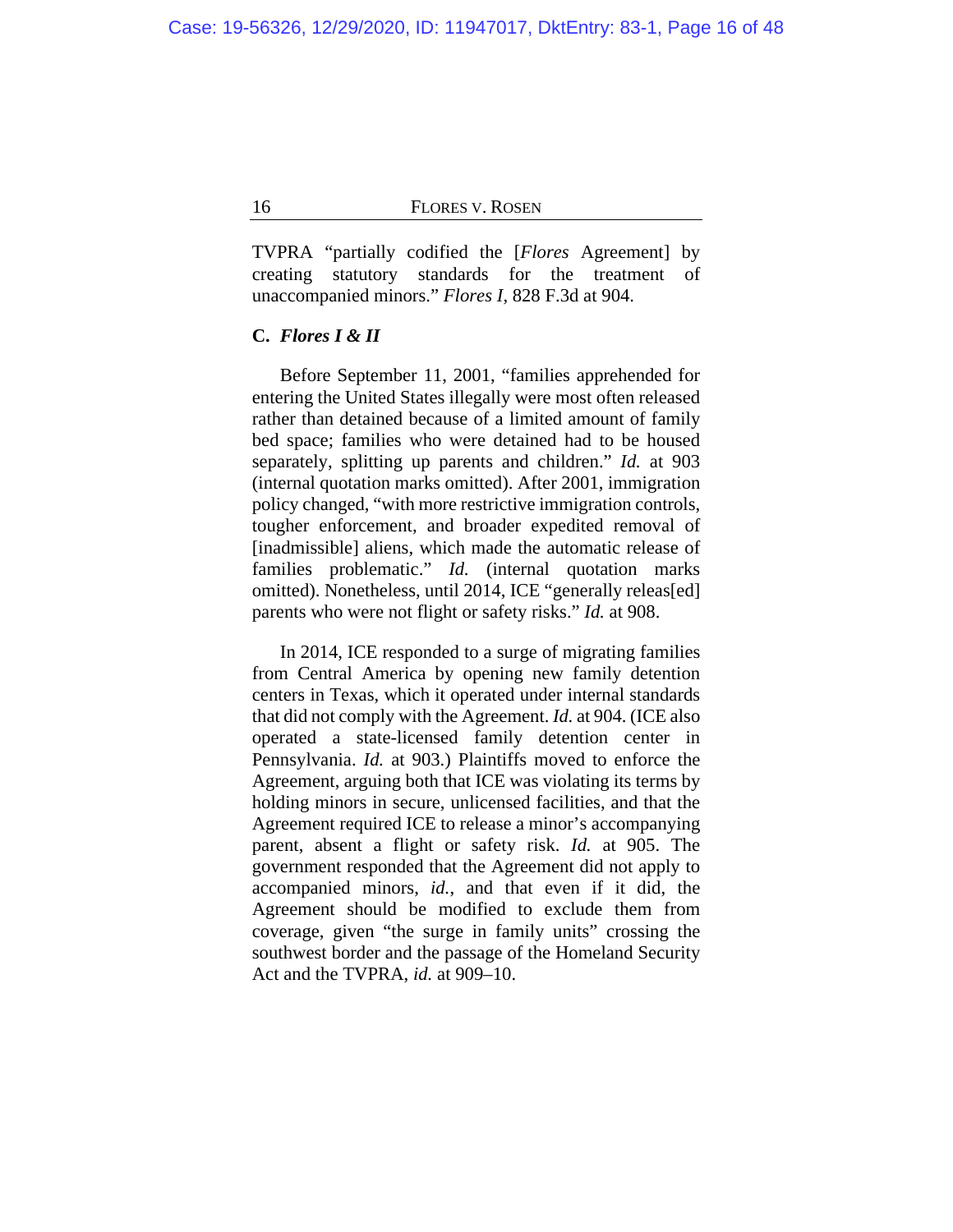*Flores I* held that the plain language of the Agreement covers accompanied minors but that the Agreement does not require the government to release parents. *Id.* at 905, 908. Importantly, the Agreement's applicability to accompanied minors does not mean that detained parents and their children must be separated. If the government does not release parents, the parents have a choice, albeit a difficult one: they may choose to exercise their children's right to release under the Agreement, provided a suitable sponsor is available, or they may waive their children's rights and keep their children with them.

<span id="page-16-0"></span>*Flores I* also rejected the government's motion to modify the Agreement. *Id.* at 909–10. We held that the government had not shown that the surge in family migration was unanticipated, and even if it was, modifying the Agreement to exempt accompanied minors was not a "'suitably tailored' response." *Id.* at 910 (quoting *Rufo v. Inmates of Suffolk Cty. Jail*, 502 U.S. 367, 383 (1992)). We also held that the Homeland Security Act and the TVPRA did not make application of the Agreement to accompanied minors "impermissible." *Id.*

A year later, we held that nothing in the Homeland Security Act or the TVPRA excused the government from providing detained, unaccompanied minors with bond hearings as required by the Agreement. *Flores II*, 862 F.3d at 881. We observed that "[t]he bond hearing under Paragraph 24A is a fundamental protection guaranteed to unaccompanied minors under the *Flores* Settlement" and that it "provide[s] minors with meaningful rights and practical benefits." *Id.* at 867.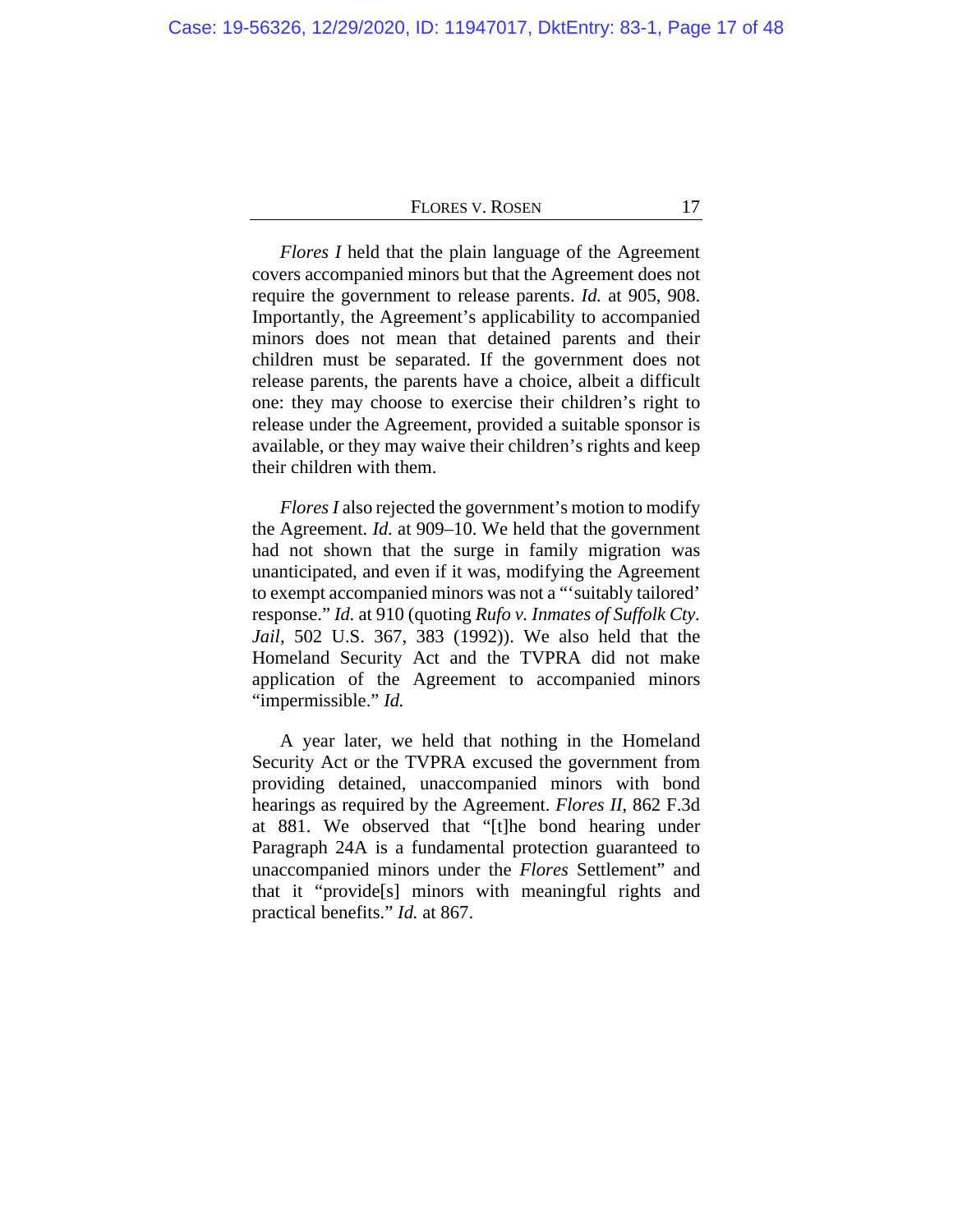### **D. The Final Rule**

In August 2019, DHS and HHS jointly issued a final rule entitled "Apprehension, Processing, Care, and Custody of Alien Minors and Unaccompanied Alien Children." 84 Fed. Reg. 44,392 (Aug. 23, 2019) ("Final Rule"). According to the rule's preamble, the agencies' intention was to implement the *Flores* Agreement "in a manner that is workable in light of subsequent statutory, factual, and operational changes." *Id.* at 44,392. The Final Rule comprises two sets of regulations: one issued by DHS and the other by HHS. The DHS regulations address the apprehension and processing of both unaccompanied and accompanied minors, as well as the care and custody of accompanied minors. *See id.* at 44,525–30 (codified at 8 C.F.R. §§ 212.5, 236.3). The HHS regulations address only the care and custody of unaccompanied minors. *See id.* at 44,530–35 (codified at 45 C.F.R. pt. 410). The DHS regulations provide that after DHS apprehends unaccompanied minors, it ordinarily transfers them to the custody of HHS.**[2](#page-17-0)** *Id.* at 44,526 (codified at 8 C.F.R.  $§$  236.3(f)).

While the HHS regulations generally track the Agreement with respect to the treatment of unaccompanied minors, the DHS regulations applicable to the care and custody of accompanied minors, by design, depart significantly from the Agreement. The Final Rule explains at the outset that the Agreement's "application to accompanied minors has created a series of operational difficulties for DHS, most notably with respect to a state-

<span id="page-17-0"></span>**<sup>2</sup>** Under the TVPRA, children from contiguous countries may in some circumstances be returned to those countries instead of being transferred to the custody of HHS. *See* 8 U.S.C. § 1232(a)(2).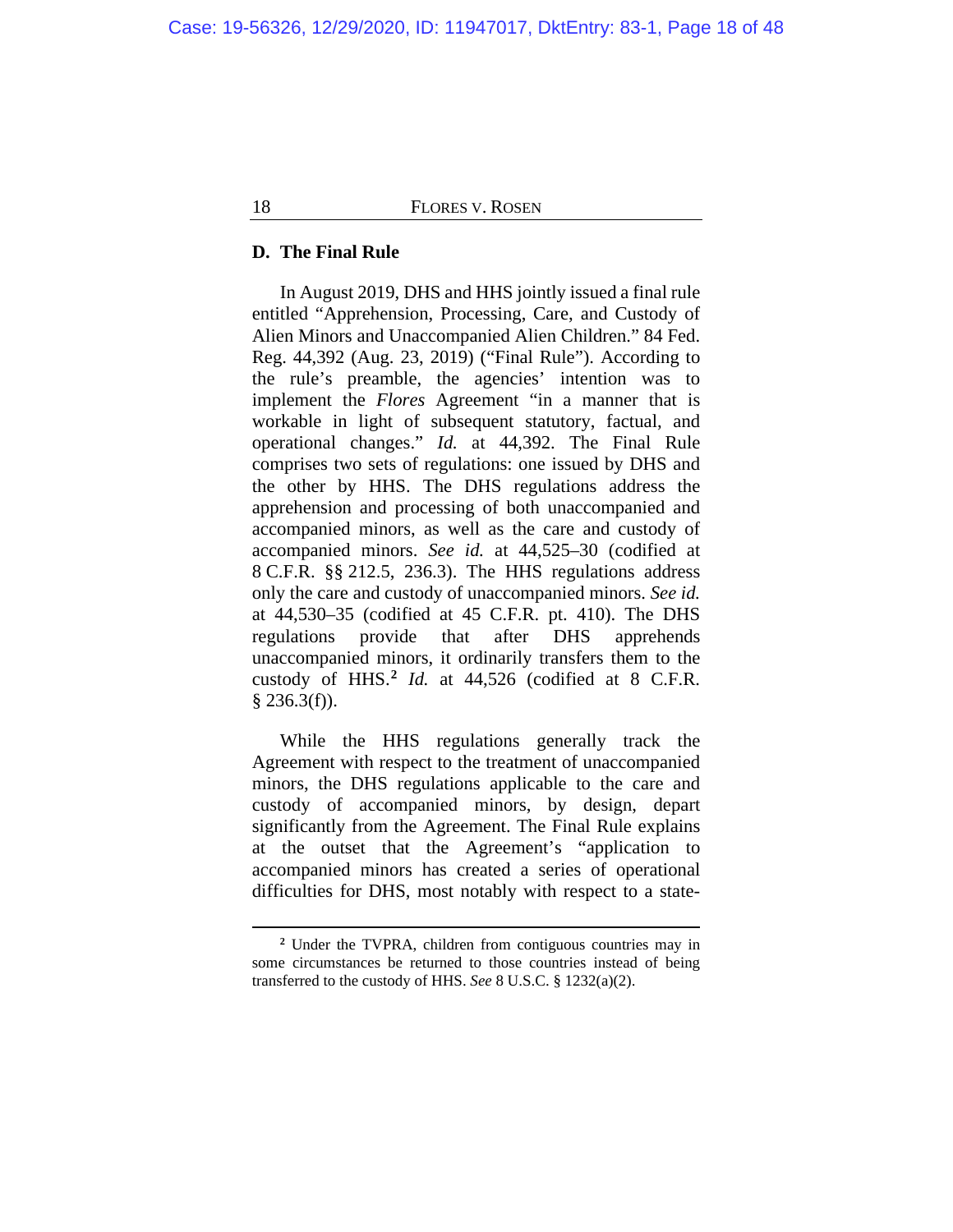licensing requirement for an ICE Family Residential Center . . . in which such parents/legal guardians may be housed together with their children during immigration proceedings." 84 Fed. Reg. at 44,393. Although the Agreement requires that minors who are not released must be transferred to a state-licensed program unless one of the limited criteria permitting secure detention is satisfied, *see supra* p. [14](#page-13-0)[–15,](#page-14-0) only two states license facilities in which adults and children are housed together, *see* 84 Fed. Reg. at 44,394, 44,419. The DHS regulations both limit the circumstances under which accompanied minors may be released and "create[] an alternative to the existing licensed program requirement for ICE family residential centers," allowing ICE to operate family detention centers under internal standards, without state oversight. *Id.* at 44,392; *see id.* at 44,394.

# **E. The district court's order**

After the government initially proposed the regulations in 2018 and before they were final, Plaintiffs filed a motion to enforce the Agreement, arguing that the proposed regulations amounted to an anticipatory breach and seeking to enjoin the government from implementing them. The district court deferred consideration of Plaintiffs' motion until the regulations became final. After the government issued its Final Rule, it filed a notice of termination of the Agreement—asserting that the Agreement expired by its own terms following publication of the Final Rule—and a motion in the alternative to terminate the Agreement under Rule 60(b) of the Federal Rules of Civil Procedure.

In September 2019, about a month before the Final Rule was to take effect, the district court granted Plaintiffs' motion to enforce and denied the government's motion to terminate. The district court concluded that the Final Rule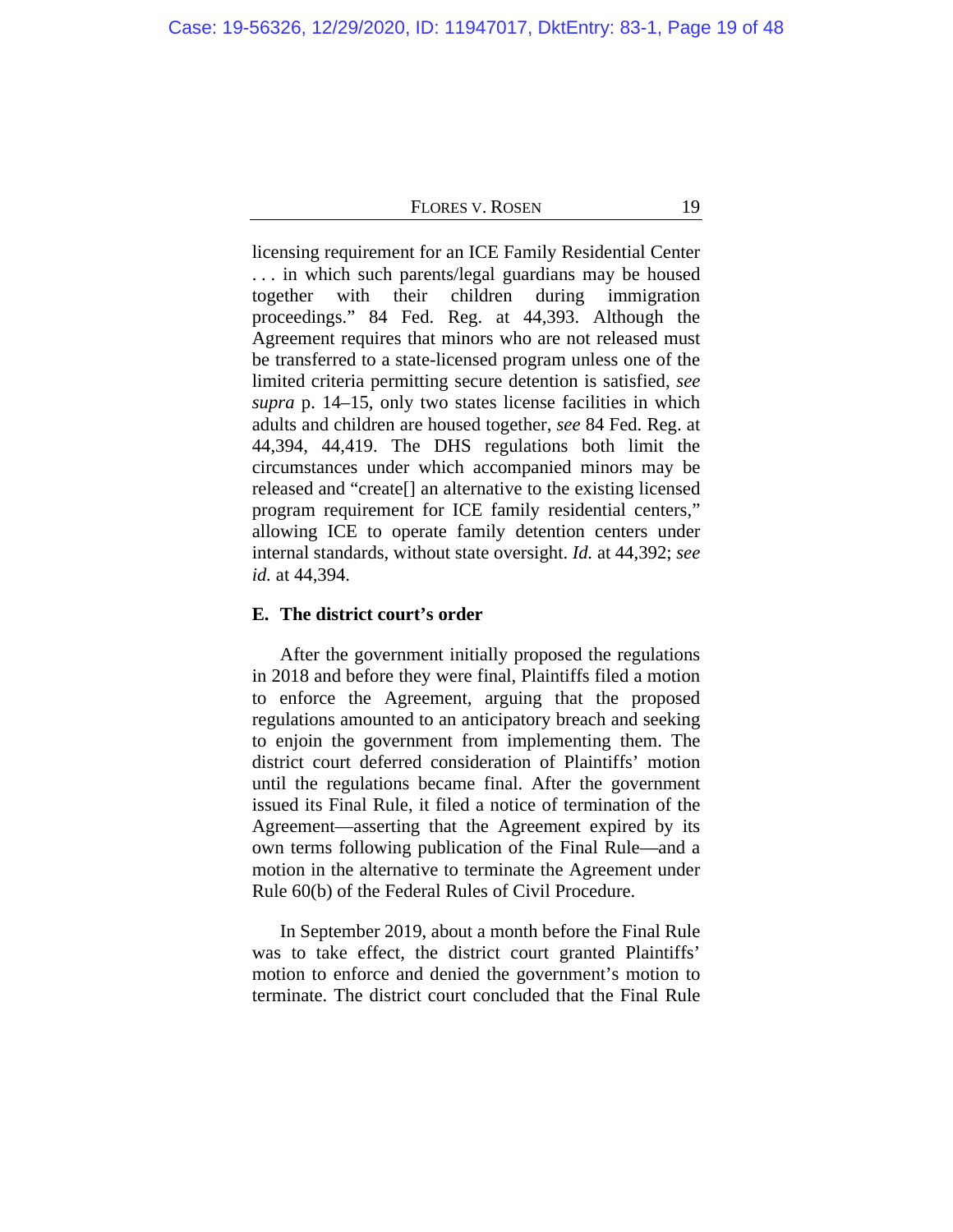did not terminate the Agreement because it was inconsistent with the Agreement and therefore did not "implement[]" it as required by paragraph 40's termination clause. The district court also declined to terminate the Agreement under Rule 60(b) because, it held, the government had not demonstrated that changed circumstances warranted termination. In granting relief to Plaintiffs, the district court reasoned that the Agreement by its own terms precluded implementation of the Final Rule, as the Agreement provided that the regulations "shall not be inconsistent" with it. Agreement ¶ 9. The district court entered a permanent injunction enjoining enforcement of the Final Rule in its entirety, denying the government's request to "sever the new regulations into valid and invalid portions."

#### **II.**

The district court's interpretation of the Agreement is reviewed *de novo*. *Flores I*, 828 F.3d at 905. Decisions on "[m]otions for relief from judgment under Rule 60(b) are reviewed for abuse of discretion." *United States v. Asarco Inc*., 430 F.3d 972, 978 (9th Cir. 2005).

### **A. The HHS regulations**

We begin with the HHS regulations applicable to unaccompanied minors. The regulations largely parallel the Agreement with respect to unaccompanied minors' placement and care. For example, both the regulations and the Agreement direct the release of minors "without unnecessary delay," unless continued custody is necessary to ensure the minor's safety or the safety of others or to secure the minor's timely appearance before DHS or the immigration courts. *Compare* 84 Fed. Reg. at 44,532 (codified at 45 C.F.R. § 410.301(a)), *with* Agreement ¶ 14. Both provide the same ranked list of potential custodians to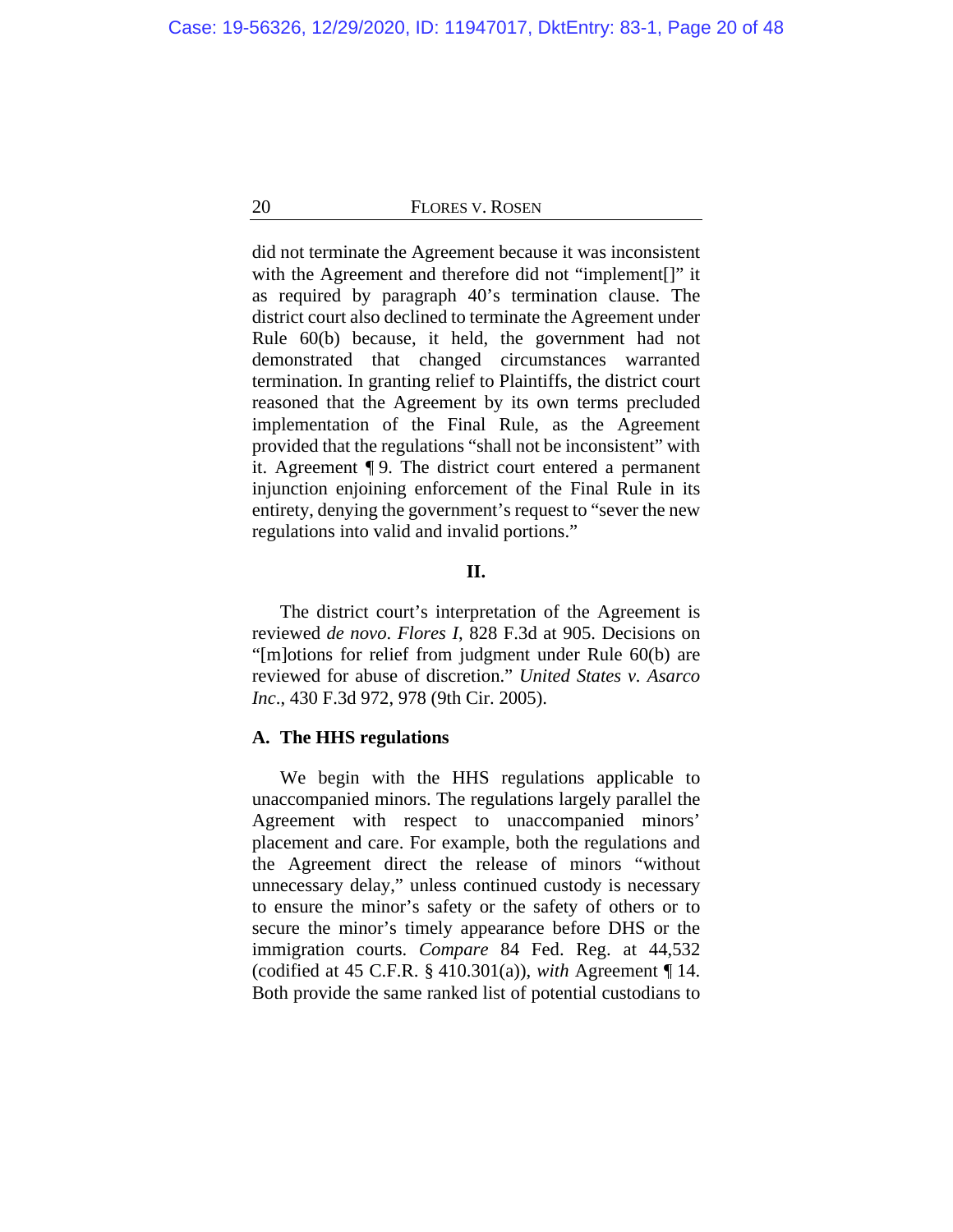whom a minor may be released, including a parent; legal guardian; other adult relative; an adult or entity designated by a parent or legal guardian; a licensed program willing to accept legal custody; or, in the absence of a likely alternative to long-term custody, another adult or entity seeking custody. *Compare* 84 Fed. Reg. at 44,532–33 (codified at 45 C.F.R. § 410.301(b)), *with* Agreement ¶ 14. And both direct that minors who remain in the government's custody—either because they present a safety or flight risk, or because a suitable custodian has not yet been found must ordinarily be placed promptly in a "licensed program." *Compare* 84 Fed. Reg. at 44,531, 44,533 (codified at 45 C.F.R. §§ 410.202, .302), *with* Agreement ¶¶ 12.A, 19. The regulations and the Agreement provide the same definition of and standards for licensed programs. *Compare* 84 Fed. Reg. at 44,530, 44,533–34 (codified at 45 C.F.R. §§ 410.101, .402), *with* Agreement ¶ 6 & Ex. 1.

Despite the evident consistency between the Agreement and several provisions of the HHS regulations, the district court enjoined the regulations in their entirety. The district court found fault with three aspects of the HHS regulations: (1) their replacement of the Agreement's mandatory language with purportedly nonmandatory language; (2) their provisions for placing a minor in a secure facility; and (3) their provisions for bond hearings. We address each issue in turn.

# **1. Mandatory language**

The district court held that the HHS regulations were inconsistent with the Agreement because the regulations use descriptive, not mandatory, language. For example, while the Agreement requires that minors not released "*shall be placed* temporarily in a licensed program" whose homes and facilities "*shall* be non-secure as required under state law,"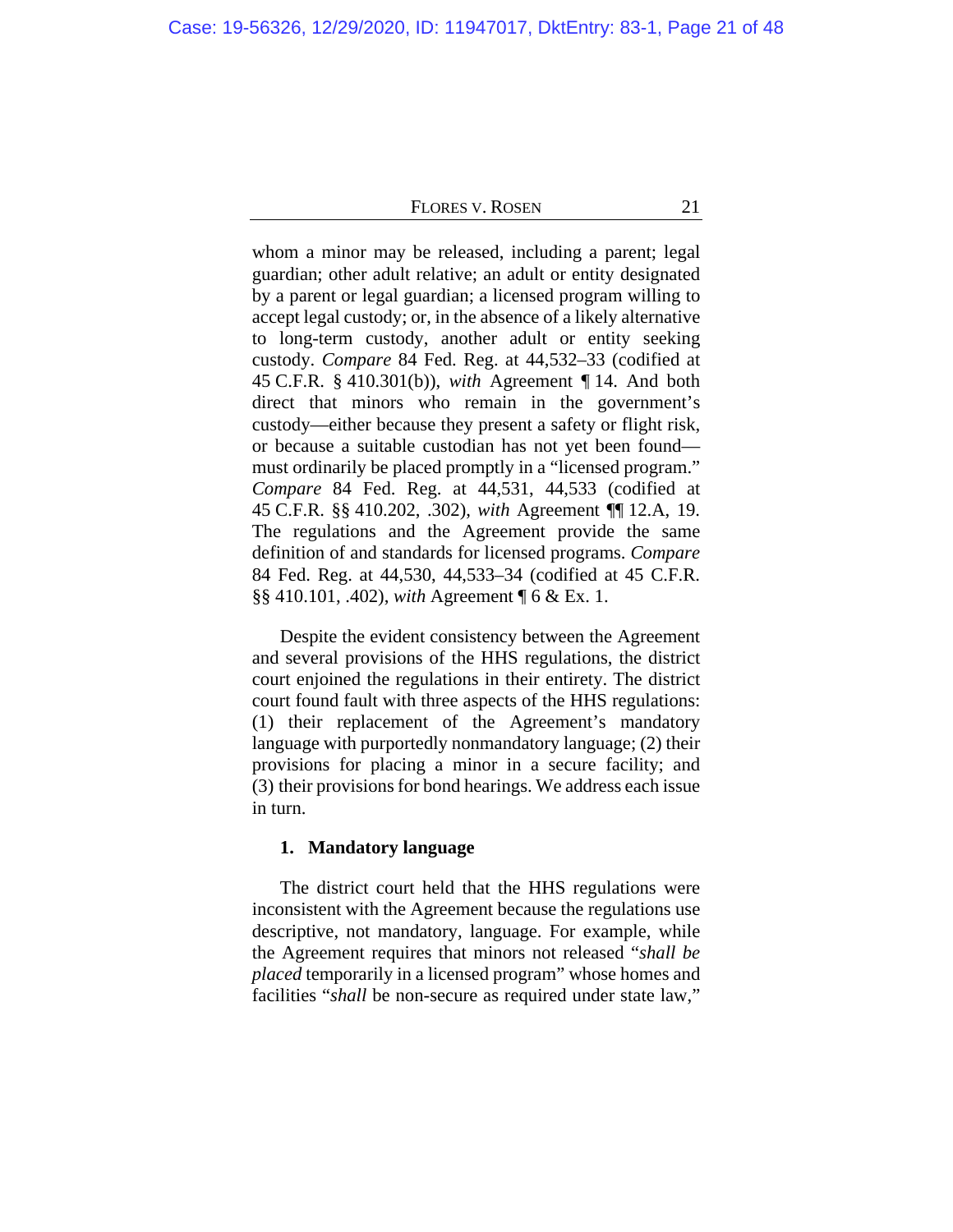Agreement ¶¶ 6, 19 (emphasis added), the regulations state that "ORR *places* [unaccompanied minors] into a licensed program" and that "ORR *places* each [minor] in the least restrictive setting that is in the best interest of the child and appropriate to the [minor's] age and special needs," 84 Fed. Reg. at 44,531 (codified at 45 C.F.R. §§ 410.201(a), 410.202) (emphasis added). The government asserts on appeal that "the use of the present tense in this and other provisions does not render these provisions optional; they are mandatory." We will hold the government to its word. HHS and ORR are bound by and must comply with the descriptive language in the HHS regulations as equivalent to the mandatory requirements in the Agreement. So interpreted, the descriptive language in the regulations is consistent with the Agreement.

### **2. Placement in a secure facility**

The Agreement provides that a minor may be held in a secure facility, such as a state or county juvenile detention facility, in five circumstances. Agreement ¶ 21. To summarize (although the actual circumstances are somewhat more extensive), the government may opt for secure placement whenever it determines that a minor (1) has been charged with a crime or is the subject of delinquency proceedings; (2) has committed or threatened to commit violence while in government custody; (3) has engaged in "unacceptably disruptive" conduct, such as drug or alcohol abuse, while in a licensed program; (4) is an escape-risk; or (5) must be held in a secure facility for the minor's own safety, such as when the government has reason to believe a particular minor may be abducted by a smuggler. *See id.*

In the TVPRA, Congress directed that an unaccompanied minor "shall not be placed in a secure facility absent a determination that the child poses a danger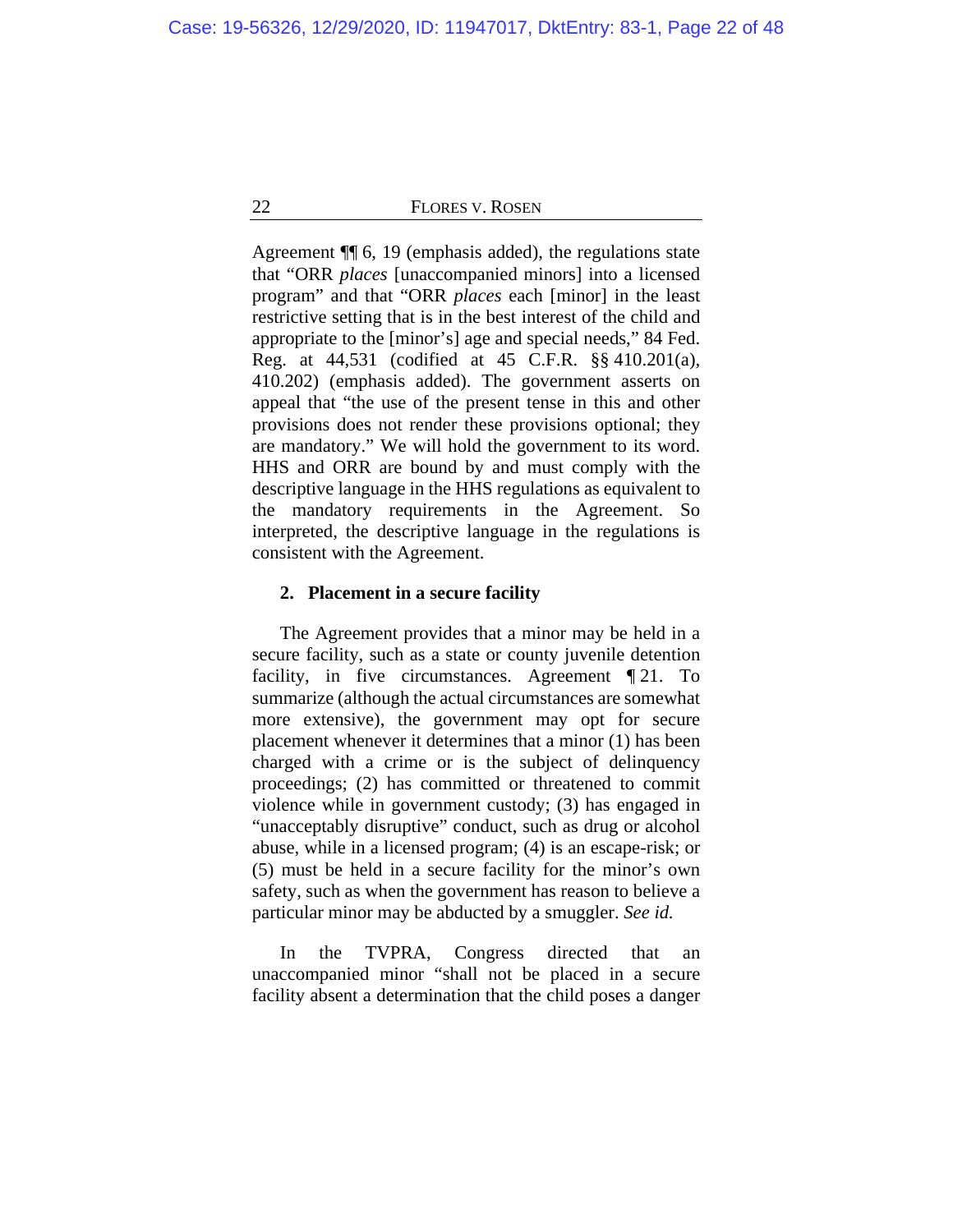to self or others or has been charged with having committed a criminal offense." 8 U.S.C.  $\S$  1232(c)(2)(A). The HHS regulations incorporate this statutory standard. *See* 84 Fed. Reg. at 44,531–32 (codified at 45 C.F.R. § 410.203). Like the Agreement, the regulations allow placement in a secure facility in five circumstances, the first three of which are nearly identical to the first three circumstances listed in the Agreement. The regulations add to the first and third circumstances a required finding that the minor "poses a danger to self or others." *Id.* (codified at 45 C.F.R. § 410.203(a)(1), (3)). Neither the district court nor Plaintiffs take issue with this addition.

The HHS regulations dispense with the fourth and fifth circumstances in the Agreement that permit placement in secure facilities. In their place, the regulations substitute two additional circumstances in which a minor may be placed in a secure facility: "(4) For purposes of placement in a secure residential treatment center[] . . . , if a licensed psychologist or psychiatrist determines that the [minor] poses a risk of harm to self or others; or (5) [if the minor] [i]s otherwise a danger to self or others." *Id.* at 44,532 (codified at 45 C.F.R.  $§$  410.203(a)(4), (5)). The fourth circumstance is consistent with the district court's interpretation of the Agreement in a 2018 order, and again, neither the district court nor Plaintiffs challenge it. *See Flores v. Sessions*, No. CV 85-4544, 2018 WL 10162328, at \*10–11 (C.D. Cal. July 30, 2018).

The district court held that the fifth circumstance which allows placement of a minor in a secure facility upon an agency determination that the minor is "otherwise a danger to self or others"—is a "significant deviation" from the Agreement. The government insists that "this standard comes directly from the TVPRA" and "implements Paragraph 21" of the Agreement. Additionally, the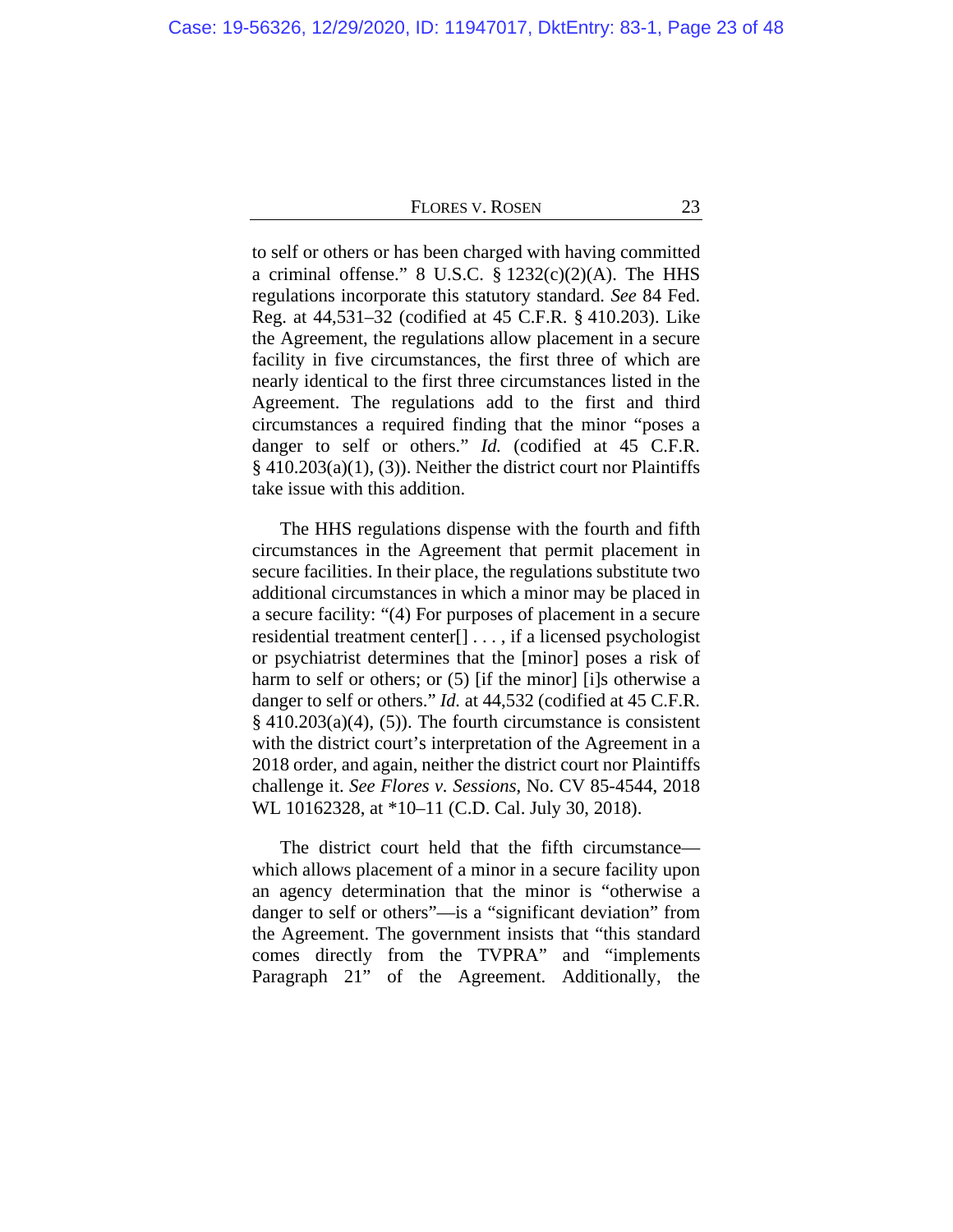government points to the assurance, later in the same section of the HHS regulations, that "[n]otwithstanding ORR's ability . . . to place [unaccompanied minors] who are 'otherwise a danger to self or others' in secure placements, the provision in this section does not abrogate any requirements to place [unaccompanied minors] in the least restrictive setting appropriate to their age and special needs." 84 Fed. Reg. at 44,532 (codified at 45 C.F.R. § 410.203(d)).

We agree with the district court that nothing in the TVPRA requires the fifth, catchall circumstance in the HHS regulations and that the catchall provision is inconsistent with the Agreement. The TVPRA states that a minor shall not be placed in a secure facility "*absent* a determination that the child poses a danger to self or others," 8 U.S.C.  $§ 1232(c)(2)(A)$  (emphasis added), not that ORR may place a minor in a secure facility whenever it makes that determination. As the district court explained, the government in the Agreement committed to limit the circumstances under which secure detention would be permitted to those specifically enumerated in paragraph 21 of the Agreement. By adding a catchall provision, the HHS regulations broaden the circumstances in which a minor may be placed in a secure facility and are therefore inconsistent with the Agreement.

The government's assurance that it will comply with its obligation to place minors in the least restrictive setting appropriate does not affect that conclusion, as it would not prevent the government from relying on the catchall provision as a ground for the determination that a child's least restrictive setting is a secure facility. Nor is the inconsistency between the regulations and the Agreement required by the TVPRA, as the government can comply with both the TVPRA and the Agreement by abiding by the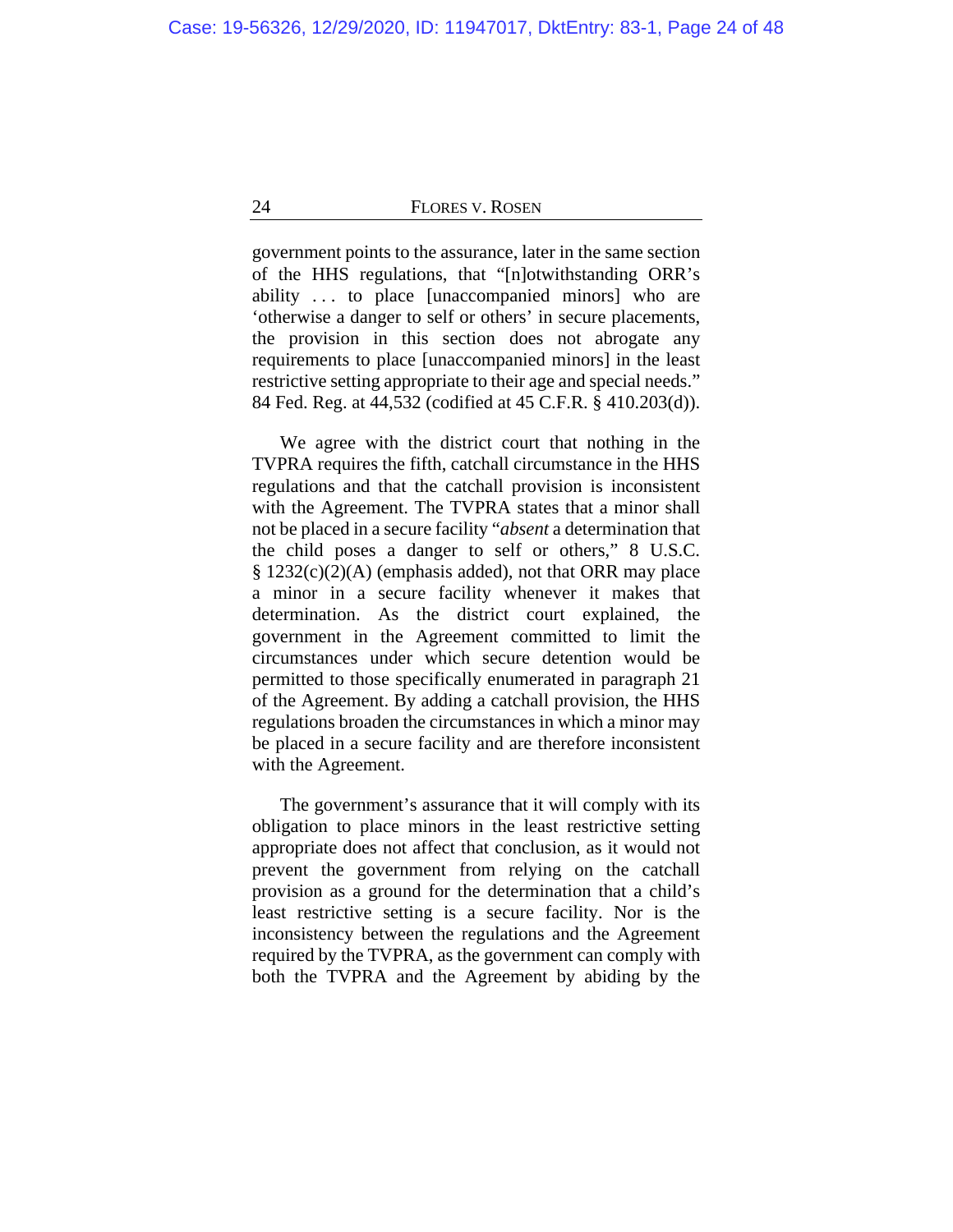Agreement's limitations. *See Flores II*, 862 F.3d at 874. We therefore conclude that the catchall provision, 45 C.F.R.  $§$  410.203(a)(5), is inconsistent with the Agreement and may not take effect.

### **3. Bond hearings**

<span id="page-24-1"></span>The Agreement provides that a "minor in deportation proceedings" who is kept in government custody "shall be afforded a bond redetermination hearing before an immigration judge in every case, unless the minor indicates on the Notice of Custody Determination form that he or she refuses such a hearing."**[3](#page-24-0)** Agreement ¶ 24A. "The bond hearing under Paragraph 24A is a fundamental protection guaranteed to unaccompanied minors under the *Flores* Settlement." *Flores II*, 862 F.3d at 867. That is so even though "a favorable finding in a hearing under Paragraph 24A does not entitle minors to release." *Id.* Release is not guaranteed upon a finding by the immigration judge "that the form of detention ORR has imposed is improper" because "the government must still identify a safe and secure placement into which the child can be released." *Id.* Nonetheless, a bond hearing "does provide minors with meaningful rights and practical benefits." *Id.* Without one, minors "have no meaningful forum in which to challenge ORR's decisions regarding their detention or even to

<span id="page-24-0"></span>**<sup>3</sup>** "Administrative removal proceedings to determine a non-citizen's right to remain in the United States [are] re-designated as 'removal' rather than 'deportation' under the Illegal Immigration Reform and Immigrant Responsibility Act of 1996 (IIRIRA), Pub. L. No. 104-208, 110 Stat. 3009 (1996)." *Flores II*, 862 F.3d at 869 n.5. We "therefore treat[] 'deportation proceedings' as addressed in the [Agreement] to be the equivalent of the 'removal proceedings' that take place under the current statutory framework." *Id.*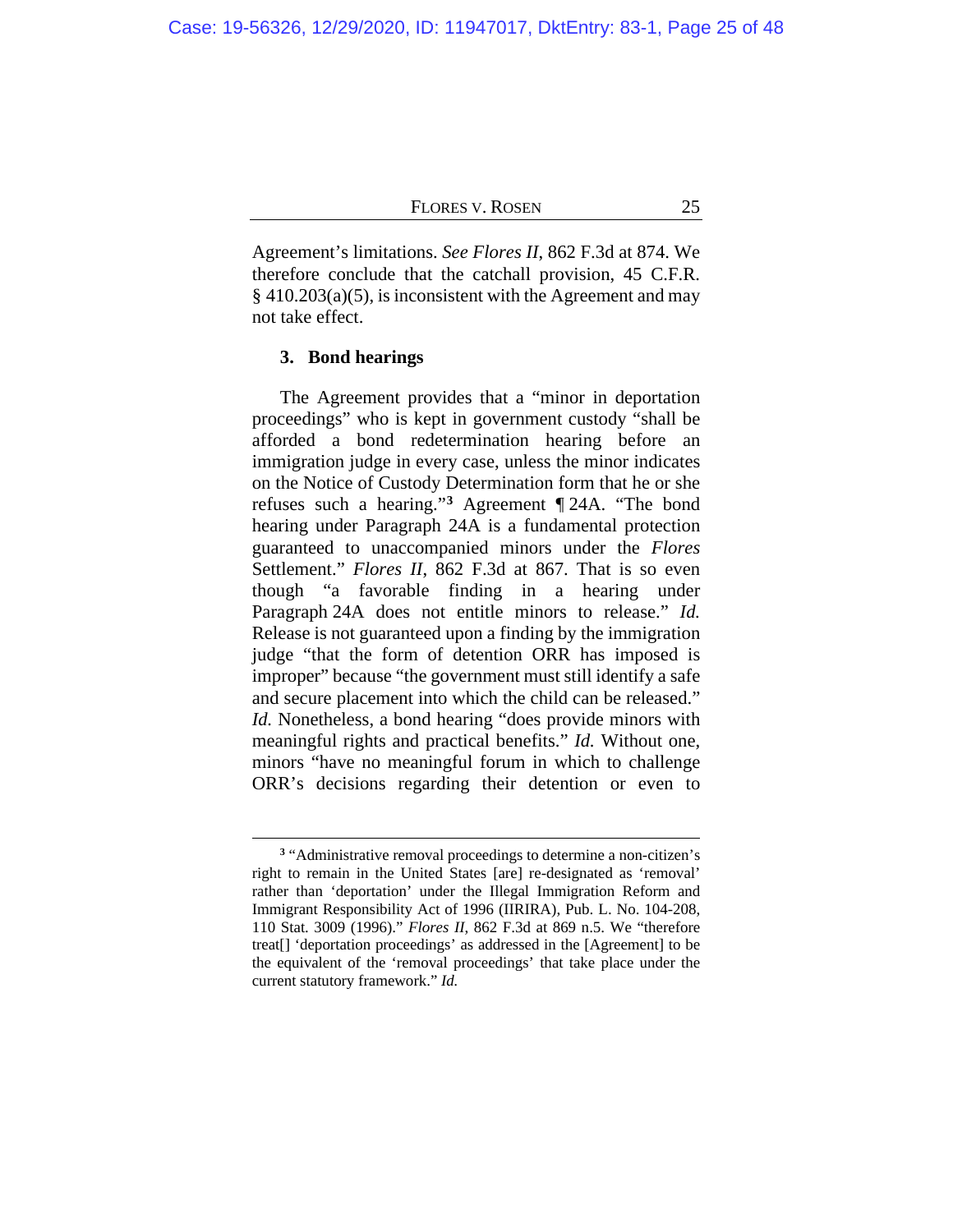discover why those decisions have been made." *Id.* at 867– 68.

<span id="page-25-0"></span>Like the Agreement, the HHS regulations provide unaccompanied minors held in government custody with an opportunity for a bond hearing, but the hearing is before an HHS adjudicator instead of an immigration judge. *See* 84 Fed. Reg. at 44,535 (codified at 45 C.F.R. § 410.810). Under the regulations, an unaccompanied minor "may *request* that an independent hearing officer employed by HHS determine . . . whether the [minor] would present a risk of danger to the community or risk of flight if released." *Id.* (codified at 45 C.F.R. § 410.810(a)) (emphasis added). The preamble to the Final Rule explains that the regulations are intended to "afford the same type of hearing paragraph 24(A) calls for, while recognizing the transfer of responsibility of care and custody of [unaccompanied minors] from the former INS to HHS ORR. . . . The idea was to provide essentially the same substantive protections as immigration court custody hearings, but through a neutral adjudicator at HHS rather than DOJ." *Id.* at 44,476.

The district court rejected the HHS hearing regulations as inconsistent with the Agreement. The court reasoned that the regulations depart from the Agreement by (1) shifting bond redetermination hearings "away from independent immigration judges" and (2) transforming the hearings "into an opt-in rather than opt-out right." The district court concluded that these differences "would effectively abrogate" the Agreement's guarantee of a bond hearing. We disagree with the district court as to the first inconsistency it perceived and agree, in part, as to the second.

The regulations' provision for a hearing before "an independent hearing officer employed by HHS," rather than an immigration judge, is not a material departure from the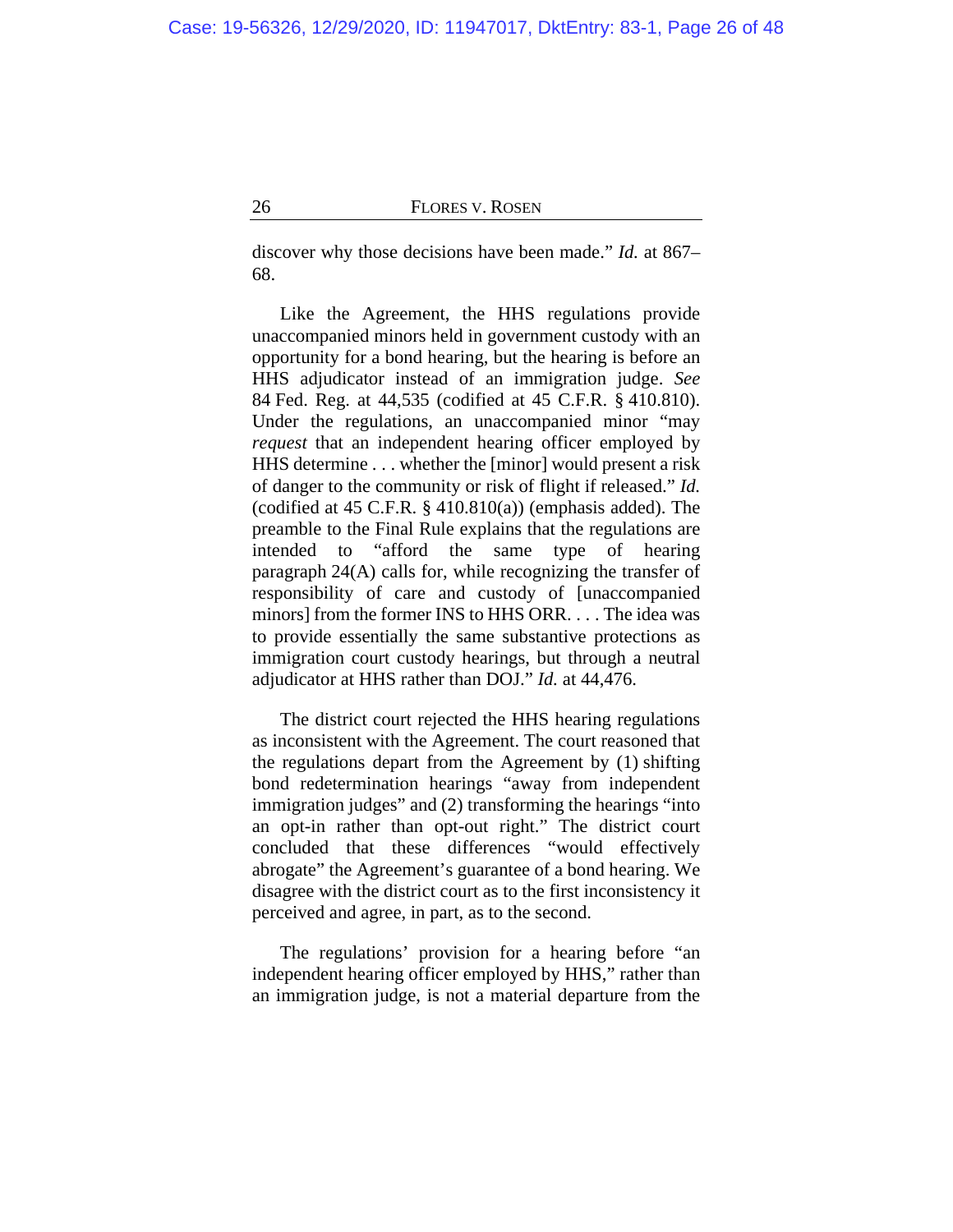Agreement. 84 Fed. Reg. at 44,535 (codified at 45 C.F.R.  $§$  410.810(a)). When the Agreement was signed, it applied to minors "detained in the legal custody of the INS." Agreement ¶ 10. The INS, like the Executive Office for Immigration Review—the agency employing immigration judges—was housed in the Department of Justice. *See* 84 Fed. Reg. at 44,479. As a consequence of Congress's assigning responsibility for unaccompanied minors to HHS in the Homeland Security Act and the TVPRA, HHS is the INS's successor agency for purposes of the Agreement's provisions relating to the care and custody of unaccompanied minors. That reassignment of responsibility attenuated the connection between immigration judges and the government's custody determinations for those minors. Shifting bond redetermination hearings for unaccompanied minors from immigration judges, adjudicators employed by the Justice Department, to independent adjudicators employed by HHS is a permissible interpretation of the Agreement, so long as the shift does not diminish the due process rights the Agreement guarantees.

We conclude it does not. *Flores II* identified the critical due process rights afforded by a bond hearing under the Agreement: (a) the "right to be represented by counsel"; (b) the "right to make an oral statement"; (c) the right to "examine and rebut the government's evidence"; (d) the right to "create an evidentiary record"; (e) the right "to have the merits of [the minor's] detention assessed by an independent" adjudicator; and (f) the right to appeal the adjudicator's decision. 862 F.3d at 867–68, 879. The government asserts that the HHS regulations guarantee the very protections identified in *Flores II*. *See* 84 Fed. Reg. at 44,478. Consistent with the government's commitment, we interpret the regulations as requiring the government to provide these protections. *See id.* at 44,535 (codified at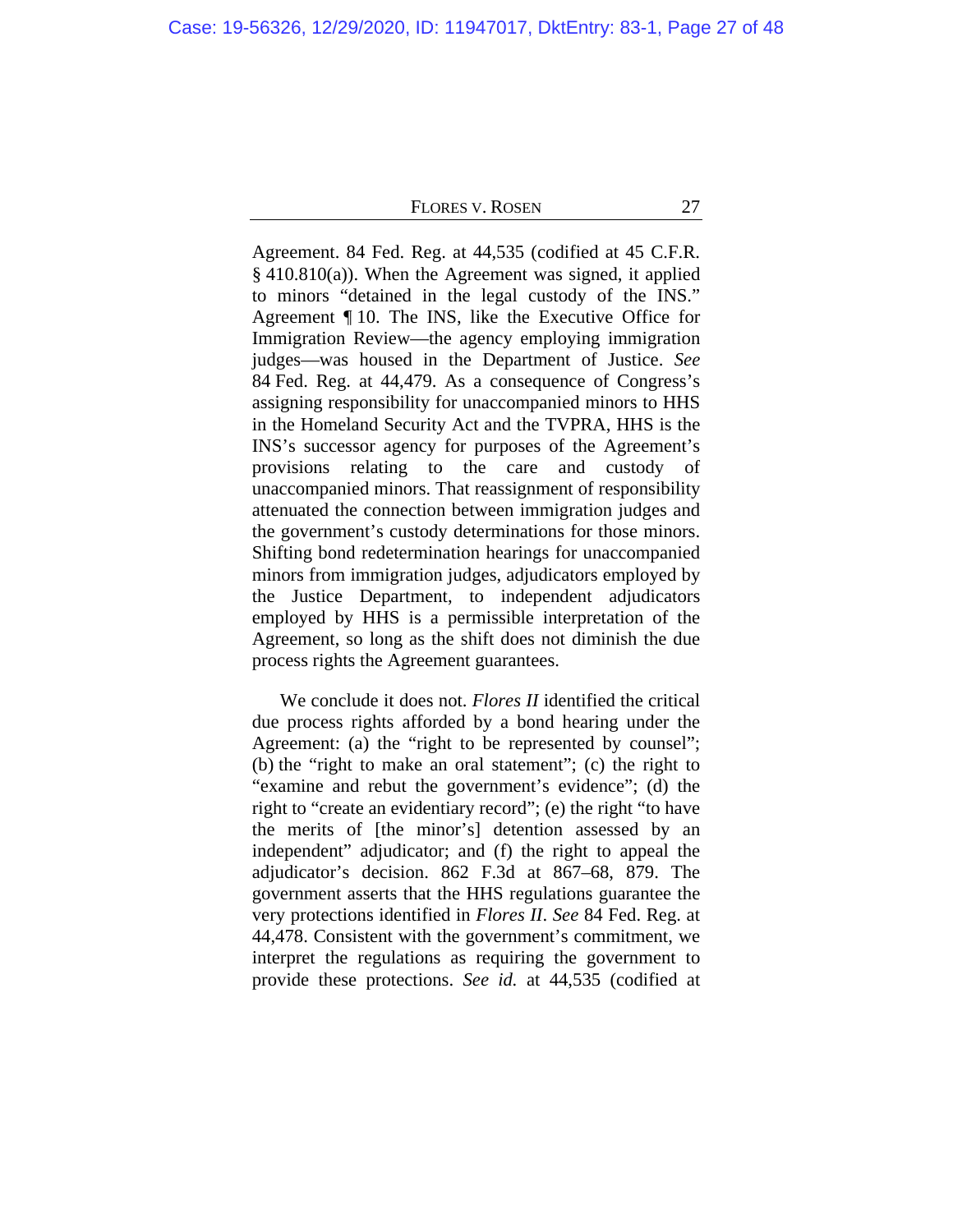45 C.F.R. § 410.810(c) (right to representation by counsel; right to present oral and written evidence), (b) (requiring HHS to present evidence "support[ing] its determination" that a minor "would pose a danger or flight risk if discharged" and allowing the minor an opportunity to "show that he or she will not be a danger to the community or flight risk if released"), (a) (right to a "written decision" by an "independent hearing officer"), (e) (right to appeal the hearing officer's decision to the Assistant Secretary of the Administration for Children and Families)).

The right we recognized in *Flores II* to an independent assessment of custody determinations was not the right to have those determinations reviewed by an immigration judge in particular, but the right to have such determinations reviewed by an adjudicator "independent" from the entity making the determinations. 862 F.3d at 867. The regulations guarantee a hearing before an "independent" hearing officer. 84 Fed. Reg. at 44,535 (codified at 45 C.F.R. § 410.810(a)); *see id.* at 44,479. Neither Plaintiffs nor the district court explains why independent hearing officers employed by HHS would not be as competent to make custody determinations as immigration judges, who are employed by the Justice Department and are subject to supervision by the Attorney General.**[4](#page-27-0)** As explained in the preamble to the Final Rule, the government anticipates that the independent

<span id="page-27-0"></span>**<sup>4</sup>** *See, e.g.*, Memorandum from the U.S. Attorney General to the Executive Office for Immigration Review, Renewing Our Commitment to the Timely and Efficient Adjudication of Immigration Cases to Serve the National Interest (Dec. 5, 2017), available at [https://www.justice.gov/eoir/file/1041196/download;](https://www.justice.gov/eoir/file/1041196/download) Memorandum from Director, Executive Office for Immigration Review, to the Office of the Chief Immigration Judge et al., Case Priorities and Immigration Court Performance Measures (Jan. 17, 2018), available at [https://www.justice.gov/eoir/page/file/1026721/download.](https://www.justice.gov/eoir/page/file/1026721/download)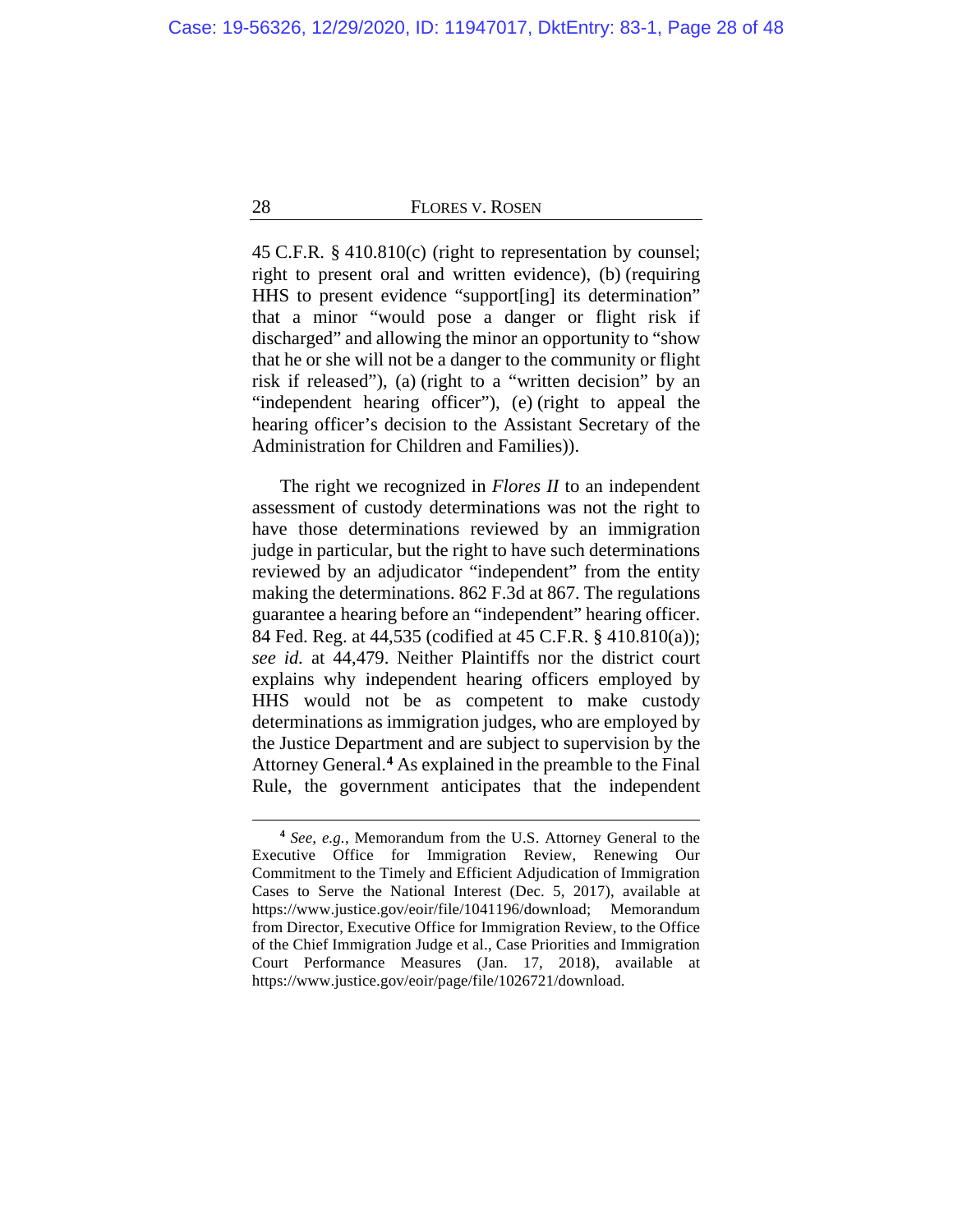hearing office established by HHS to conduct hearings under the regulations will "accrue specialized expertise and at least in theory be able to make adjudications more quickly and effectively than immigration judges who remain largely unfamiliar with ORR policies and practices." *Id.* at 44,483. We conclude that the regulations' provision for a hearing before an "independent hearing officer employed by HHS" is consistent with the Agreement.

We agree with the district court, however, that the distinction between the Agreement's opt-out process for obtaining a bond hearing and the regulations' opt-in process is significant for some unaccompanied minors. The text of the Agreement provides unambiguously for a bond hearing "unless the minor indicates on the Notice of Custody Determination form that he or she refuses such a hearing." Agreement ¶ 24.A. Under the regulations, in contrast, a minor, the minor's legal representative, or the minor's parent or legal guardian "may request" a hearing. 84 Fed. Reg. at 44,535 (codified at 45 C.F.R. § 410.810(a)).

The government maintains that the difference is immaterial in practice. The preamble to the Final Rule explains that HHS has not automatically instituted a bond redetermination hearing for every unaccompanied minor in custody who does not affirmatively refuse one. *Id.* at 44,478. Instead, the agency gives every such minor "the opportunity to request a bond hearing." *Id.* Most unaccompanied minors in ORR custody are placed in shelters or group homes because ORR has determined that these minors do not present a safety or flight risk. *See id.* at 44,477. These minors remain in custody only because a suitable custodian has not yet been found. *See id.* at 44,533 (codified at 45 C.F.R. § 410.302(a)). Unaccompanied minors in these placements are entitled to request a bond hearing, *see id.* at 44,480, but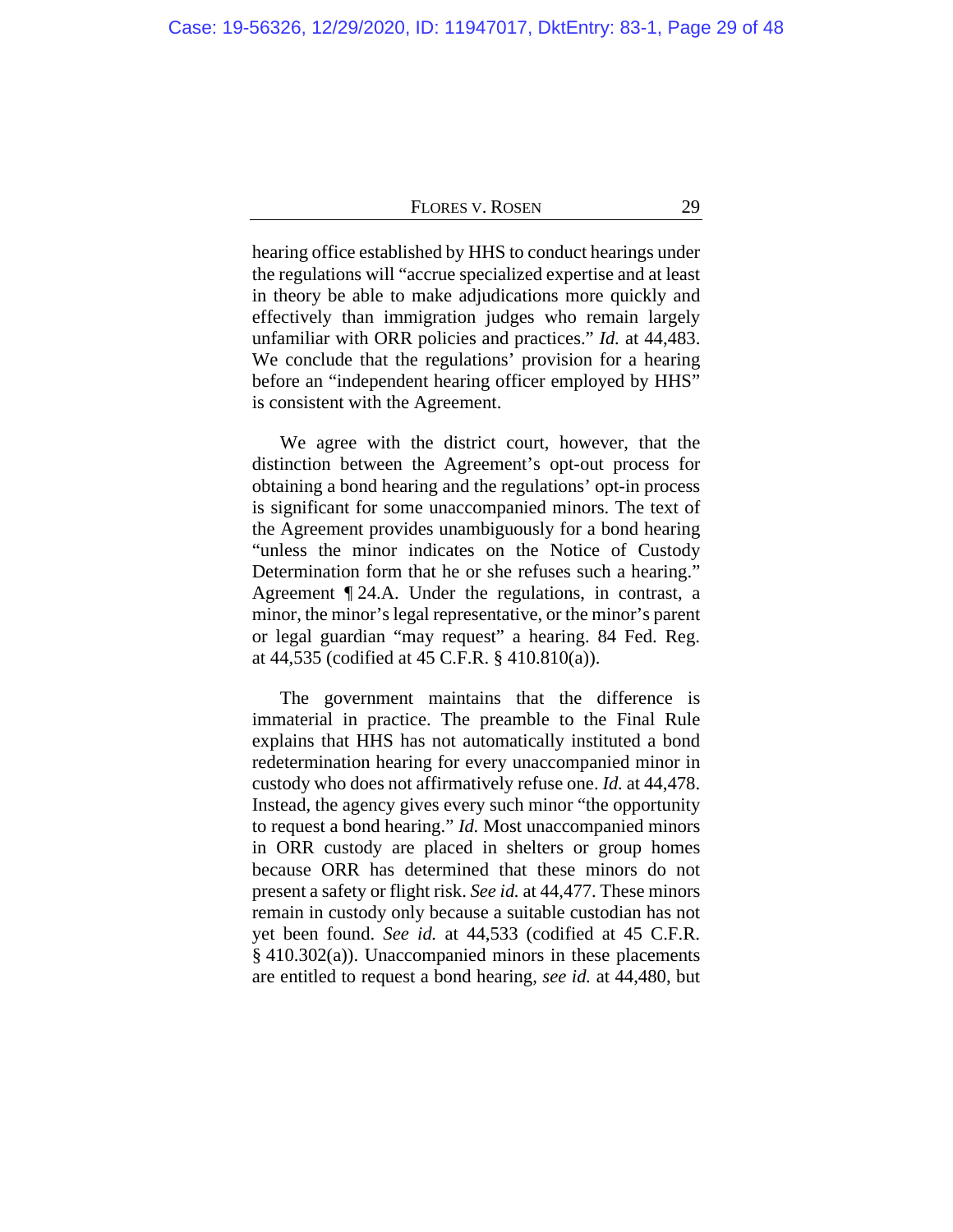if they do, ORR typically stipulates that "it does not consider the children to be dangerous or flight risks," *id.* at 44,477, 44,480. As to these minors, we agree that the distinction between an opt-out and an opt-in right to a hearing is immaterial. The stipulations fulfill the purpose of the bond hearings for these minors, as the bond hearings do not decide anything beyond whether the minors present a safety or flight risk. *See supra* pp. [25–](#page-24-1)[26.](#page-25-0) Automatically holding bond hearings, notwithstanding the stipulations, would be pointless.

The situation is different for unaccompanied minors placed in secure or staff-secure facilities, however.**[5](#page-29-0)** The regulations provide that unaccompanied minors "placed in secure or staff secure facilities" will receive notice of their right to request a bond hearing and may use a form provided to them to request one.**[6](#page-29-1)** 84 Fed. Reg. at 44,535 (codified at 45 C.F.R. § 410.810(a)(2)). All minors in ORR custody must also be provided with a list of free legal services providers. *Id.* (codified at 45 C.F.R. § 410.801(b)(1)). Additionally, the regulations permit a minor's legal representative, parent, or legal guardian to request a hearing. *Id.* (codified at 45 C.F.R.  $§$  410.810(a)(1)).

The government represents that these provisions "mirror[] current practice." 84 Fed. Reg. at 44,478. As to unaccompanied minors held in secure or staff-secure

**<sup>5</sup>** If a minor presents a flight risk, ORR may place the minor in a "staff secure" facility, which is a licensed program with "stricter security measures, such as intensive staff supervision . . . to control problem behavior and to prevent escape." 84 Fed. Reg. at 44,531 (codified at 45 C.F.R. § 410.101).

<span id="page-29-1"></span><span id="page-29-0"></span>**<sup>6</sup>** "For purposes of 810 hearings, HHS plans to treat [residential treatment centers] as secure facilities." 84 Fed. Reg. at 44,480.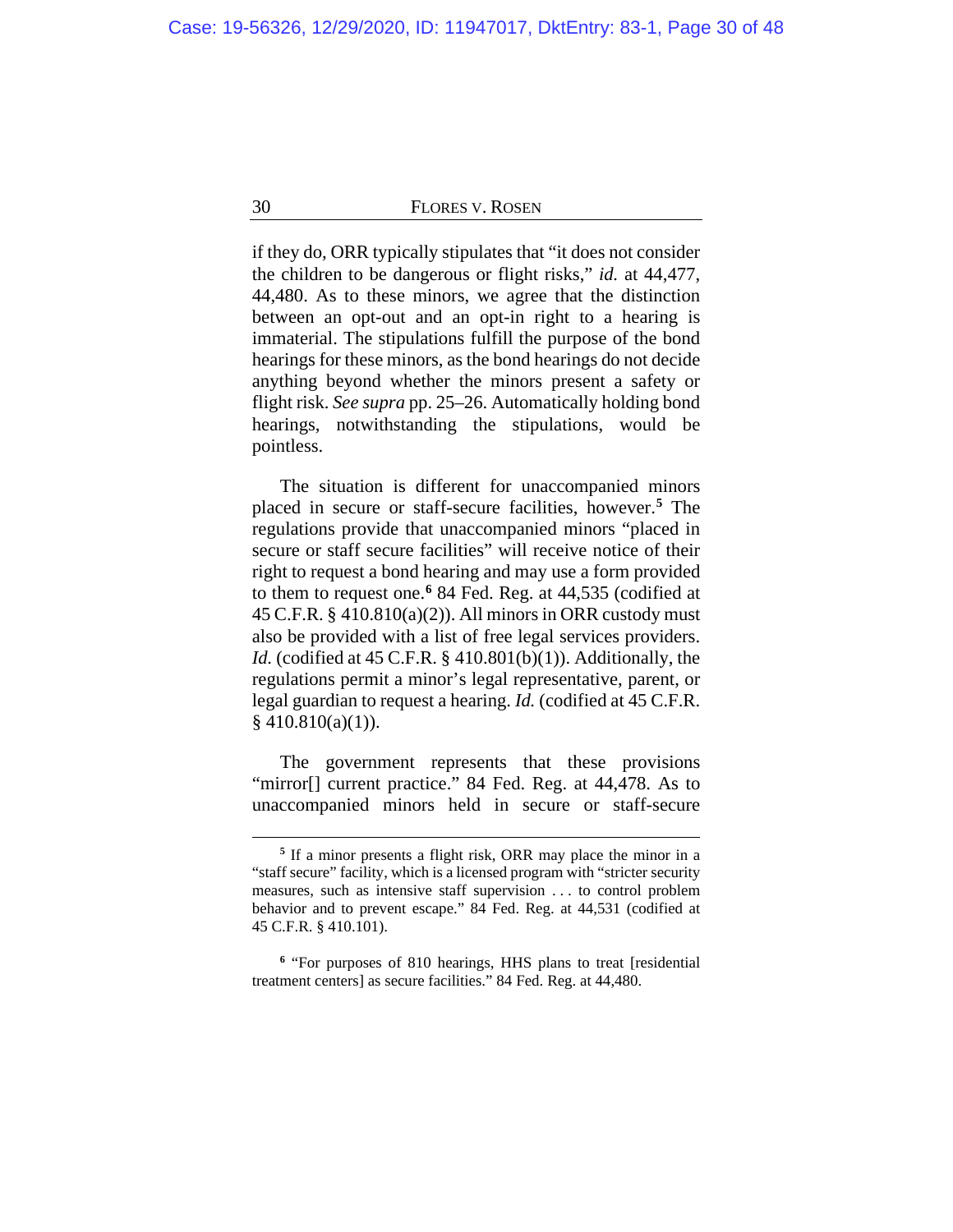placements, however, for whom the bond hearing is a "fundamental protection," *Flores II*, 862 F.3d at 867, current practice does not supersede the plain language of the Agreement. The opt-out process is a "meaningful" procedural right for these minors. *Flores II*, 862 F.3d at 867. The government has apparently disregarded that right in practice, but it does not follow that we can sanction that disregard.

We conclude that the HHS hearing regulations are consistent with the Agreement except to the extent that they require unaccompanied minors held in secure or staff-secure placements to request a hearing, rather than providing a hearing to those minors automatically unless they refuse one.

**\* \* \***

In sum, the HHS regulations are largely consistent with the Agreement, with the exceptions we have detailed. The district court erred in enjoining the HHS regulations in their entirety, as there is no legal justification for enjoining the consistent regulations. The Agreement forbids only "inconsistent" regulations, Agreement ¶ 9, and the Final Rule provides that the regulations are severable: "To the extent that any portion of this final rule is declared invalid by a court, the Departments intend for all other parts of the final rule that are capable of operating in the absence of the specific portion that has been invalidated to remain in effect," 84 Fed. Reg. at 44,408; *see MD/DC/DE Broadcasters Ass'n v. FCC*, 236 F.3d 13, 22 (D.C. Cir. 2001).

The HHS regulations may therefore take effect, with two exceptions. First, the broad provision allowing ORR to place an unaccompanied minor in a secure facility if the minor is "otherwise a danger to self or others," 45 C.F.R.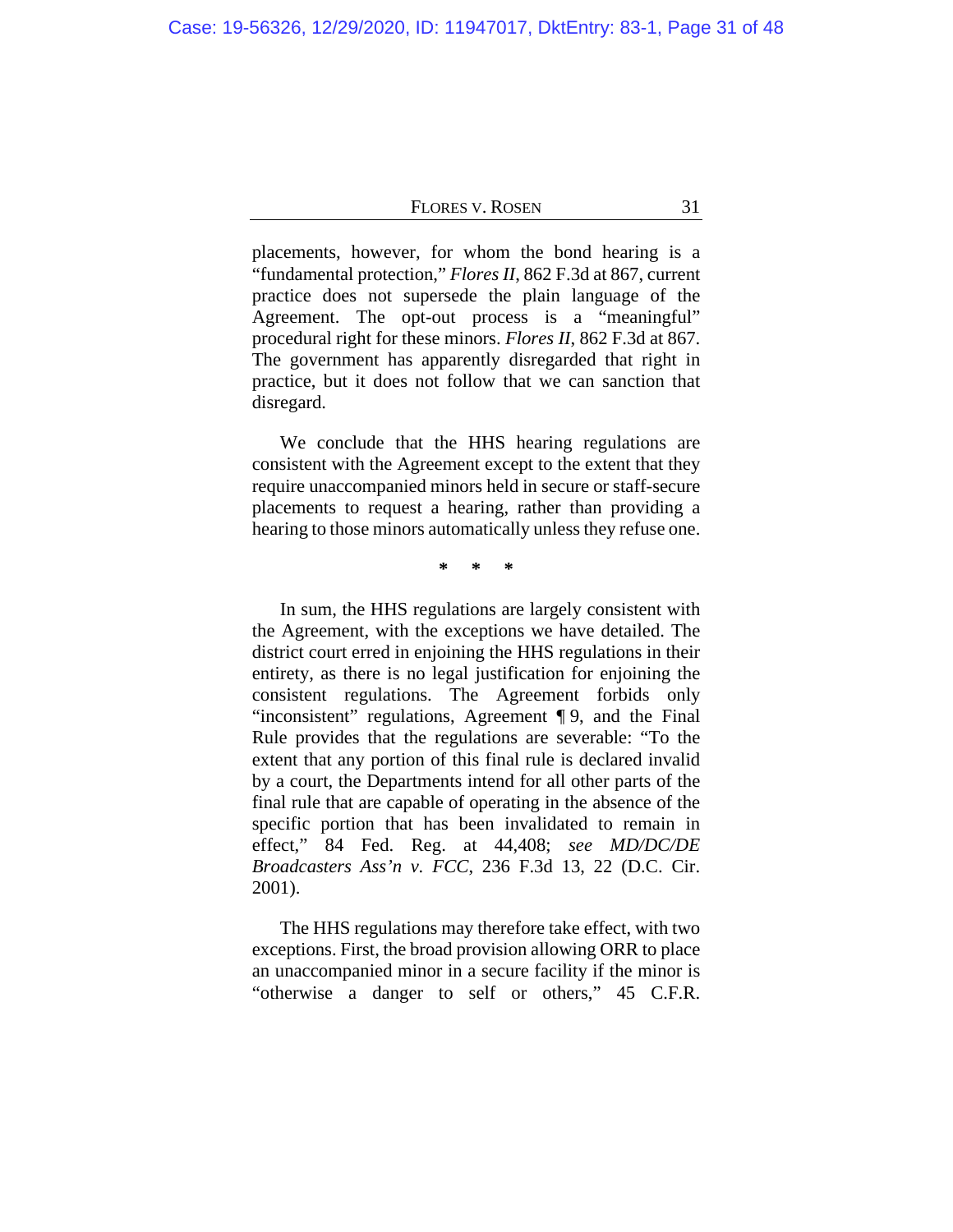§ 410.203(a)(5), is inconsistent with the Agreement and may not take effect. Second, the portion of the hearing regulations providing a hearing to unaccompanied minors held in secure or staff-secure placements only if they request one, *see id.* § 410.810(a), may not take effect. As to these minors, HHS must implement paragraph 24.A of the Agreement as written and provide a hearing unless one is refused.**[7](#page-31-0)**

Although we hold that the majority of the HHS regulations may take effect, we also hold that the district court did not abuse its discretion in declining to terminate those portions of the Agreement covered by the HHS regulations. The government moved the district court to terminate the Agreement in full, not to modify it or terminate it in part. The Agreement therefore remains in effect, notwithstanding the overlapping HHS regulations. If the government wishes to move to terminate those portions of the Agreement covered by the valid portions of the HHS regulations, it may do so.

### <span id="page-31-1"></span>**B. The DHS regulations**

# **1. Initial apprehension and processing of both unaccompanied and accompanied minors**

As noted above, the DHS regulations address the apprehension and processing of both unaccompanied and accompanied minors, as well as the care and custody of accompanied minors. *See* 84 Fed. Reg. at 44,525–30 (codified at 8 C.F.R. §§ 212.5, 236.3). The government

<span id="page-31-0"></span>**<sup>7</sup>** To be clear, we do not invalidate 45 C.F.R. § 410.810(a) to the extent that it provides unaccompanied minors with the right to have "an independent hearing officer employed by HHS determine, through a written decision, whether the [minor] would present a risk of danger to the community or risk of flight if released."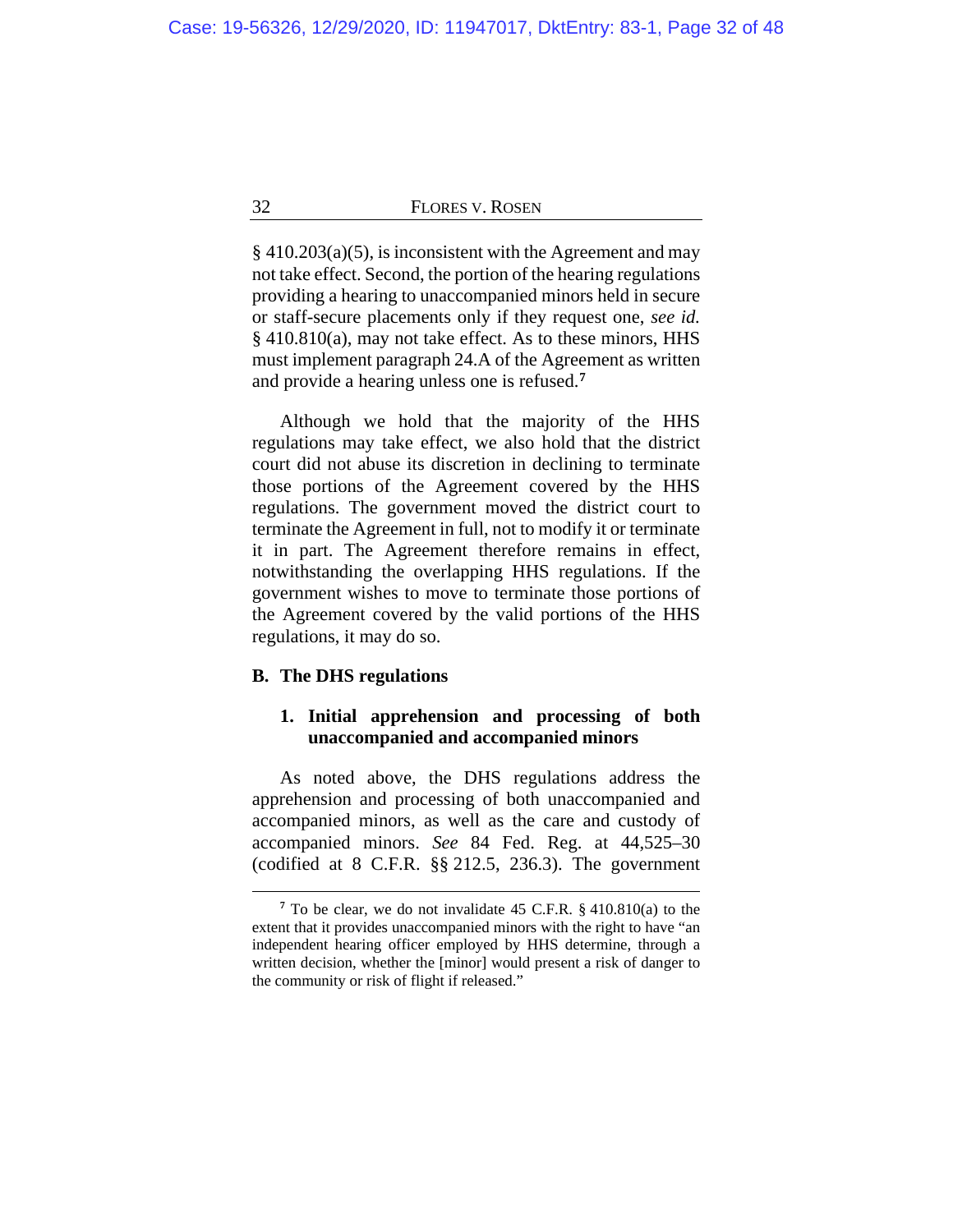contends that some of the provisions relating to the initial apprehension and processing of minors mirror the Agreement and should be allowed to take effect. Specifically, the government points to 8 C.F.R. § 236.3(f), regarding the transfer of unaccompanied minors from DHS to HHS, and  $8$  C.F.R.  $\frac{6}{5}$  236.3(g)(2), regarding DHS custodial care immediately following apprehension. We agree that these provisions are consistent with the Agreement and may take effect. *Compare* 84 Fed. Reg. at 44,526–27 (codified at 8 C.F.R. § 236.3(f), (g)(2)), *with* Agreement ¶¶ 11, 12A, 25.

# **2. Care and custody of accompanied minors**

The DHS regulations relating to the care and placement of accompanied minors differ substantially from the Agreement in two principal, related ways: (1) they limit the circumstances in which accompanied minors may be released, and (2) they provide for the detention of families together in facilities licensed not by states but by ICE itself. These departures undermine the Agreement's core "presumption in favor of releasing minors," and its requirement that those not released be placed in "licensed, non-secure facilities that meet certain standards." *Flores I*, 828 F.3d at 901.

Acknowledging that the DHS regulations are inconsistent with the Agreement as we have interpreted it, the government maintains that circumstances have changed, and "applying [the Agreement] prospectively is no longer equitable." Fed. R. Civ. P. 60(b)(5). The government asserts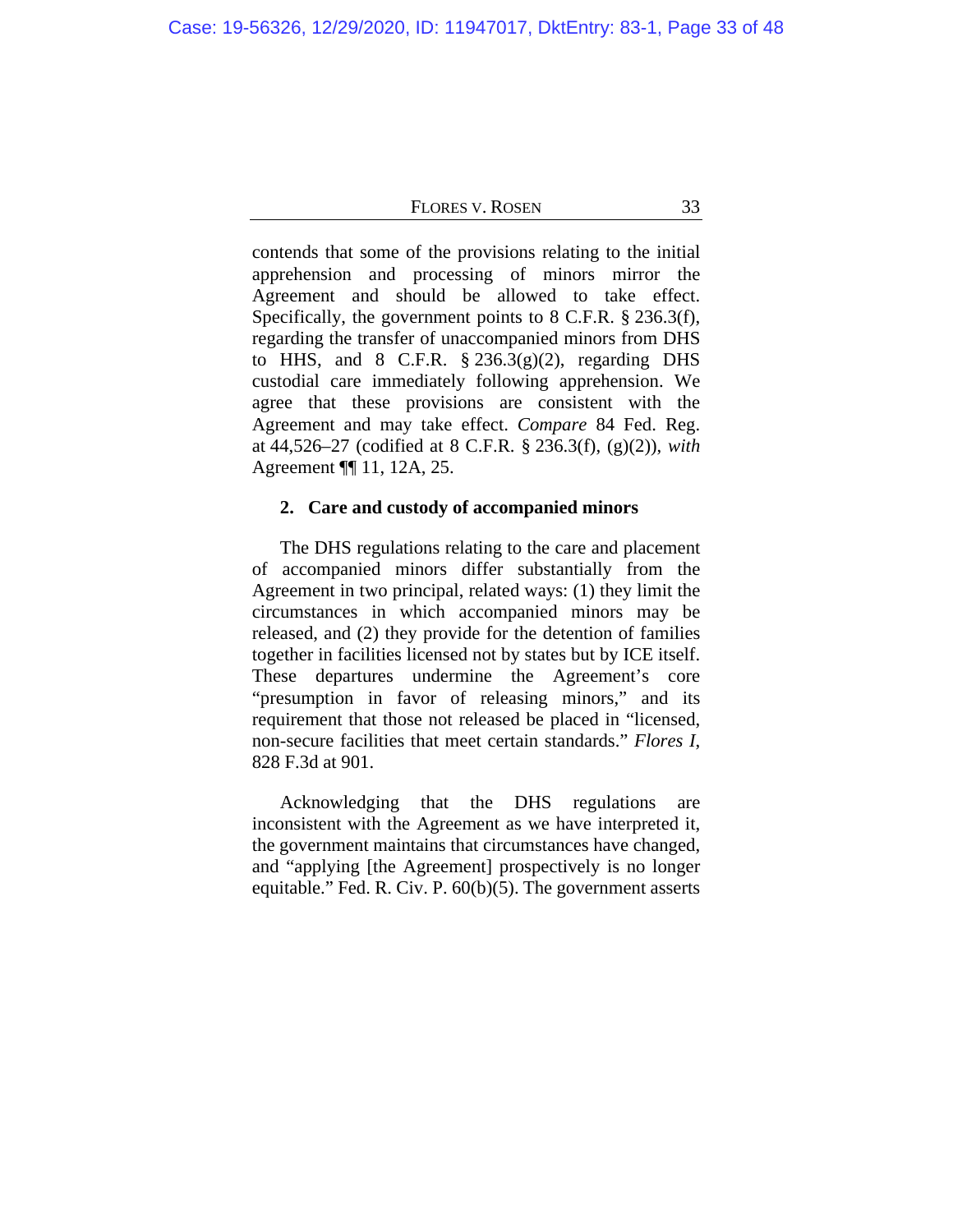that the district court therefore abused its discretion in declining to terminate the Agreement.**[8](#page-33-0)**

We first describe the inconsistencies between the DHS regulations and the Agreement, and then address the government's changed circumstances arguments

### **a. Release of accompanied minors**

Paragraphs 14 and 18 of the Agreement require the prompt release of minors from government custody. The Agreement provides that unless detention is "required either to secure [a minor's] timely appearance before the INS or the immigration court, or to ensure the minor's safety or that of others, the INS shall release a minor from its custody without unnecessary delay" to a ranked list of six potential custodians, including family members and other designated adults or entities. Agreement ¶ 14. If a minor is not released, the INS "shall make and record the prompt and continuous efforts on its part toward . . . the release of the minor pursuant to Paragraph 14," and those efforts "shall continue so long as the minor is in INS custody." Agreement ¶ 18.

Although DHS's new regulations also state that "DHS will make and record prompt and continuous efforts on its part toward the release of [a] minor who is not [an unaccompanied minor]," 84 Fed. Reg. at 44,529 (codified at 8 C.F.R. § 236.3(j)(1)), several provisions of the regulations

<span id="page-33-0"></span>**<sup>8</sup>** The government argues in the alternative that the Agreement terminated by its own terms because the regulations are consistent with the Agreement "except for a few minor differences." Because we conclude that the differences are substantial and affect the central protections afforded by the Agreement, we reject the government's argument that the Agreement terminated by its own terms.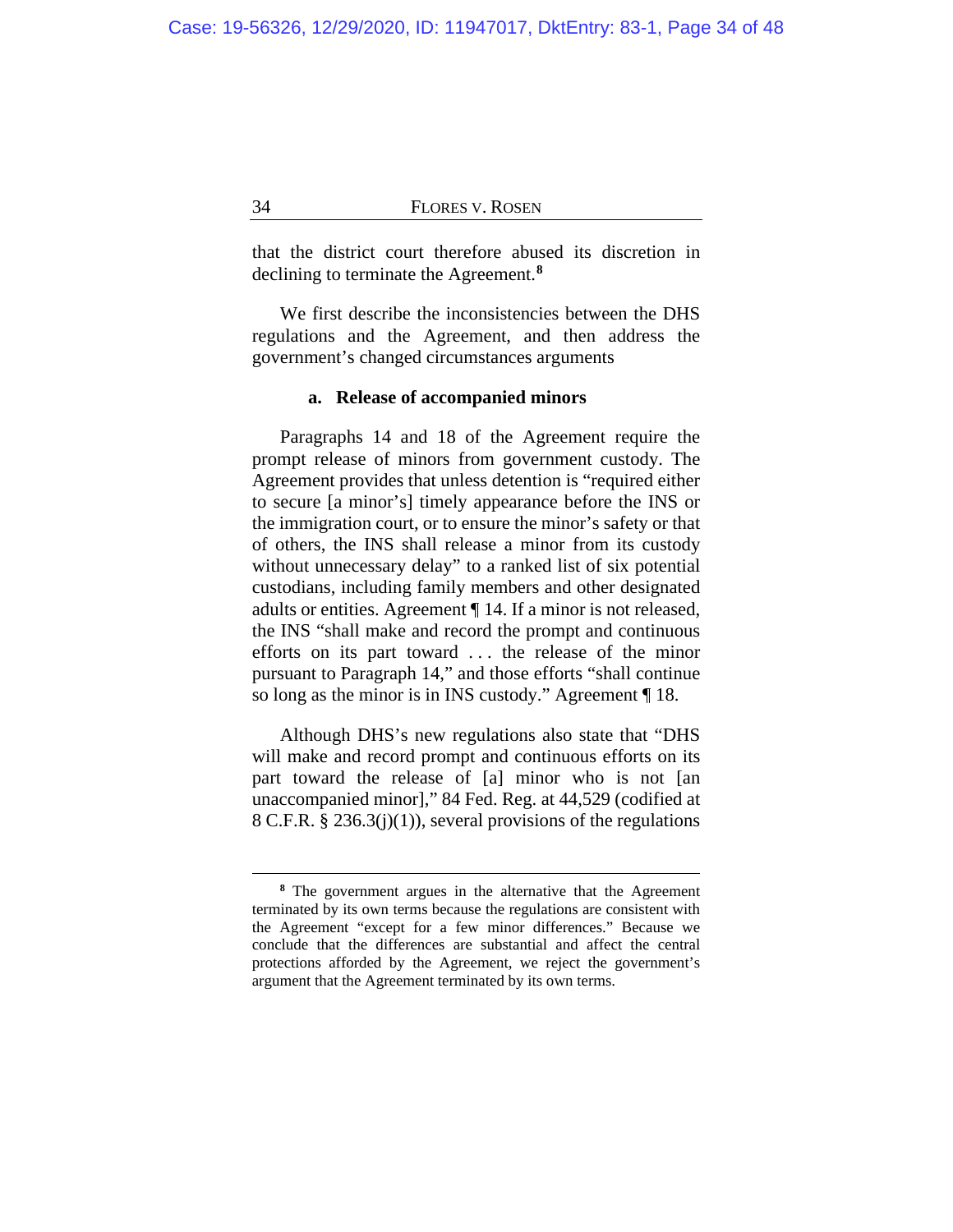work together to reduce the circumstances in which accompanied minors are released.

First, the regulations provide for mandatory detention of accompanied minors in expedited removal proceedings, unless release is "required to meet a medical emergency or . . . necessary for a legitimate law enforcement objective." *See id.* at 44,525, 44,529 (codified at 8 C.F.R. §§ 212.5,  $236.3(j)(2)$  (applying parole standard in 8 C.F.R.  $\S\S 235.3(b)(2)(ii)$ , (b)(4)(ii)). Under the Immigration and Nationality Act ("the Act"), DHS is authorized to expedite the removal of certain inadmissible individuals "without further hearing or review unless" they indicate "either an intention to apply for asylum . . . or a fear of persecution." 8 U.S.C. § 1225(b)(1)(A)(i). The government maintains that DHS's new parole standard for accompanied minors in expedited removal proceedings is "consistent with" the Act, which provides generally that individuals in such proceedings "shall be detained pending a final determination of credible fear of persecution and, if found not to have such a fear, until removed." *Id.* § 1225(b)(1)(B)(iii)(IV).

As we have recognized, however, the Act's "expedited removal [process] does *not* require mandatory detention for minors." *Flores v. Barr*, 934 F.3d 910, 917 (9th Cir. 2019). "[E]ven for noncitizens in expedited removal, 'the Attorney General may . . . in his discretion parole into the United States temporarily' any noncitizen applying for admission 'under such conditions as he may prescribe.'" *Id.* (quoting 8 U.S.C.  $\frac{8}{3}$  1182(d)(5)(A)). We therefore upheld as consistent with the Act, and with DHS's prior regulations implementing the Act, the district court's previous conclusion that the Agreement "requires the government to consider releasing [minors] subject to expedited removal." *Id.* at 916. Specifically, the district court held that the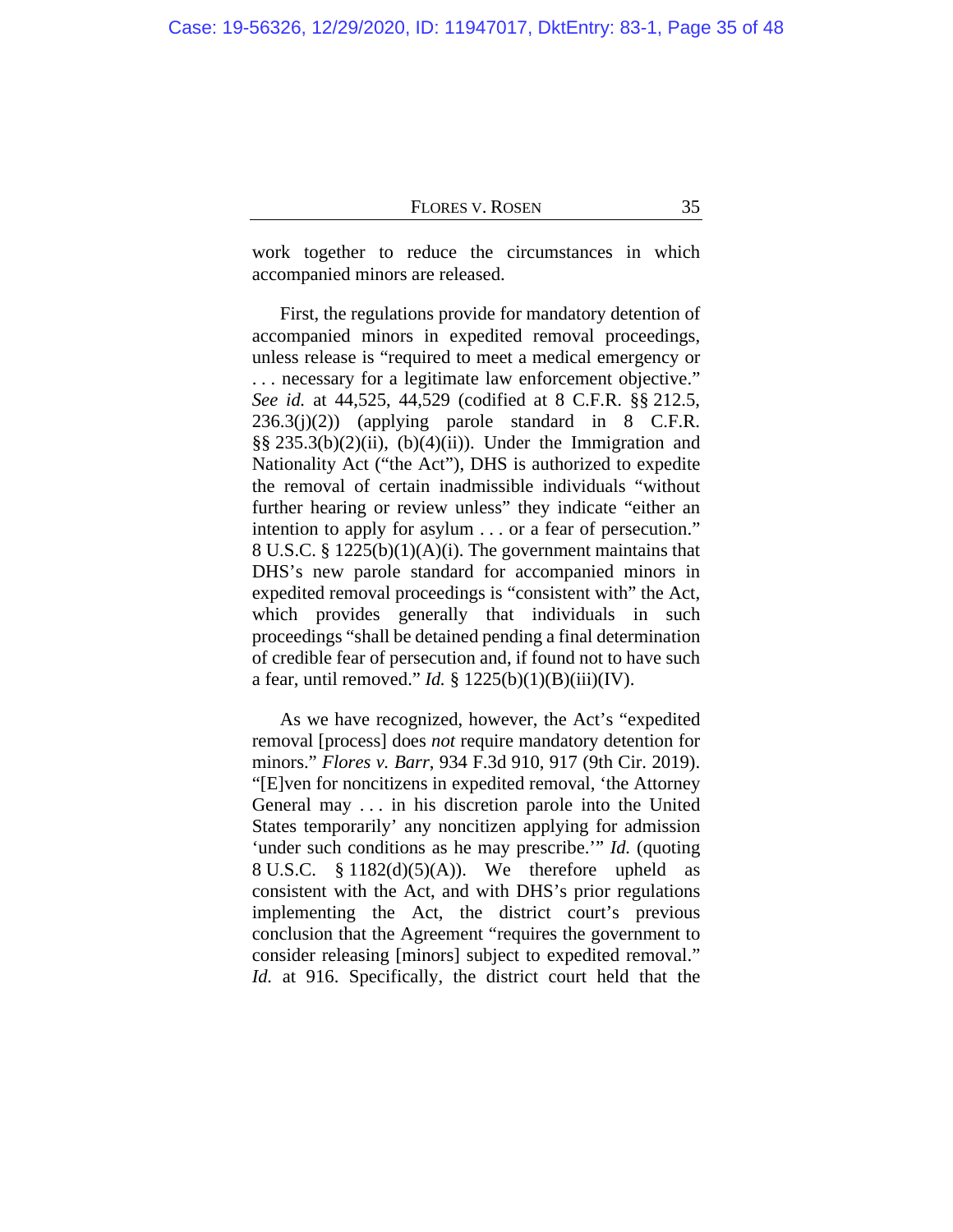"Agreement creates an affirmative obligation on the part of [DHS] to individually assess each [minor's] release . . . in cases involving minors in expedited removal." *Flores v. Sessions*, 394 F. Supp. 3d 1041, 1066 (C.D. Cal. 2017). That individualized assessment should consider, for example, whether the minor presents a flight risk and whether a suitable custodian is available. *See id.* at 1065–68. By making parole categorically unavailable to accompanied minors in expedited removal proceedings, except in the case of a medical emergency or a law enforcement request, the new parole standard undermines the Agreement's release mandate.

Second, in keeping with the decision not to make parole available to accompanied minors in expedited removal proceedings, the DHS regulations also deny bond hearings to these same minors. 84 Fed. Reg. at 44,529 (codified at 8 C.F.R. § 236.3(m)); *see id.* at 44,394–95. As discussed above, the right to have an independent adjudicator review the government's custody determinations is "a fundamental protection" afforded by the Agreement. *Flores II*, 862 F.3d at 867. Although *Flores II* addressed only unaccompanied minors, as the government in that case did "not contest that accompanied minors remain entitled to bond hearings," *id.* at 881 n.20, the Agreement provides that minors are entitled to "a bond redetermination hearing . . . in *every* case," Agreement ¶ 24.A (emphasis added). The DHS regulations' denial of bond hearings to accompanied minors in expedited removal proceedings is inconsistent with the Agreement.

Finally, for accompanied minors in standard removal proceedings, the new DHS regulations shrink the pool of potential custodians to whom DHS is required to release a minor who does not present a safety or flight risk. As noted above, the Agreement requires release to one of a ranked list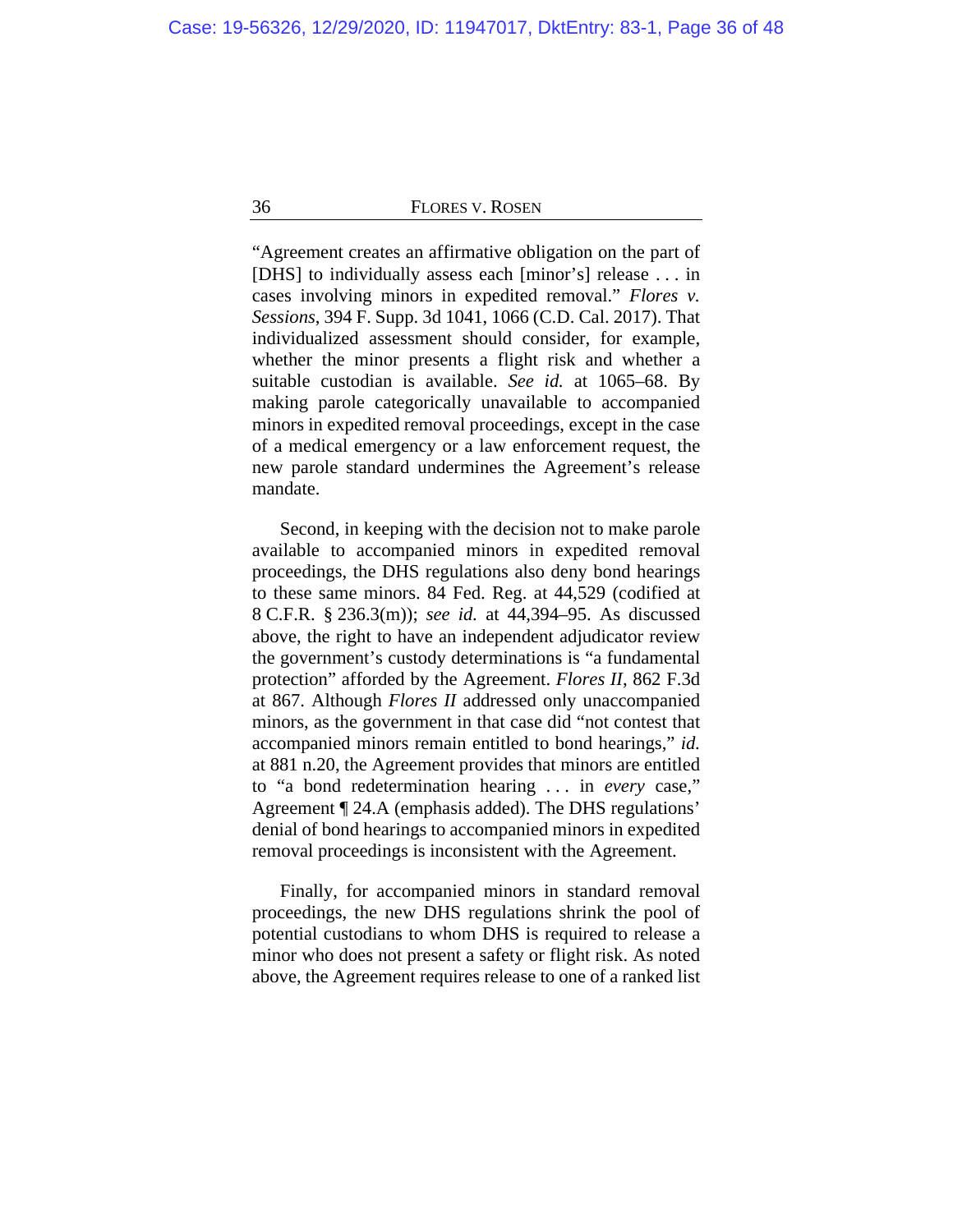of six possible custodians, including (1) a parent; (2) a legal guardian; (3) another adult relative; (4) an adult or entity designated by a parent or legal guardian; (5) a licensed program willing to accept legal custody; or, (6) in the absence of a likely alternative to long-term custody, another adult or entity seeking custody. Agreement ¶ 14. The DHS regulations, in contrast, require release only to a parent or a legal guardian. 84 Fed. Reg. at 44,529 (codified at 8 C.F.R.  $\S 236.3(j)(5)(i)$ . Release to another adult relative is not "preclude[d]" by the regulations but would occur only in the "unreviewable discretion of DHS." *Id.* The remaining three options for possible custodians listed in the Agreement do not appear at all in the regulations. As a result, if an entire family is in detention and DHS declines to release an adult relative, then release of an accompanied minor is not an option, in stark contrast to the Agreement's release mandate.

# **b. Licensed facilities**

The Agreement mandates that a minor who is not released "shall be placed temporarily in a licensed program until such time as release can be effected . . . or until the minor's immigration proceedings are concluded, whichever occurs earlier." Agreement ¶ 19. A "licensed program" is one "licensed by an appropriate State agency to provide residential, group, or foster care services for dependent children," and its facilities "shall be non-secure as required under state law." *Id.* ¶ 6.

In contrast, the DHS regulations define a licensed facility as "an ICE detention facility that is licensed by the state, county, or municipality in which it is located, if such a licensing process exists." 84 Fed. Reg. at 44,526 (codified at 8 C.F.R. § 236.3(b)(9)). But if a "licensing process for the detention of minors accompanied by a parent or legal guardian is not available . . . , DHS shall employ an entity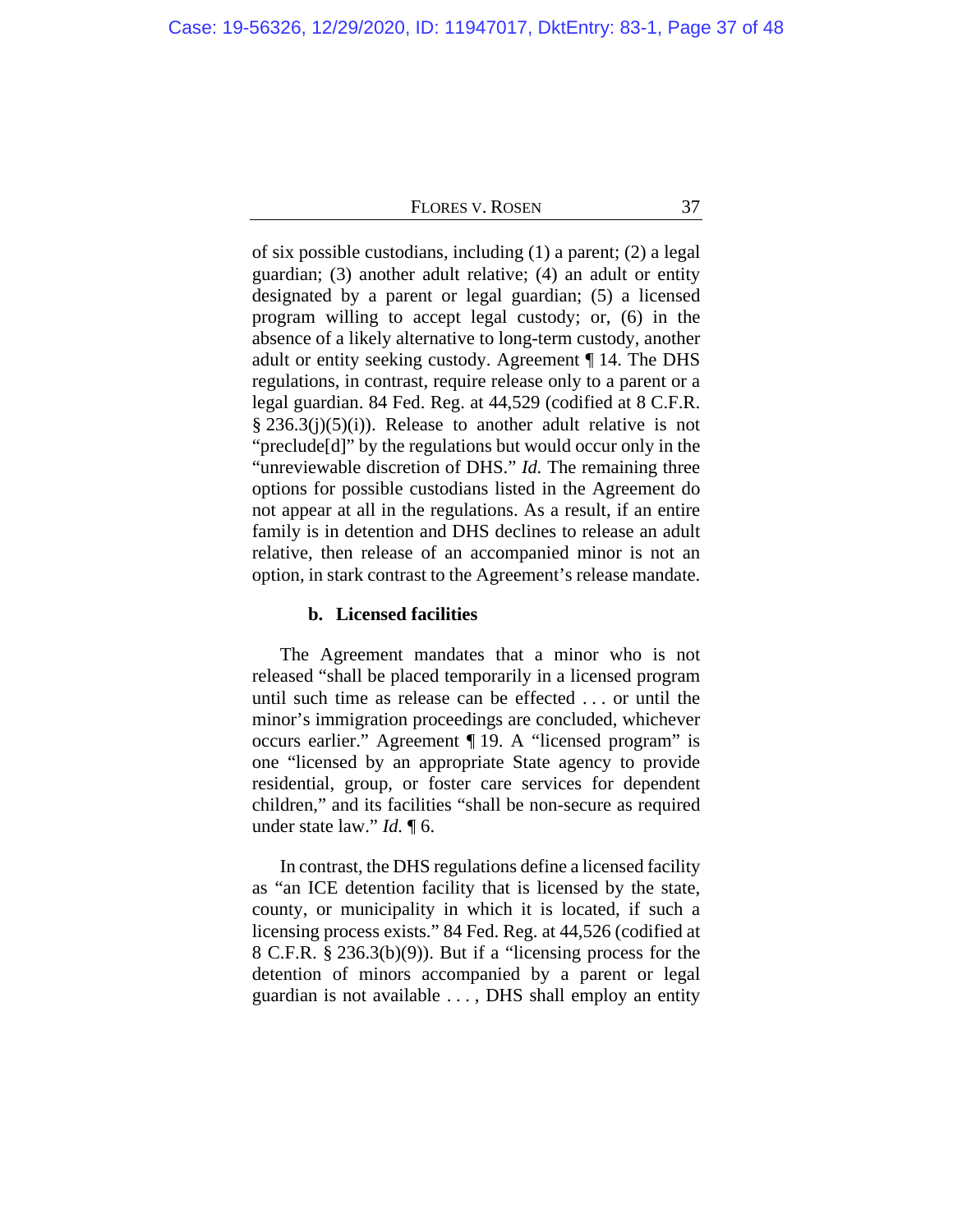outside of DHS that has relevant audit experience to ensure compliance with the family residential standards established by ICE." *Id.* The minimum standards set forth in the regulations match the standards for licensed programs prescribed by the Agreement. *Compare id.* at 44,528–29 (codified at 8 C.F.R. § 236.3(*i*)(4)), *with* Agreement  $\P 6 \&$ Ex. 1.

"[M]ost States do not offer a licensing program for family unit detention"; currently, only Texas and Pennsylvania do. 84 Fed. Reg. at 44,394, 44,419. The regulations' revised definition of "licensed facility" thus greatly expands DHS's ability to detain minors with their accompanying adults.

Notably, the regulations expressly define a licensed facility as a "detention facility," as opposed to the group homes contemplated by the Agreement. *Compare id.* at 44,526 (codified at 8 C.F.R. § 236.3(b)(9)), *with* Agreement ¶ 6. The HHS regulations applicable to unaccompanied minors highlight the DHS regulations' departure from the Agreement; the former explain that a licensed program is "usually . . . an open setting, such as a foster or group home, and not [a] detention facilit[y]." 84 Fed. Reg. at 44,535 (codified at 45 C.F.R.  $§$  410.801(b)(2)).

In keeping with the DHS regulations' conception of a licensed facility as a detention facility, the regulations offer the following definition of "non-secure," in the event that state law does not define that term: "a DHS facility shall be deemed non-secure if egress from a portion of the facility's building is not prohibited through internal locks within the building or exterior locks and egress from the facility's premises is not prohibited through secure fencing around the perimeter of the building." *Id.* at 44,526 (codified at 8 C.F.R.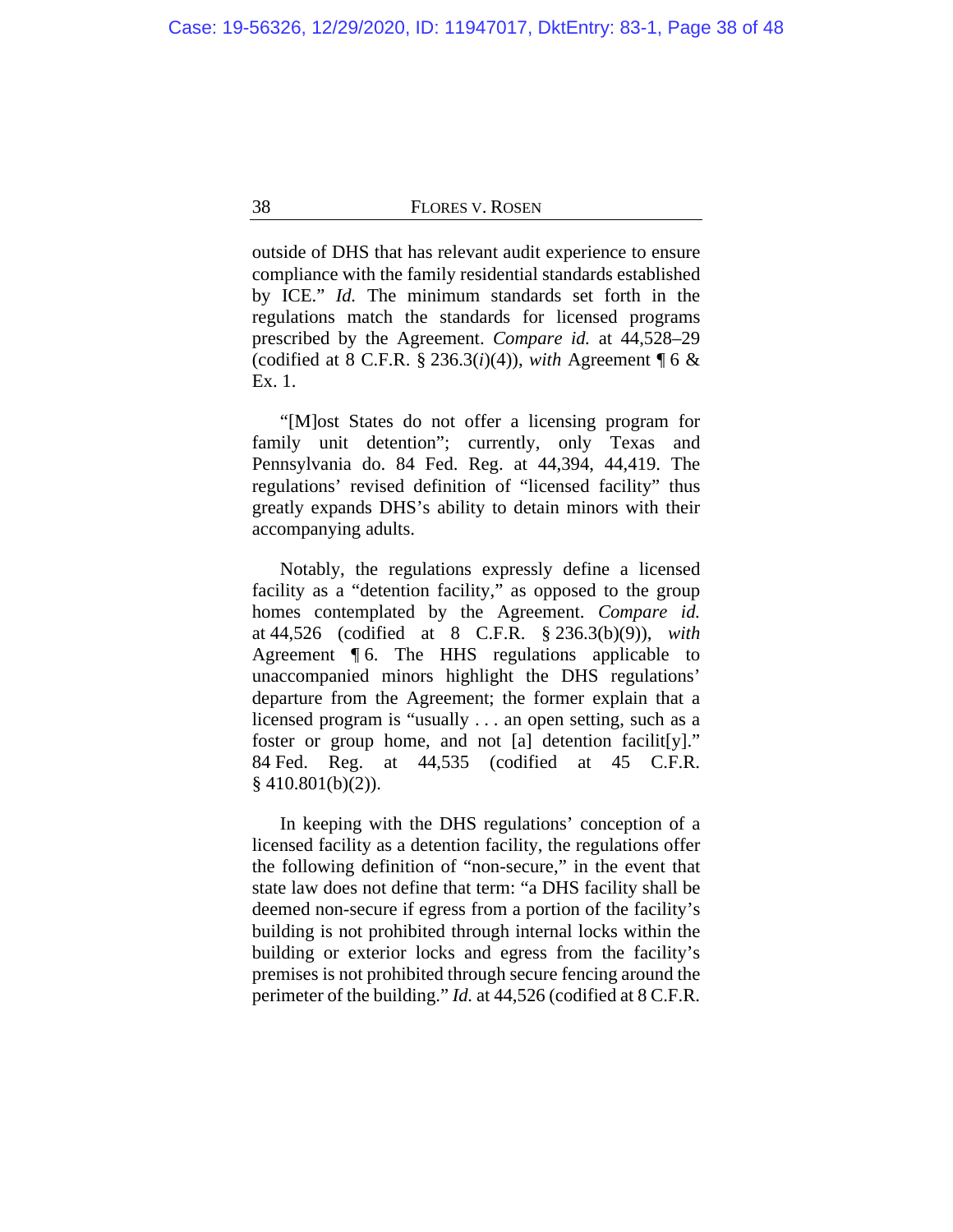$§$  236.3(b)(11)). As Plaintiffs point out, this definition is broad enough to cover a facility that prohibits egress from its detention area through internal locks but has an unlocked reception area on the public side of a sally gate. Although the district court previously found that ICE's family residential center in Karnes, Texas, is a secure facility, *see Flores v. Johnson*, 212 F. Supp. 3d 864, 879 (C.D. Cal. 2015), the government "maintains that its [family residential centers] have been and continue to be non-secure," 84 Fed. Reg. at 44,443.**[9](#page-38-0)**

We might conclude that the regulations regarding licensed facilities were consistent with the Agreement if they simply allowed for the licensing of shelters or group homes, similar to those contemplated by the Agreement, that permitted the placement of parents and children together. But that is not what the regulations do. The government's intent is not to place families together in "an open setting," *id.* at 44,535 (codified at 45 C.F.R. § 410.801(b)(2)), but to "detain" them together for "enforcement" purposes, *id.* at 44,398, as discussed further below. We therefore conclude that the new regulations regarding licensed facilities are inconsistent with the Agreement.

### **c. Changed circumstances**

Together, the DHS regulations regarding the release of accompanied minors and the revised definition of "licensed facility" dramatically increase the likelihood that accompanied minors will remain in government detention indefinitely, instead of being released while their immigration proceedings are pending or housed in

<span id="page-38-0"></span>**<sup>9</sup>** DHS has committed to adding "additional points of egress" to the Karnes facility. *Id.*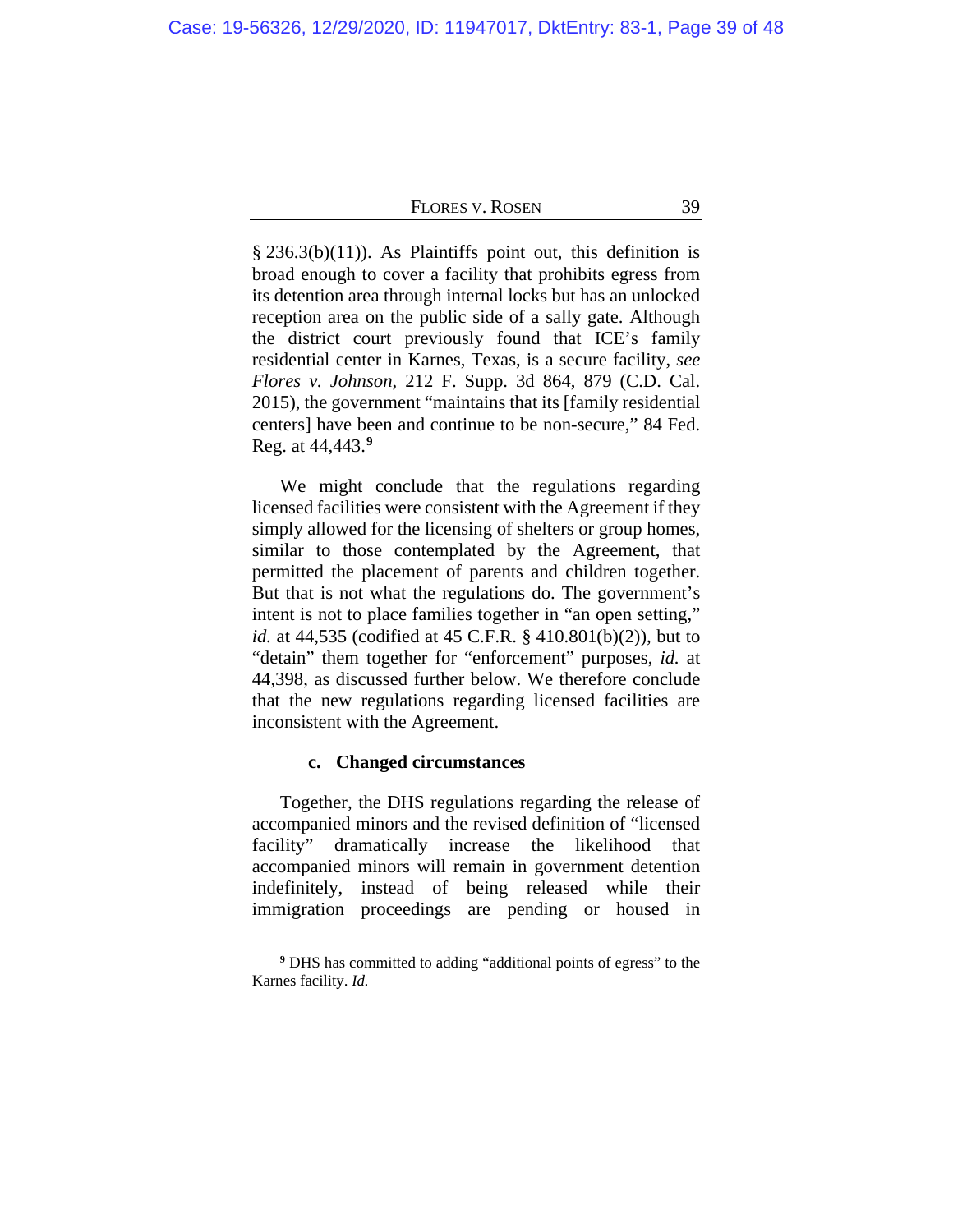nonsecure, licensed facilities. Effecting this change was one of the principal features of the Final Rule. The government "strongly disagrees" with our holding in *Flores I* that "the plain language of the Agreement clearly encompasses accompanied minors," 828 F.3d at 905 (cleaned up); 84 Fed. Reg. at 44,393, and "maintains that the terms of the [Agreement] were intended to apply only to those alien children in custody who are unaccompanied," 84 Fed. Reg at 44,402. The preamble to the Final Rule explains that "by modifying the literal text of the [Agreement] (to the extent it has been interpreted to apply to accompanied minors) . . . to reflect and respond to intervening statutory and operational changes, DHS ensures that it retains discretion to detain families . . . to meet its enforcement needs." *Id.* at 44,398.

The government contends that the legal and factual changes that guided its development of the Final Rule also justify termination of the Agreement under Rule 60(b)(5).**[10](#page-39-0)** When the government seeks to modify or terminate a consent decree based on changed circumstances, it "must establish that a significant change in facts or law warrants revision of the decree and that the proposed modification is suitably tailored to the changed circumstance." *Rufo v. Inmates of Suffolk Cnty. Jail*, 502 U.S. 367, 393 (1992). "The party seeking relief bears the burden of establishing that changed circumstances warrant relief, but once a party carries this burden, a court abuses its discretion 'when it refuses to modify an injunction or consent decree in light of such changes.'" *Horne v. Flores*, 557 U.S. 433, 447 (2009) (citation omitted) (quoting *Agostini v. Felton*, 521 U.S. 203,

<span id="page-39-0"></span>**<sup>10</sup>** We have already addressed the government's request to terminate the Agreement with respect to unaccompanied minors. *See supra* p. [32.](#page-31-1) Here we address the government's request to terminate the Agreement based on changes relating to accompanied minors.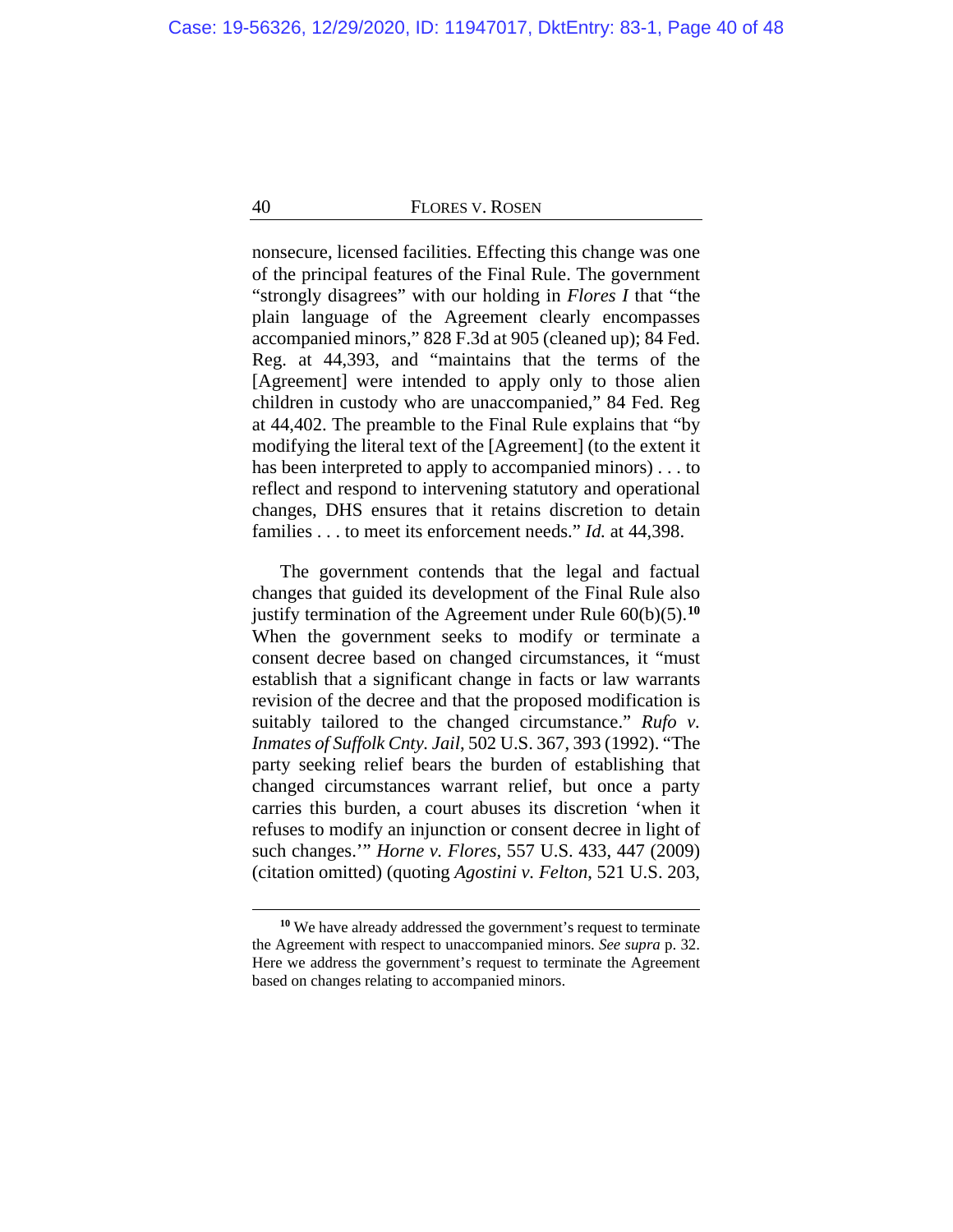215 (1997)). *Rufo*'s standard is "flexible" because consent decrees in "institutional reform litigation . . . reach beyond the parties involved directly in the suit" and affect the "public's right to the sound and efficient operation of its institutions." 502 U.S. at 381 (cleaned up).

The government asserts that four changes justify termination of the Agreement: (1) legislative changes, (2) the Final Rule itself, (3) major shifts in migration patterns, and (4) flaws in the certified class. We address each in turn.

# **i. Legislative changes**

The government contends that the Homeland Security Act and the TVPRA significantly changed the legal landscape, warranting termination of the Agreement. A change in law may justify modifying or terminating a consent decree if the new law makes complying with the consent decree "impermissible," or, on the other hand, if it "make[s] legal what the decree was designed to prevent." *Rufo*, 502 U.S. at 388.

The government maintains that by codifying the Agreement's protections for unaccompanied minors, Congress signaled it was leaving the treatment of accompanied minors to DHS's discretion. But we have already held to the contrary. *Flores I* determined that the "creation of statutory rights for *unaccompanied* minors does not make application of the [Agreement] to *accompanied* minors 'impermissible.'" 828 F.3d at 910. As the government does not otherwise argue that the statutes "make legal what the decree was designed to prevent," *Rufo*, 502 U.S. at 388, it has not demonstrated that the Homeland Security Act and the TVPRA effected legal changes warranting termination of the Agreement.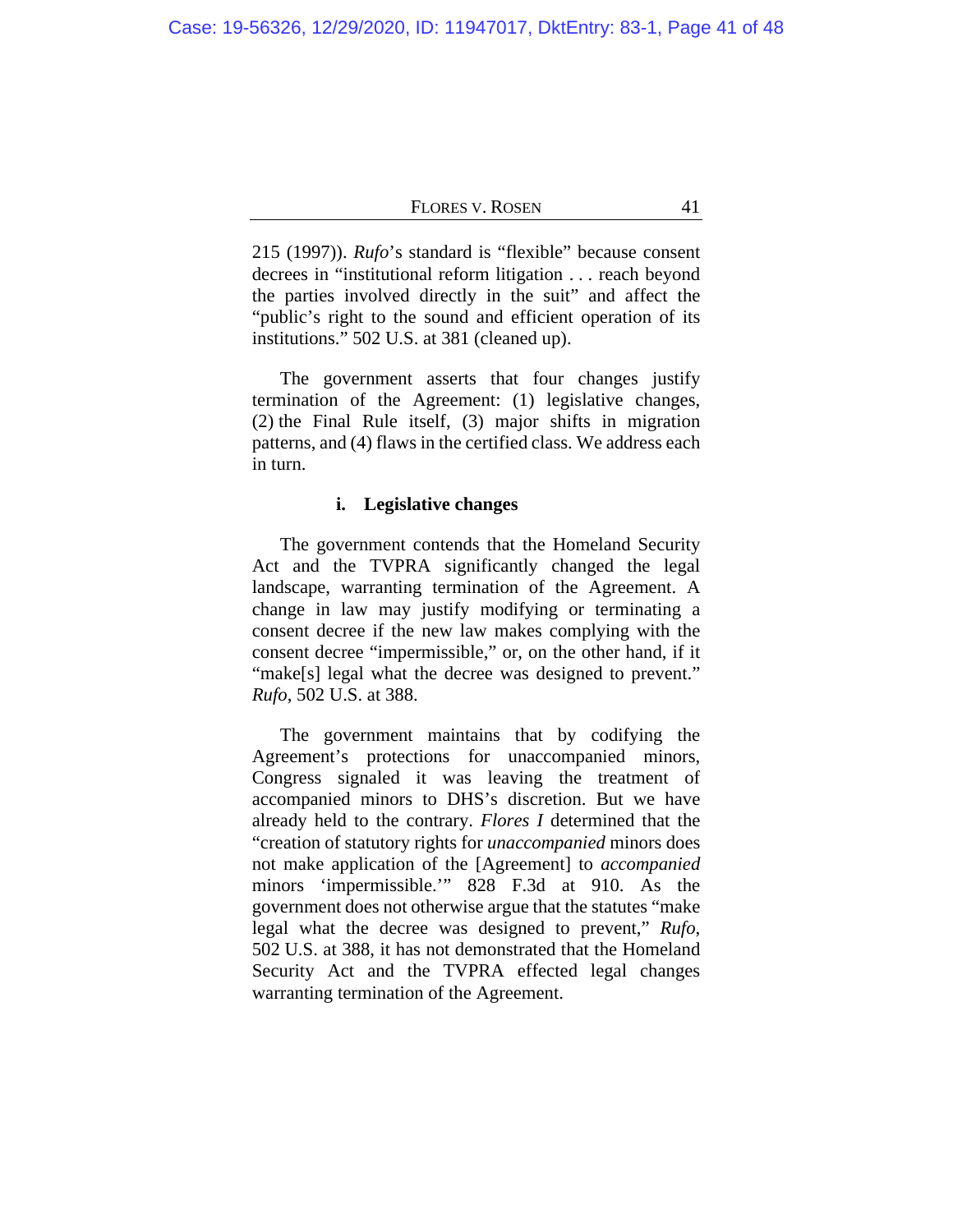# **ii. The Final Rule**

The government contends that the Final Rule is a "fundamental change in law implementing the [Act] as well as the goals of the Agreement," justifying termination of the Agreement under Rule 60(b). We reject the notion that the executive branch of the government can unilaterally create the change in law that it then offers as the reason it should be excused from compliance with a consent decree. *See Nehmer v. U.S. Dep't of Veterans Aff.*, 494 F.3d 846, 860 (9th Cir. 2007) (rejecting an agency's attempt to avoid complying with a consent decree by issuing a regulation reinterpreting the decree). Although the Agreement itself contemplates termination upon the promulgation of *consistent* regulations, it certainly does not follow that the executive branch retained the power to bring about termination through the promulgation of *inconsistent* regulations. The Final Rule is not a significant change warranting termination of the Agreement.

# **iii. Shifts in migration patterns**

The crux of the government's changed circumstances argument is that an unprecedented increase in the number of minors arriving annually at U.S. borders warrants termination of the Agreement. According to the government, "irregular family migration" has increased by 33 times since 2013, and in 2019, more than 500,000 people traveling as families reached the southwest border. A change in facts may warrant modification of a consent decree "when changed factual conditions make compliance with the decree substantially more onerous," the "decree proves to be unworkable because of unforeseen obstacles," or "enforcement of the decree without modification would be detrimental to the public interest." *Rufo*, 502 U.S. at 384.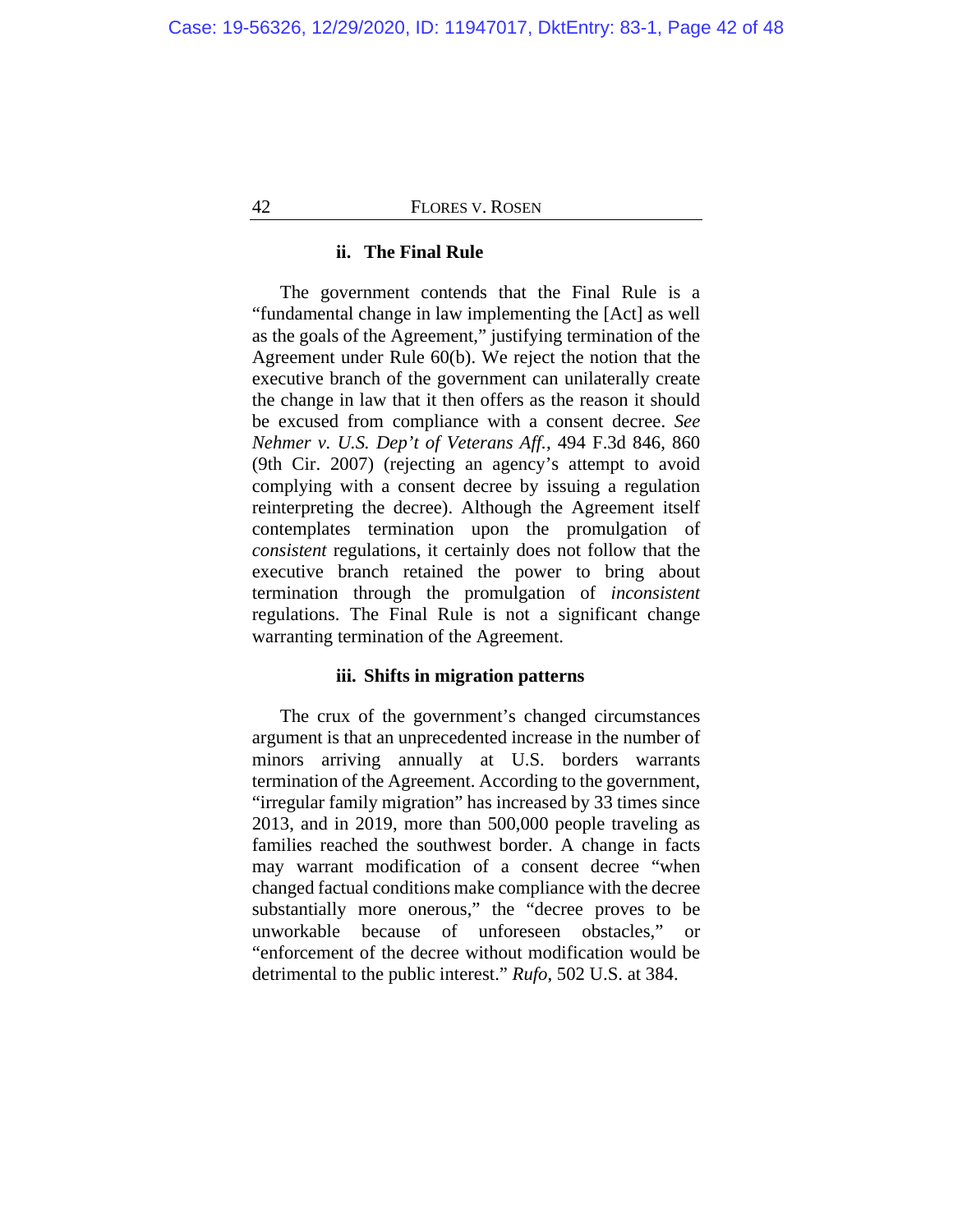The government contends that the increase in family migration, combined with the requirements of the Agreement, has created practical problems for DHS. The Final Rule explains that when DHS encounters a removable adult traveling with his or her removable child, the government has

> three primary options for purposes of immigration custody: (1) Release all family members into the United States; (2) detain the parent(s) or legal guardian(s) and either release the juvenile to another parent or legal guardian or transfer the juvenile to HHS as [an unaccompanied minor]; or (3) detain the family unit together as a family by placing them at an appropriate [family detention center] during their immigration proceedings.

84 Fed. Reg. at 44,403. The government views the first option as problematic, both because it creates incentives for bringing children on the dangerous journey to cross the border and because many families released into the United States fail to appear for their removal proceedings. *Id.* at 44,403, 44,405. The second option, the government says, "should be avoided when possible, and has generated significant litigation." *Id.* at 44,403.

The government prefers the third option. *See id.* at 44,403. But the Agreement flatly precludes that approach. The Agreement requires DHS (1) to release rather than detain minors who do not present a safety or flight risk, as long as a suitable custodian is available, and (2) to place minors who are not released in a non-secure, state-licensed facility. As noted above, most states do not license facilities for holding families together, which has "severely limited"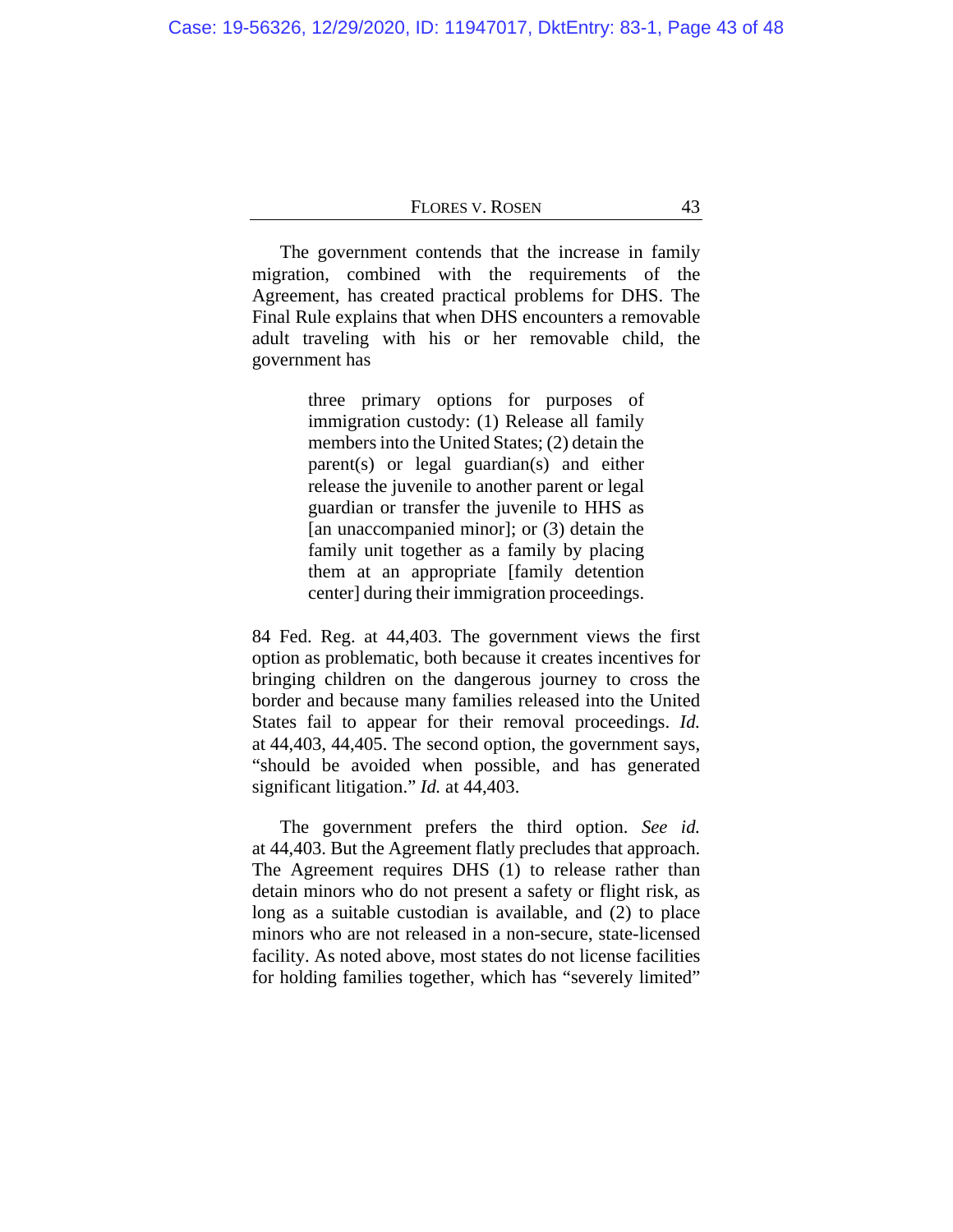the government's "ability to maintain detention of families together." *Id.* at 44,405.

Again, if the only problem were a lack of licensed facilities to hold accompanied minors who could not be released, either because they presented a safety or flight risk or because a suitable custodian was not available, then modification of the Agreement would perhaps be warranted. As the district court has observed, it may sometimes be "in the best interests of an accompanied minor to remain with a parent who is in detention." *Flores v. Sessions*, 394 F. Supp. 3d at 1067. We have recognized that the Agreement "gave inadequate attention" to the "housing of family units." *Flores I*, 828 F.3d at 906. To the extent the Agreement precludes keeping parents and children together based solely on a lack of state licensing schemes that the parties to the Agreement may not have anticipated, then an appropriate modification of the Agreement, permitting placement in non-state-licensed facilities meeting specified standards, might be justified.

But the government seeks a much more comprehensive change. The DHS regulations jettison the Agreement's release mandate for accompanied minors except in narrow circumstances. The government has not convincingly explained why the increase in families arriving at the southwest border requires DHS to detain instead of releasing accompanied minors. As we held in *Flores I*, "even if the parties did not anticipate an influx of this size, we cannot fathom how a 'suitably tailored' response to the change in circumstances would be to exempt an entire category of migrants from the [Agreement], as opposed to, say, relaxing certain requirements applicable to all migrants." 828 F.3d at 910 (quoting *Rufo*, 502 U.S. at 383). The Final Rule takes precisely the approach *Flores I* rejected: it retains the release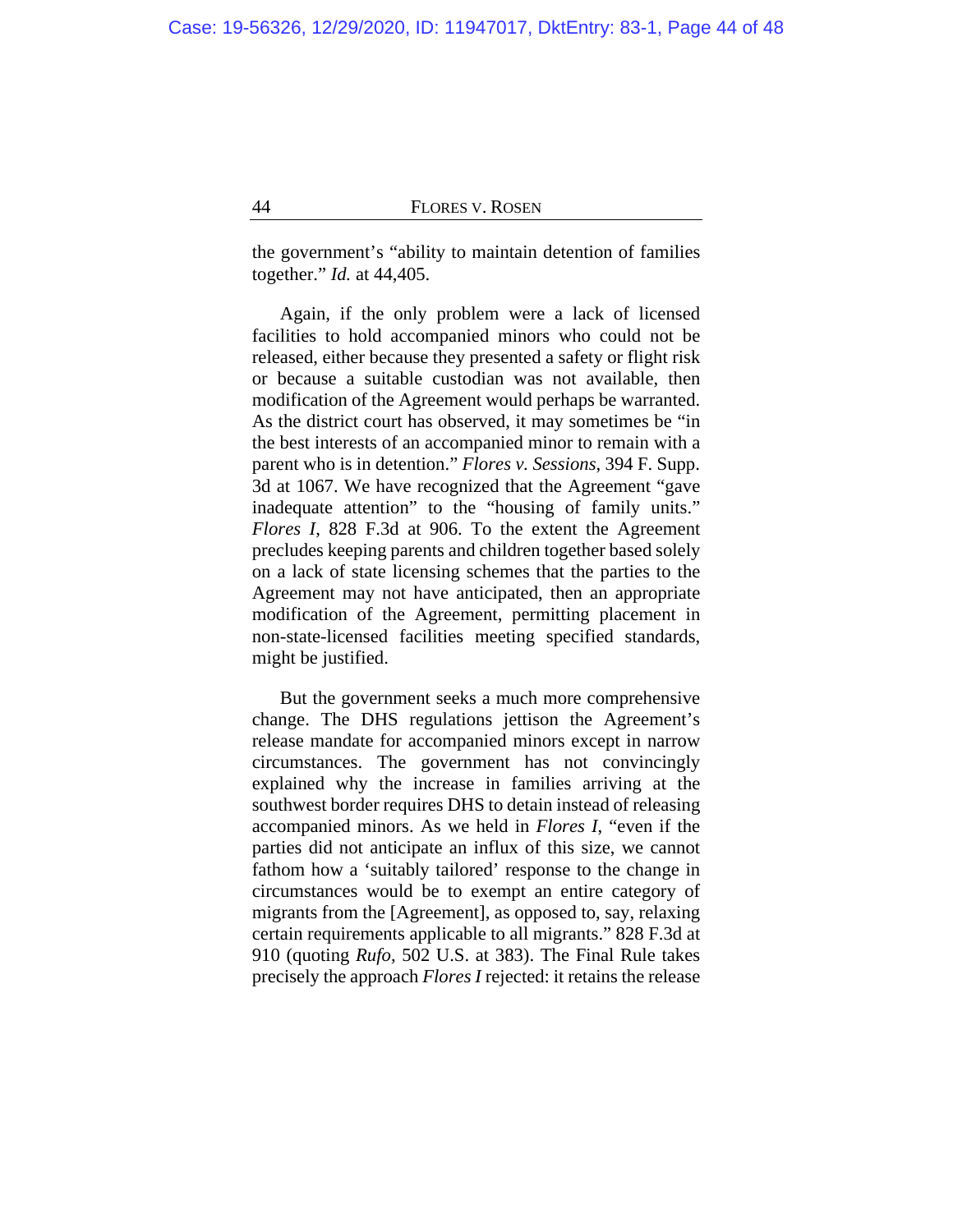mandate for unaccompanied minors and largely erases it for accompanied minors.

Although the Final Rule suggests the government must detain families to ensure they appear for their immigration hearings, the record casts doubt on that contention. Public comments on the Final Rule highlighted the success of DHS's Family Case Management Program, "an alternative to detention that use[d] case managers to ensure participants compl[ied] with immigration obligations, such as check-ins with [ICE] and attendance at immigration court hearings, while allowing them to remain in their community as they move[d] through immigration proceedings." DHS Office of Inspector General, Rep. No. OIG–18–22, U.S. Immigration and Customs Enforcement's Award of the Family Case Management Program Contract 2 (2017), available at [https://www.oig.dhs.gov/sites/default/files/assets/2017-12/](https://www.oig.dhs.gov/sites/default/files/assets/2017-12/OIG-18-22-Nov17.pdf) [OIG-18-22-Nov17.pdf](https://www.oig.dhs.gov/sites/default/files/assets/2017-12/OIG-18-22-Nov17.pdf) (cited at 84 Fed. Reg. at 44,487 n.58). "[P]articipants in the [Family Case Management Program] had a 100 percent attendance record at court hearings and a 99 percent rate of check-ins and appointments with ICE." 84 Fed. Reg. at 44,487. The Final Rule explains that the program was discontinued in 2017 for cost reasons, while acknowledging that the program was generally less expensive than detention. *Id.* at 44,488.

Even if the government has legitimate justifications for detaining adults, it has not shown why it must also detain accompanying minors. For example, the government could detain parents but release their children to another available relative. The Final Rule suggests disingenuously that family separation "has generated significant litigation," 84 Fed. Reg. at 44,403, but the litigation it cites relates to the government's recent practice of *forcibly* separating parents and children, *see Ms. L. v. ICE*, 302 F. Supp. 3d 1149, 1154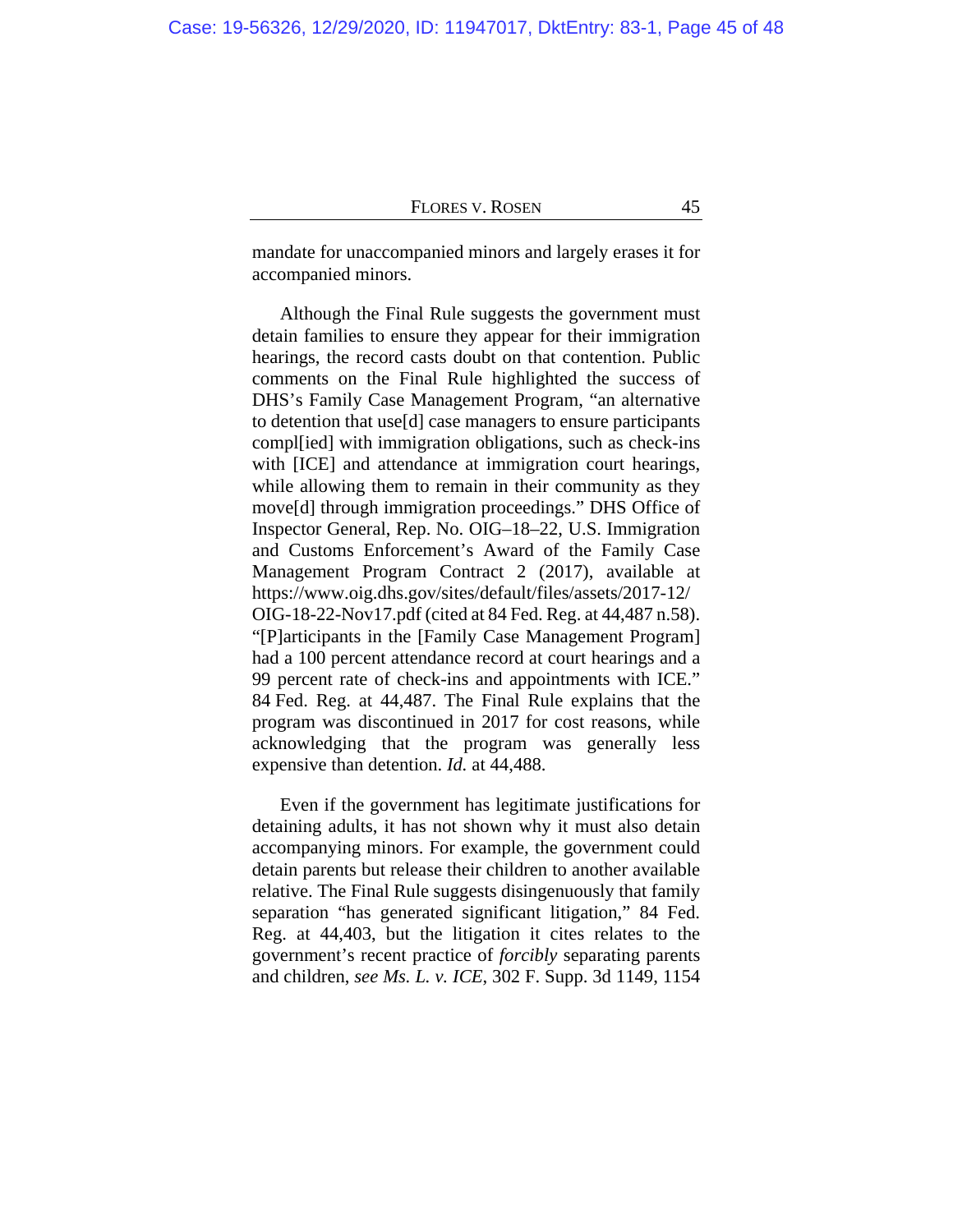(S.D. Cal. 2018). Nothing in the Agreement requires the government to take children from their parents against the parents' will. The Agreement provides for the release of a minor to an adult "brother, sister, aunt, uncle, or grandparent" and, if none of those relatives are available, provides a mechanism for parents to "designate" another "adult individual or entity . . . as capable and willing to care for the minor's well-being." Agreement ¶ 14C and D. Of course, parents can waive their children's right to release under the Agreement. *See supra* p. [17.](#page-16-0)

The government has failed to demonstrate that the recent increase in family migration has made complying with the Agreement's release mandate for accompanied minors "substantially more onerous," "unworkable," "detrimental to the public interest." *Rufo*, 502 U.S. at 384.

# **iv. The certified class**

Finally, the government contends there are three flaws in the certified class of Plaintiffs that constitute changed circumstances warranting termination of the Agreement: (1) the class is "too unwieldy for management in a single litigation"; (2) the class includes accompanied minors but not their parents; and (3) one of Plaintiffs' counsel has a conflict of interest because he operates a shelter for migrant youth, including minors released under the Agreement.

*Flores I* held that "the government waived its ability to challenge the class certification when it settled the case and did not timely appeal the final judgment." 828 F.3d at 908. The government contends that the standards for class certification have changed and would preclude certification of the same class today. But the government cites no authority supporting its suggestion that the evolution of Rule 23 standards warrants termination of a consent decree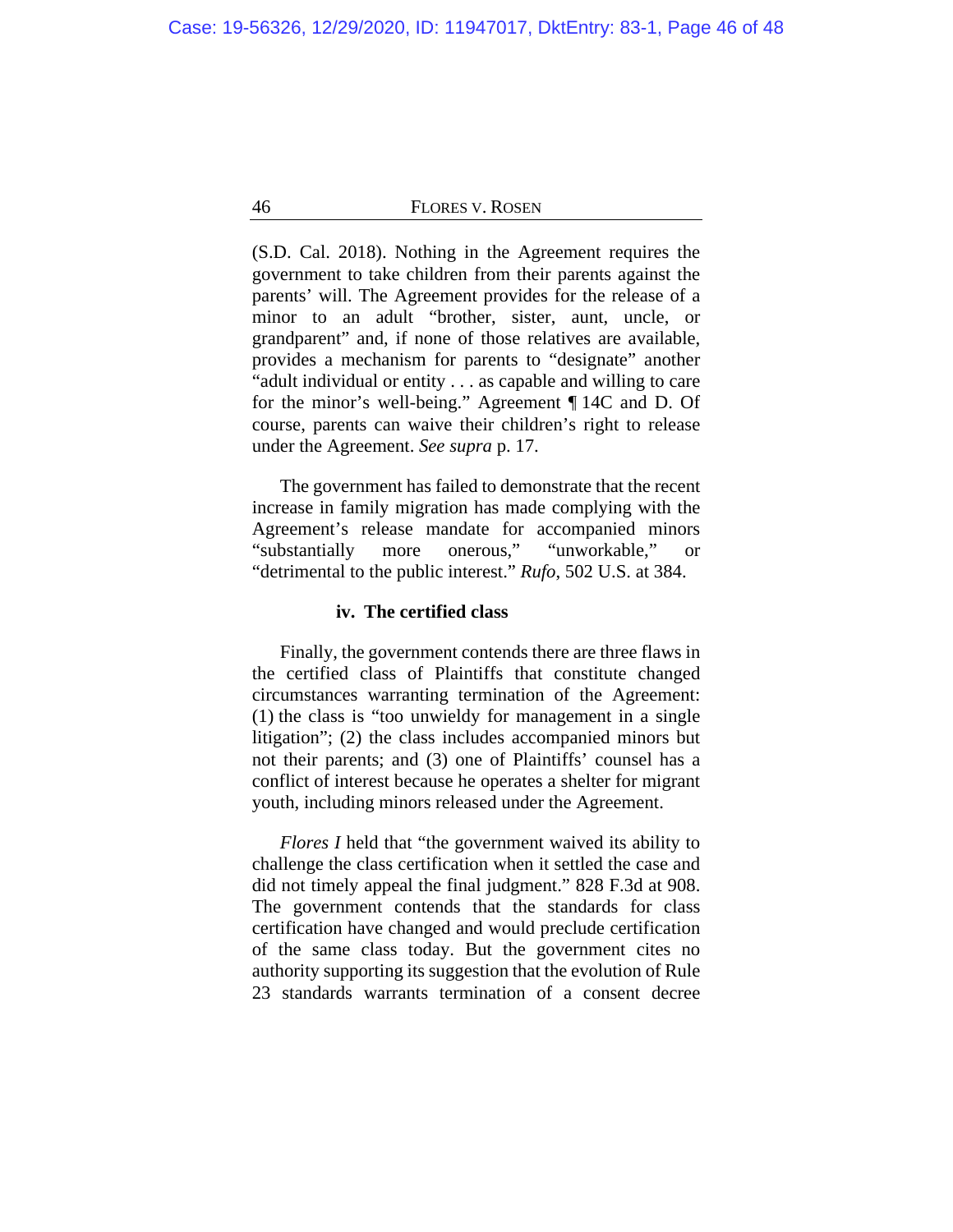concerning a previously certified class, particularly when the government has never moved to decertify or modify the class. The government has not carried its burden to establish that the supposed flaws in the certified class constitute a significant change warranting termination of the Agreement.

We are mindful of the reality that under certain circumstances, it will be appropriate to amend or terminate long-running consent decrees. *See Horne*, 557 U.S. at 447– 49. But the government has not shown that the district court abused its discretion in denying termination in this instance.**[11](#page-46-0)**

# **III.**

The HHS regulations, as we have interpreted them, are consistent with the Agreement and may take effect, with the exception of 45 C.F.R. § 410.203(a)(5) and § 410.810(a) to the extent it provides a bond hearing to unaccompanied minors held in secure or staff-secure placements only if they request one. Some of the DHS regulations regarding initial apprehension and detention, specifically 8 C.F.R. § 236.3(f) and  $(g)(2)$ , are consistent with the Agreement and may take effect. The remaining DHS regulations are inconsistent with the Agreement, and the district court properly enjoined them and the inconsistent HHS regulations from taking effect. Additionally, the district court did not abuse its discretion in denying the government's motion to terminate the

<span id="page-46-0"></span>**<sup>11</sup>** The government also argues that the district court should have terminated the Agreement because the government has "substantially complied" with it. *See Jeff D. v. Otter*, 643 F.3d 278, 283–84 (9th Cir. 2011). The significant inconsistencies between the DHS regulations and the Agreement detailed in this opinion preclude a finding of substantial compliance.